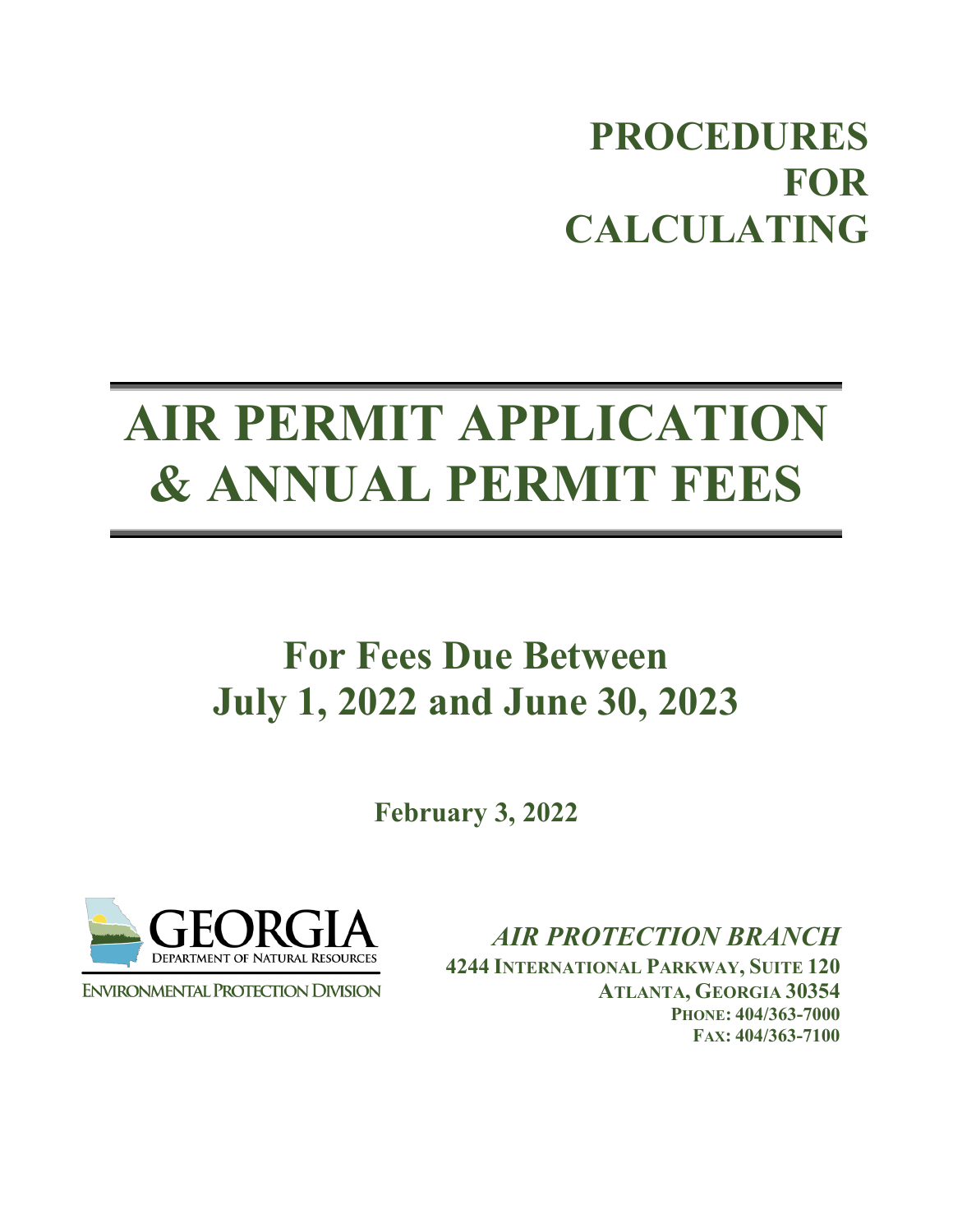# **TABLE OF CONTENTS**

| 1.0 |                                                                               |        |                                                                    |  |  |  |  |
|-----|-------------------------------------------------------------------------------|--------|--------------------------------------------------------------------|--|--|--|--|
|     | 1.1                                                                           |        |                                                                    |  |  |  |  |
| 2.0 |                                                                               |        |                                                                    |  |  |  |  |
|     | PERMIT APPLICATION FEES ARE OWED IN ADDITION TO ANY ANNUAL FEES DESCRIBED IN  |        |                                                                    |  |  |  |  |
|     |                                                                               |        |                                                                    |  |  |  |  |
|     | 2.1                                                                           |        |                                                                    |  |  |  |  |
|     | 2.2                                                                           |        |                                                                    |  |  |  |  |
|     | 2.3                                                                           |        |                                                                    |  |  |  |  |
|     |                                                                               | 2.3.1  |                                                                    |  |  |  |  |
|     |                                                                               | 2.3.2  |                                                                    |  |  |  |  |
|     | 2.3.3                                                                         |        |                                                                    |  |  |  |  |
|     |                                                                               | 2.3.4  |                                                                    |  |  |  |  |
|     |                                                                               | 2.3.5  |                                                                    |  |  |  |  |
|     |                                                                               | 2.3.6  |                                                                    |  |  |  |  |
|     |                                                                               | 2.3.7  |                                                                    |  |  |  |  |
|     |                                                                               | 2.3.8  |                                                                    |  |  |  |  |
| 3.0 |                                                                               |        |                                                                    |  |  |  |  |
|     | ANNUAL PERMIT FEES ARE DUE IN ADDITION TO ANY PERMIT APPLICATION FEES OWED IN |        |                                                                    |  |  |  |  |
|     |                                                                               |        |                                                                    |  |  |  |  |
|     | 3.1                                                                           |        |                                                                    |  |  |  |  |
|     | 3.2                                                                           |        |                                                                    |  |  |  |  |
|     | 3.3                                                                           |        |                                                                    |  |  |  |  |
|     |                                                                               | 3.3.1  |                                                                    |  |  |  |  |
|     | 3.3.2                                                                         |        |                                                                    |  |  |  |  |
|     | 3.3.3                                                                         |        |                                                                    |  |  |  |  |
|     |                                                                               | 3.3.4  |                                                                    |  |  |  |  |
| 4.0 |                                                                               |        |                                                                    |  |  |  |  |
|     | 4.1                                                                           |        |                                                                    |  |  |  |  |
|     |                                                                               | 4.1.1  |                                                                    |  |  |  |  |
|     |                                                                               | 4.1.2  |                                                                    |  |  |  |  |
|     |                                                                               | 4.1.3  |                                                                    |  |  |  |  |
|     |                                                                               | 4.1.4  |                                                                    |  |  |  |  |
|     |                                                                               | 4.1.5  |                                                                    |  |  |  |  |
|     |                                                                               | 4.1.6  |                                                                    |  |  |  |  |
|     | 4.1.7<br>4.1.8                                                                |        |                                                                    |  |  |  |  |
|     |                                                                               |        | Correcting a Submitted Air Emissions Annual Fee Reporting Form  18 |  |  |  |  |
|     |                                                                               |        |                                                                    |  |  |  |  |
|     |                                                                               | 4.2.1a |                                                                    |  |  |  |  |
|     |                                                                               | 4.2.1b |                                                                    |  |  |  |  |
|     |                                                                               | 4.2.2a |                                                                    |  |  |  |  |
|     |                                                                               | 4.2.2b |                                                                    |  |  |  |  |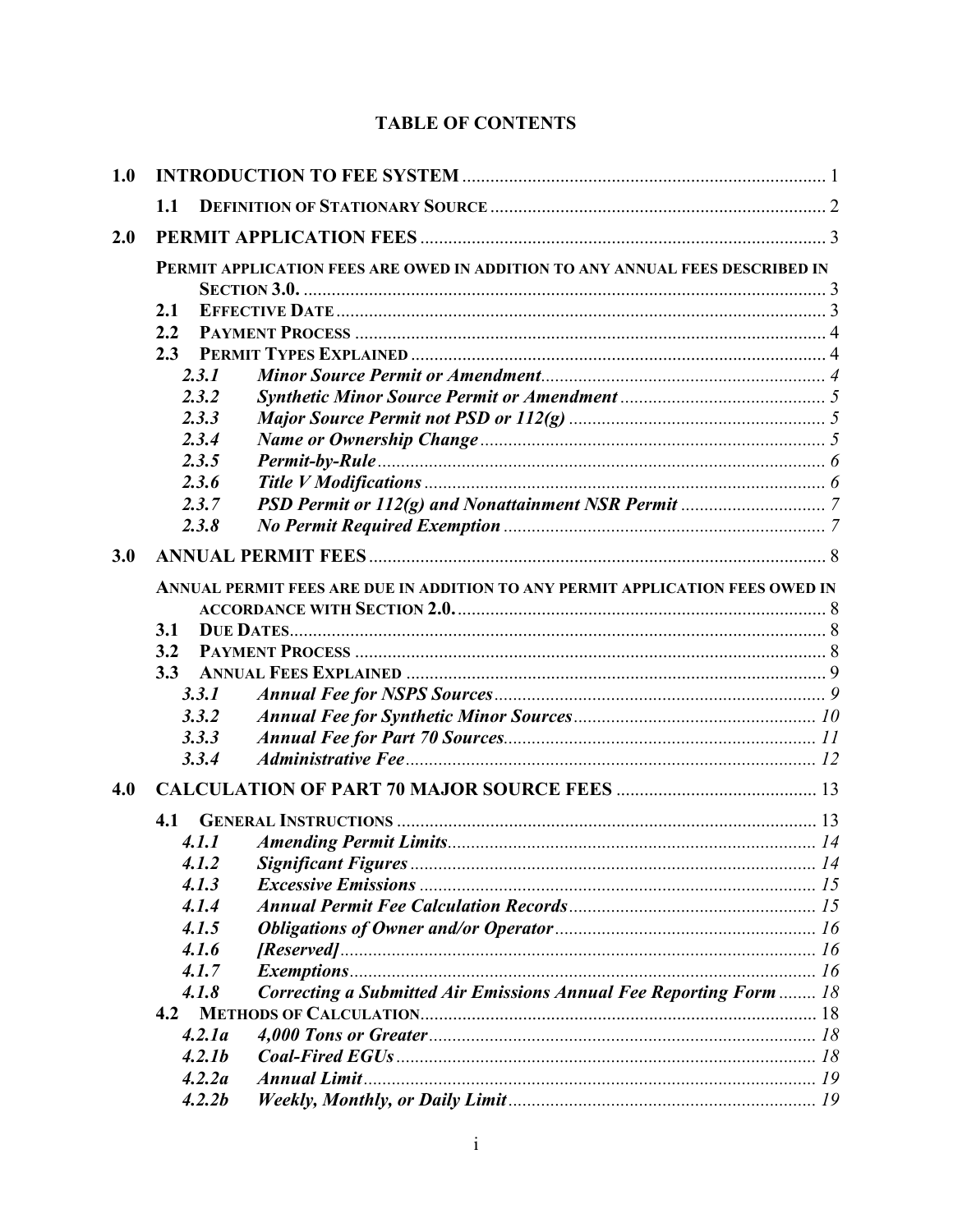|     | 4.2.2c |                                                                            |  |
|-----|--------|----------------------------------------------------------------------------|--|
|     | 4.2.2d |                                                                            |  |
|     | 4.2.2e |                                                                            |  |
|     | 4.2.2f |                                                                            |  |
|     | 4.2.2g |                                                                            |  |
|     | 4.2.3  |                                                                            |  |
|     | 4.2.4  |                                                                            |  |
|     | 4.2.5  |                                                                            |  |
|     |        |                                                                            |  |
|     | 4.3.1  |                                                                            |  |
|     | 4.3.2  |                                                                            |  |
|     | 4.3.3  |                                                                            |  |
|     | 4.3.4  | <b>Stationary Gas Turbines for Electrical Generation - Nitrogen Oxides</b> |  |
|     |        |                                                                            |  |
|     | 4.3.5  | Stationary Diesel Engines - Nitrogen Oxides Emissions  33                  |  |
|     | 4.3.6  |                                                                            |  |
| 5.0 |        | <b>FILLING OUT THE GEORGIA AIR EMISSIONS ANNUAL FEE FORMS 35</b>           |  |
|     | 5.1    |                                                                            |  |
| 6.0 |        |                                                                            |  |
|     | 6.1    |                                                                            |  |
|     | 6.2    |                                                                            |  |
|     | 6.3    | GEORGIA ENVIRONMENTAL CONNECTIONS ONLINE (GECO)  42                        |  |
|     |        | <b>APPENDIX A - EXCERPT FROM DIVISION'S PROCEDURES FOR TESTING AND</b>     |  |
|     |        |                                                                            |  |
|     |        | <b>APPENDIX B - USE OF CONTINUOUS EMISSIONS MONITORING SYSTEMS OR</b>      |  |
|     |        | <b>CONTINUOUS EMISSION RATE MONITORING SYSTEMS FOR</b>                     |  |
|     |        |                                                                            |  |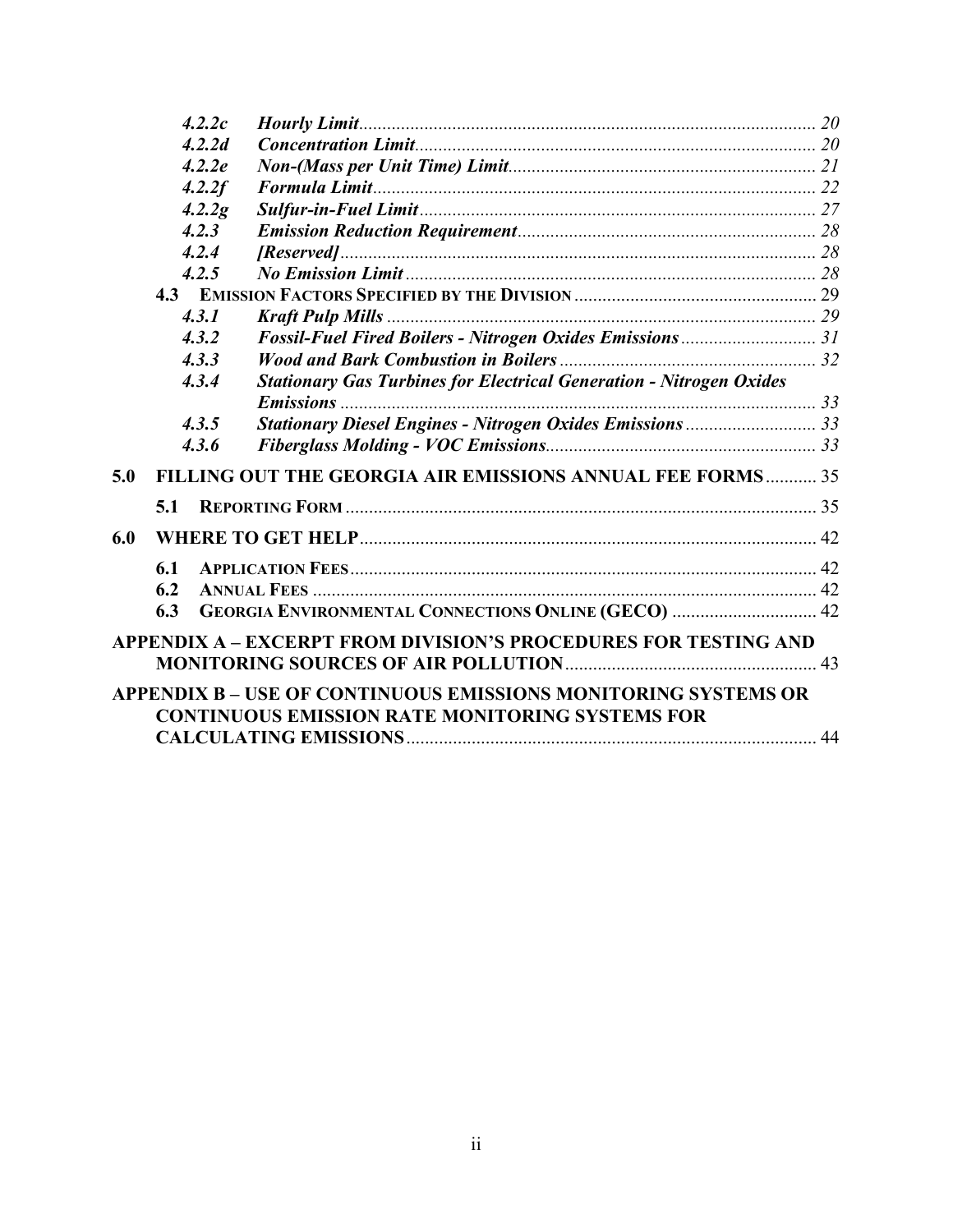#### <span id="page-3-0"></span>**1.0 INTRODUCTION TO FEE SYSTEM**

This document has been prepared to specify the methods used to calculate the permit fees required under Georgia Air Quality Control Rule 391-3-1-.03(9), "Permit Fees." These procedures are to be used for (1) determining permit application fees and (2) calculating annual permit fees due during state fiscal year 2023 (July 1, 2022 – June 30, 2023). These procedures are to be used for the determination and calculation of air permit fees in accordance with the requirements of The Georgia Air Quality Act.

Section 2.0 of these procedures is to be used to determine what type of permit application fee is due when submitting a permit application. Applications submitted from July 1, 2022 through June 30, 2023 are subject to the permit application fees listed in this manual. Application fees are due within 20 days upon receipt of the permit application acknowledgement from the Georgia Environmental Protection Division.

Section 3.0 of these procedures is used to determine what type of annual permit fee is due. Annual permit fees are calculated using emissions data and other information from calendar year 2021 (January  $1 -$  December 31, 2021). The owner or operator of any stationary source should use Section 3.3 to determine if the source is subject to an NSPS Fee; whether the source is subject to Synthetic Minor or Part 70 Fees; and whether permit fee calculations must be conducted.

Within this text, permit application fees are identified as application fees and annual permit fees are identified as annual fees. Collectively, application and annual fees are referred to as permit fees.

Section 4.0 of these procedures is to be used to calculate emissions of criteria pollutants. For the purpose of the Air Permit Fee system, "criteria pollutants" are defined as volatile organic compounds, sulfur dioxide, particulate matter, and nitrogen oxides from a stationary source. Volatile organic compounds (VOCs) are any organic compounds emitted to the atmosphere except those compounds specifically exempted by Georgia Air Quality Control Rule 391-3-1-.01(llll). Particulate matter (PM) emissions are as defined by Georgia Air Quality Control Rule 391-3-1-.01(yy). The total emissions of each of these four pollutants are then to be reported on the Georgia Air Emissions Fee Reporting Form (fee form) and are used to determine the "total calculated fee." **SECTION 4.0 CALCULATIONS ARE ONLY REQUIRED FOR SOURCES THAT ARE CONSIDERED MAJOR UNDER PART 70 REGULATIONS.**

For calculating fees due for the calendar years 1991 through 2016 (state fiscal years 1993 – 2018), refer to "Procedures for Calculating Air Permit Fees" for the appropriate year. For calculating fees due after July 1, 2018, refer to "Procedures for Calculating Air Permit Application & Annual Permit Fees" for the appropriate year. For an electronic copy of these documents from 2009 to the most recent year, please go to the following web address: [https://epd.georgia.gov/air-protection-branch-technical-guidance-0/types](https://epd.georgia.gov/air-protection-branch-technical-guidance-0/types-air-quality-permits/air-permit-fees)[air-quality-permits/air-permit-fees.](https://epd.georgia.gov/air-protection-branch-technical-guidance-0/types-air-quality-permits/air-permit-fees)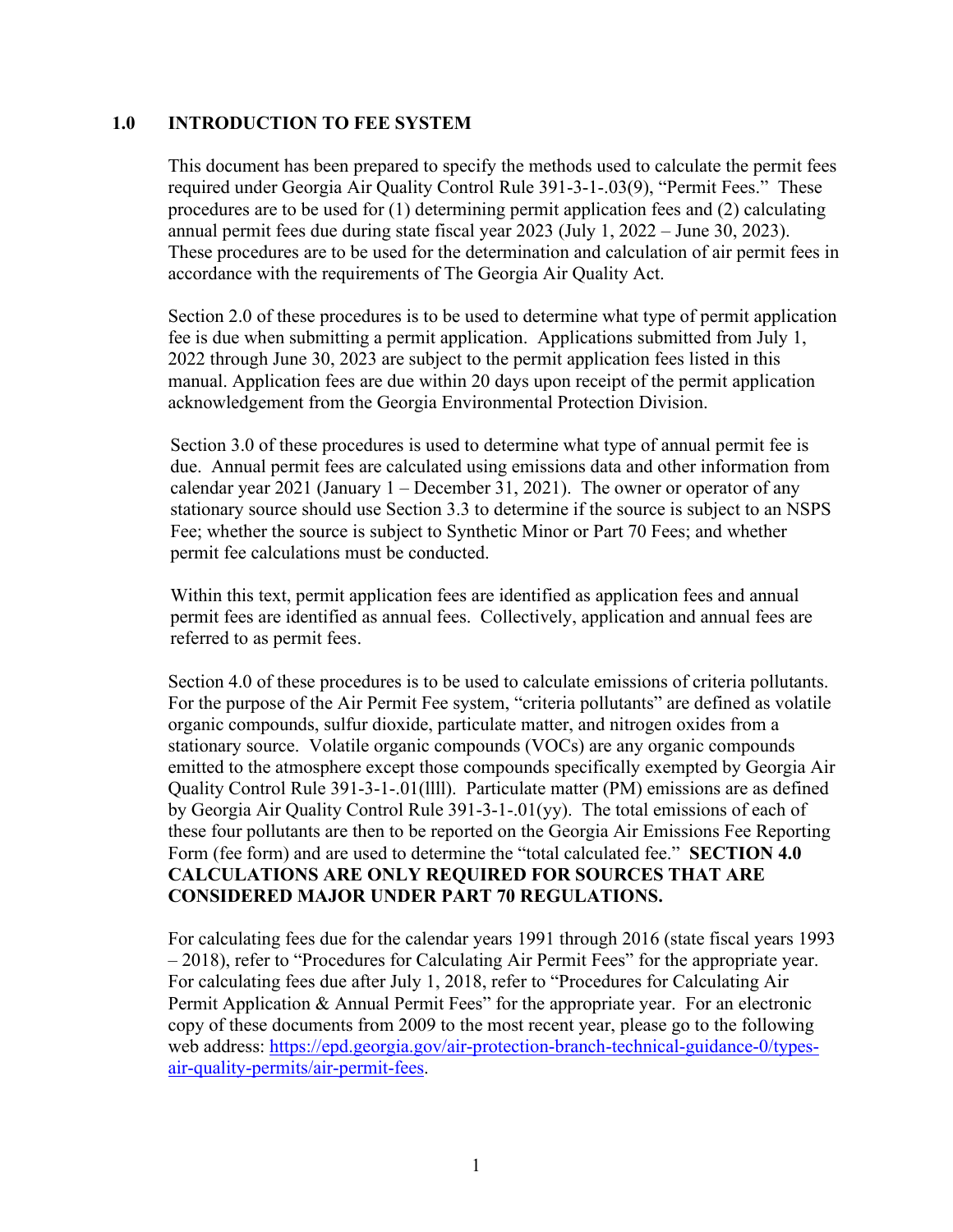# <span id="page-4-0"></span>**1.1 Definition of Stationary Source**

For the purposes of the Air Permit Fee system "stationary source" is determined as follows:

- 1) The owner or operator should consider all of the pollutant-emitting activities which are located on one or more contiguous properties and are under control of the same person (or persons under common control) except the activities of any vessel. If the potential emissions of Hazardous Air Pollutants (HAPs) equal or exceed ten tons per year for any single HAP or 25 tons per year for total HAPs, then all the pollutant activities are considered to be one "stationary source."
- 2) If the potential emissions of HAPs do not equal or exceed ten tons per year for any single HAP or 25 tons per year for total HAPs, then a "stationary source" is defined as: 1) all of the pollutant-emitting activities which belong to the same industrial grouping; 2) located on one or more contiguous or adjacent properties; and 3) under the control of the same person (or persons under common control) except the activities of any vessel. Pollutant-emitting activities shall be considered as part of the same industrial grouping if they belong to the same "Major Group" (i.e., which have the same first two-digit code) as described in the 1987 Standard Industrial Classification Manual published by the U. S. Government Printing Office.

There are instances where a stationary source, as defined by the Air Permit Fee system, has been treated as more than one stationary source under the Air Protection Branch permitting system (i.e., the stationary source has been issued more than one AIRS number and holds more than one valid permit). In such cases annual permit fees shall be calculated, reported, and paid for each separate permitted facility assigned a separate AIRS number.

If the Environmental Protection Division (the Division) has issued a permit to construct a stationary source in accordance with Georgia Air Quality Control Rule 391-3-1-.03, "Permits. Amended", that facility shall be considered a stationary source for the purposes of the Air Permit Fee system even if that facility has not been constructed or begun operation.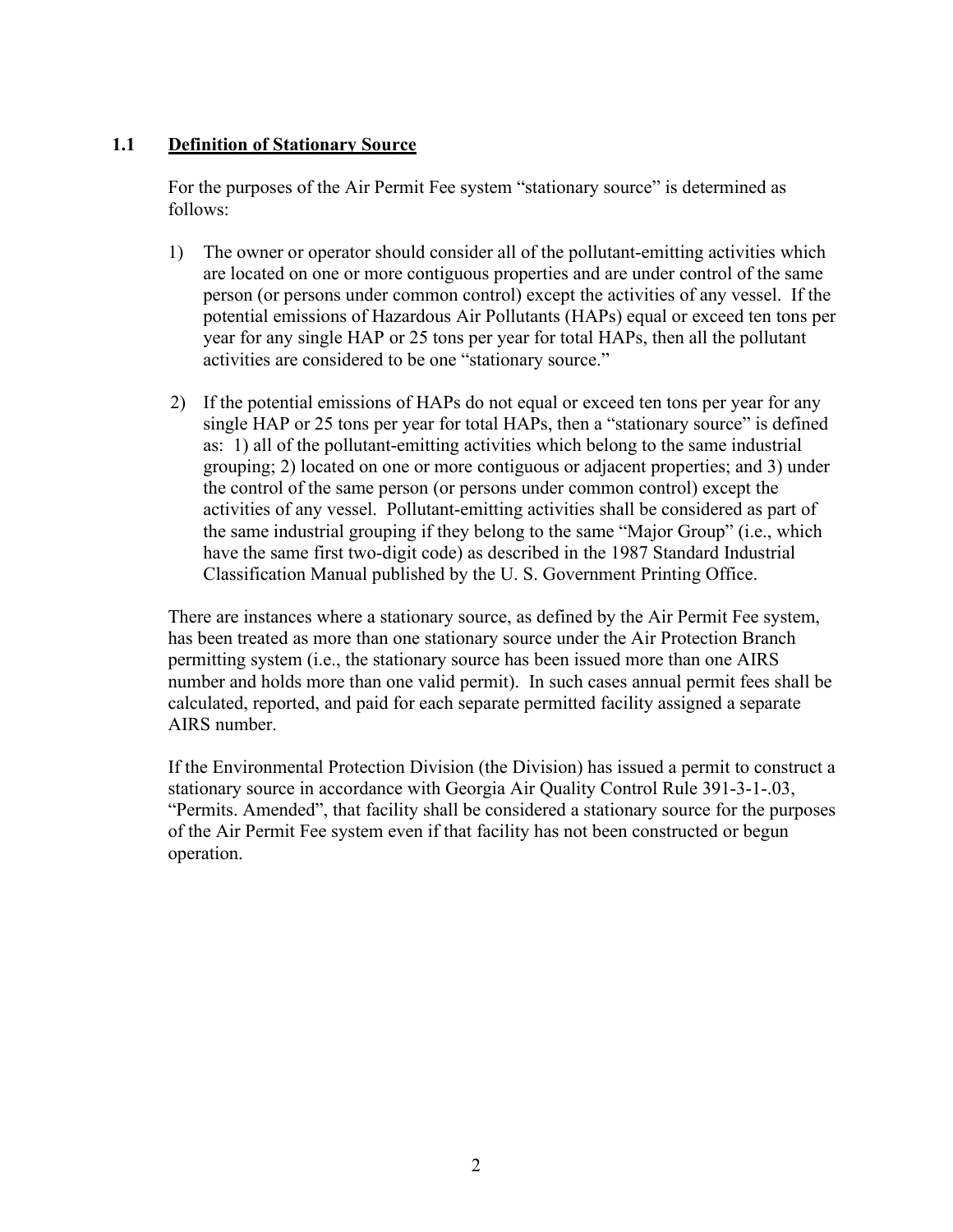#### <span id="page-5-0"></span>**2.0 PERMIT APPLICATION FEES**

#### <span id="page-5-1"></span>**Permit application fees are owed in addition to any annual fees described in Section 3.0.**

#### <span id="page-5-2"></span>**2.1 Effective Date**

When applying for the following permit action types, an associated permit application fee will be required. Permit application fees are contained in the table below. Please refer to Section 2.3 for definitions of each permit type and application location.

| <b>Permit Type</b>                                    | <b>Application Fees</b> |  |
|-------------------------------------------------------|-------------------------|--|
| Minor Source Permit or Amendment                      | \$500                   |  |
| Synthetic Minor Source Permit or Amendment            | \$2,000                 |  |
| Generic (Minor or Synthetic Minor) Permit             | \$0                     |  |
| Major Source Permit or Amendment (but not subject to  |                         |  |
| PSD, NSR or $112(g)$ )                                | \$4,000                 |  |
| Name / Ownership Change                               | \$500                   |  |
| Permit-by-Rule                                        | \$500                   |  |
| Title V 502(b)(10) Permit Amendment                   | \$4,000                 |  |
| Title V Minor Modification with Construction          | \$4,000                 |  |
| Title V Minor Modification without Construction       | \$4,000                 |  |
| Title V Significant Modification with Construction    | \$4,000                 |  |
| Title V Significant Modification without Construction | \$4,000                 |  |
| <b>Title V Renewal</b>                                | \$0                     |  |
| <b>Off-Permit Change Request</b>                      | \$0                     |  |
| PSD Permit per 391-3-1-.02(7)                         | \$15,000                |  |
| Nonattainment New Source Review Permit per 391-3-1-   |                         |  |
| .03(8)(c)                                             | \$15,000                |  |
| $112(g)$ permit per 391-3-1-.02(9)(b)16.              | \$15,000                |  |
| No Permit Required Exemption                          | \$0                     |  |

It is the responsibility of the applicant to determine the appropriate permit type.

Application fees are due within 20 days upon receipt of the permit application acknowledgement from the Georgia Environmental Protection Division. Permit actions resulting from the application will not be finalized prior to fee payment.

When a permit application falls under multiple permit types, the applicant is expected to pay the greater of the fees. For example, Title V modification application fees are waived for applicants submitting PSD, 112(g) or Nonattainment NSR permit applications via Title V permit applications. The PSD,  $112(g)$  or Nonattainment NSR fee still applies.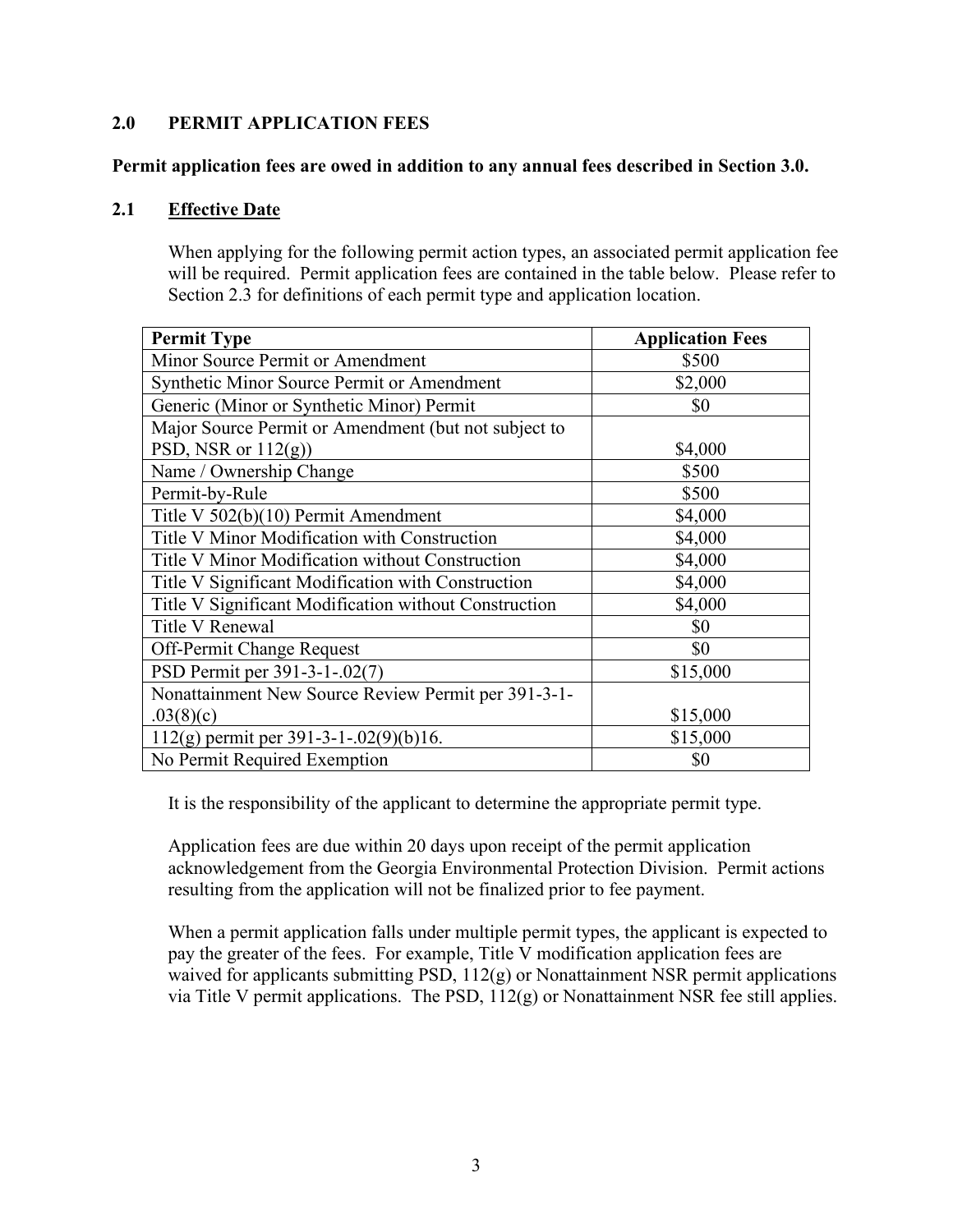# <span id="page-6-0"></span>**2.2 Payment Process**

An invoice will be created for each permit application submitted. Payment is due within 20 days upon receipt of the permit application acknowledgement from the Georgia Environmental Protection Division.

Unless otherwise specified by the Director, all payments, along with accompanying payment coupons, should be submitted to:

> Air Quality Fees Post Office Box 101713 Atlanta, Georgia 30392

All checks for payment of fees should be made out to "Georgia Department of Natural Resources." Permit application fees are non-refundable.

It is recommended to confirm the appropriate permit application type with a Stationary Source Permitting Program (SSPP) associate to avoid any delays.

This permit application fee does not include the optional permit expediting fee. If a facility would like a permit application expedited, the expedited permit application process is described in detail at the link below.

[https://epd.georgia.gov/forms-permits/air-protection-branch-forms-permits/air](https://epd.georgia.gov/forms-permits/air-protection-branch-forms-permits/air-permits/expedited-permitting-program)[permits/expedited-permitting-program](https://epd.georgia.gov/forms-permits/air-protection-branch-forms-permits/air-permits/expedited-permitting-program)

# <span id="page-6-1"></span>**2.3 Permit Types Explained**

This section provides additional details for each permit application type in sections 2.3.1 through 2.3.8. The description and forms are established in accordance with Georgia Air Quality Control Rule 391-3-1-.03 "Permits. Amended."

#### <span id="page-6-2"></span>**2.3.1 Minor Source Permit or Amendment**

The permit application fee is \$500.

To apply for a Minor Source Permit or amendment, the facility must submit the Georgia SIP Air Permit application. Instructions and applicable forms can be accessed using the following link:

<https://epd.georgia.gov/sip-construction-and-operating-permit-applications>

**Generic permit fee exemption.** A facility that qualifies for a Generic Air Permit is not required to pay permit application fees. In the case that the facility is a Minor Source Concrete Batch Plant, a Generic Air Permit can be obtained as long as the facility meets certain requirements. The application must include the Application Supplement Form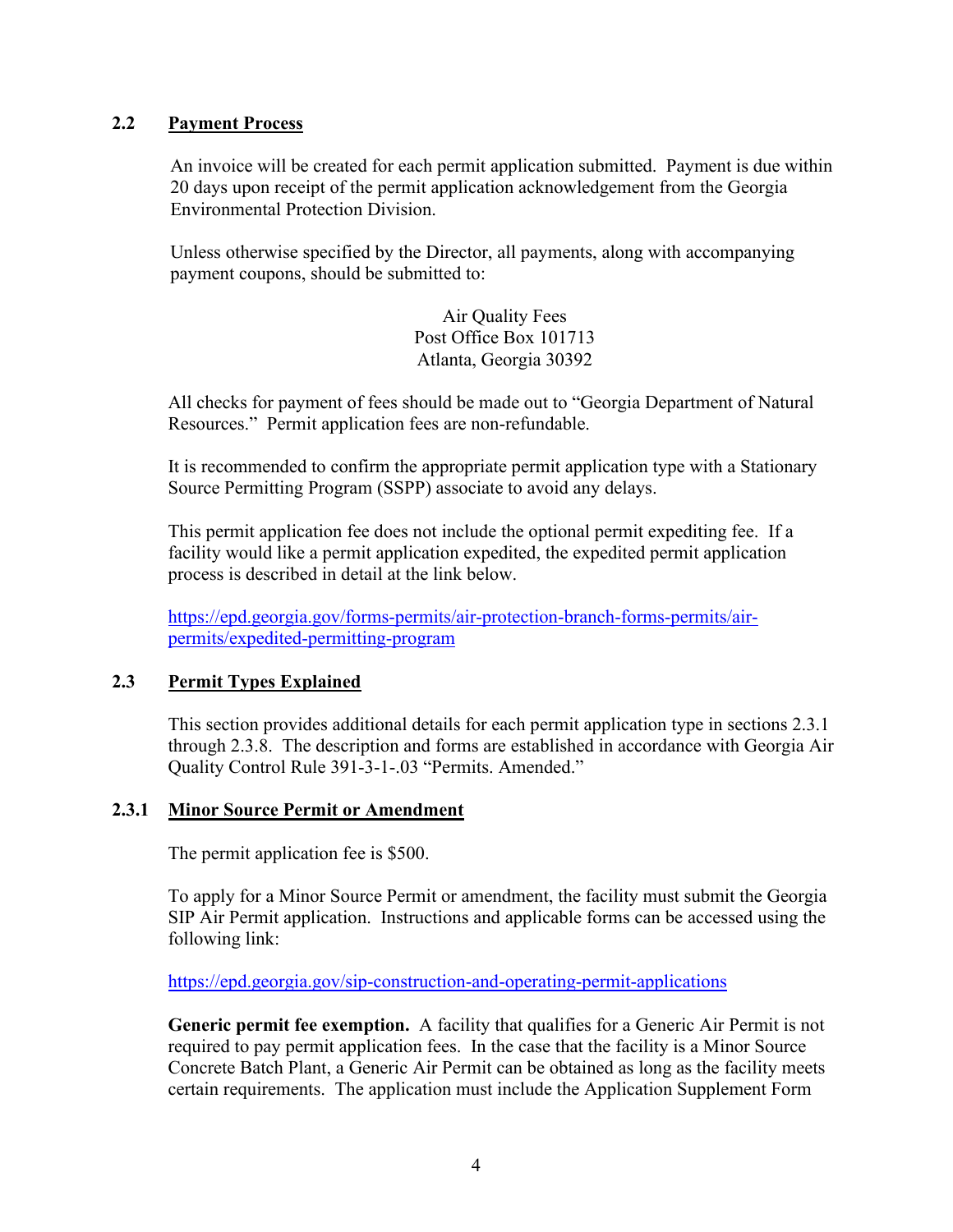available at the link below and relevant forms from the Georgia SIP Air Permit application.

<https://epd.georgia.gov/generic-air-permits>

# <span id="page-7-0"></span>**2.3.2 Synthetic Minor Source Permit or Amendment**

The permit application fee is \$2,000.

To apply for a Synthetic Minor Source Permit or amendment, the facility must submit a Georgia SIP Air Permit application. Instructions and applicable forms can be accessed using the following link:

<https://epd.georgia.gov/synthetic-minor-permits>

**Generic permit fee exemption.** A facility that qualifies for a Generic Air Permit is not required to pay permit application fees. In the case that the facility is a Synthetic Minor Source Concrete Batch Plant or a Synthetic Minor Source Hot Mix Asphalt plant, a Generic Air Permit can be obtained as long as the facility meets certain requirements. The application must include the Application Supplement Form available at the link below and the relevant forms from the Georgia SIP Air Permit application.

<https://epd.georgia.gov/generic-air-permits>

# <span id="page-7-1"></span>**2.3.3 Major Source Permit not PSD or 112(g)**

The permit application fee is \$4,000.

This category refers to facilities with permitted potential emissions exceeding the applicable Title V major source threshold, but below the PSD major source threshold, (or otherwise exempt from PSD permitting requirements). These facilities are not yet subject to Title V permit application requirements.

To apply for a Title V Major Source Permit that is not a PSD permit or 112(g), the facility must submit a Georgia SIP Air Permit application. Instructions and applicable forms for the SIP Air Permit application can be accessed using the following link:

<https://epd.georgia.gov/sip-construction-and-operating-permit-applications>

# <span id="page-7-2"></span>**2.3.4 Name or Ownership Change**

The permit application fee is \$500.

To apply for a Name / Ownership Change, the facility will only need to submit one form along with the required fee. The form can be accessed on the Georgia SIP Air Permit application page and by scrolling down to "Additional SIP Permitting Information." If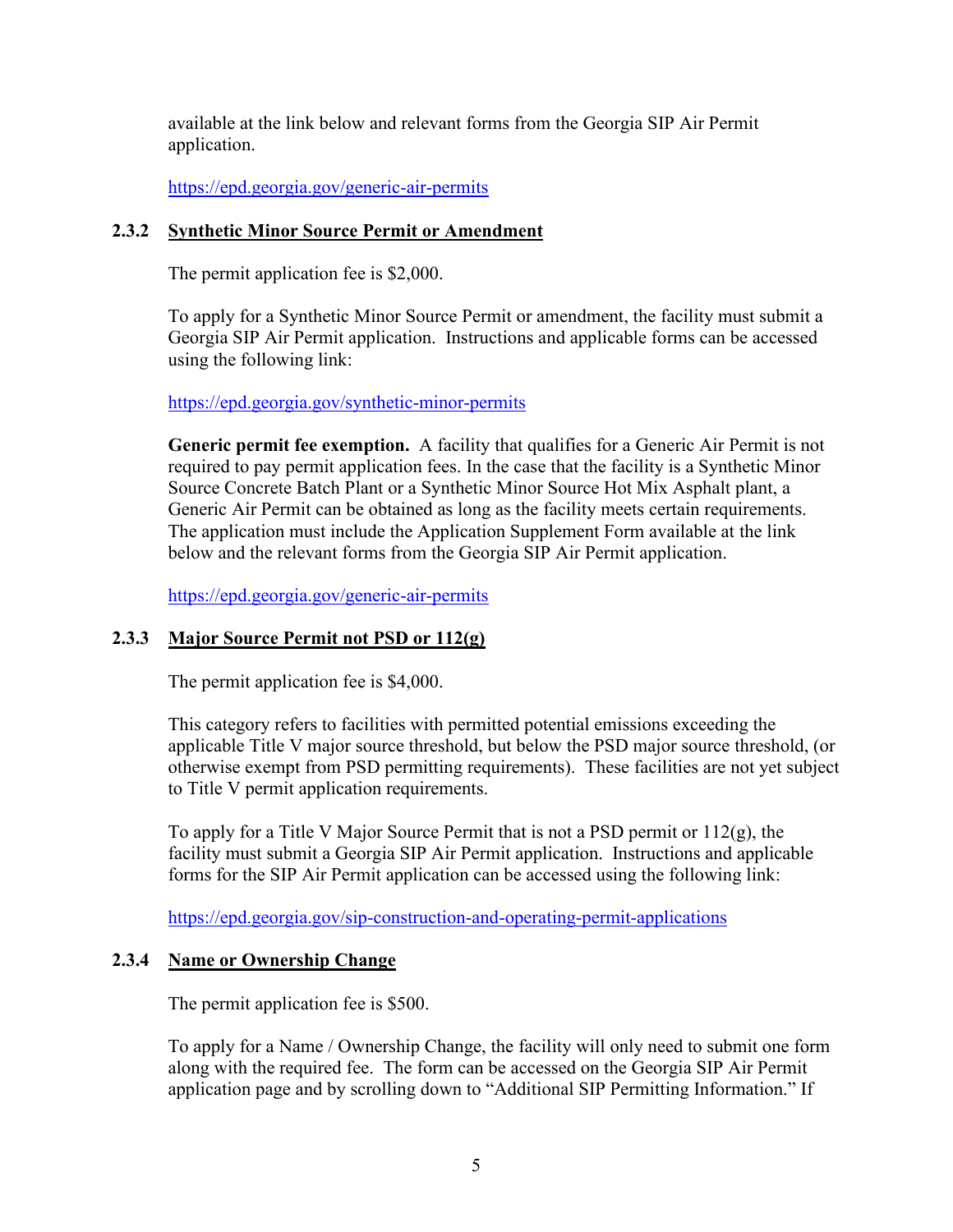there is a change in ownership with an accompanying name change, the facility will need to submit the Change in Ownership Form found on the same page. Change in ownership alone and retention of the facility name does not require a fee. Additional information is provided in the link below.

[https://epd.georgia.gov/forms-permits/air-protection-branch-forms-permits/air](https://epd.georgia.gov/forms-permits/air-protection-branch-forms-permits/air-permits/apply-air-permit/apply-sip)[permits/apply-air-permit/apply-sip](https://epd.georgia.gov/forms-permits/air-protection-branch-forms-permits/air-permits/apply-air-permit/apply-sip)

# <span id="page-8-0"></span>**2.3.5 Permit-by-Rule**

The permit application fee is \$500.

A Permit-by-Rule establishes pre-determined operational limitations for certain industrial categories for the purposes of ensuring that a facility will not be considered a major source with respect to Title V of the Clean Air Act Amendments of 1990.

A Permit-by-Rule application/permit is appropriate for potentially major sources that are able to operate under limits outlined in Georgia Air Quality Control Rule 391-3-1- .03(11). A facility accepting a Permit-by-Rule is not exempt from the obligation to apply for and obtain a SIP Permit. Complying with the requirements of a Permit-by-Rule does not relieve a facility of having to comply with other requirements of the Georgia Rules for Air Quality. A list of Permit-by-Rules along with the corresponding supplemental forms can be found at the link below:

<https://epd.georgia.gov/permit-rule>

# <span id="page-8-1"></span>**2.3.6 Title V Modifications**

The permit application fee for this category of permit applications is \$4,000.

This section covers the following five Title V permit modification variations.

- 502(b)(10) Permit Attachment
- Minor Modification with Construction
- Minor Modification without Construction
- Significant Modification with Construction
- Significant Modification without Construction

The Stationary Source Permitting Program provides information online to determine what permitting action, if any, is necessary for different types of changes that may occur at a facility that is operating under a Title V (Part 70) permit. To access this information as well as procedures and example application letters use the following link.

<https://epd.georgia.gov/title-v-permit-modifications>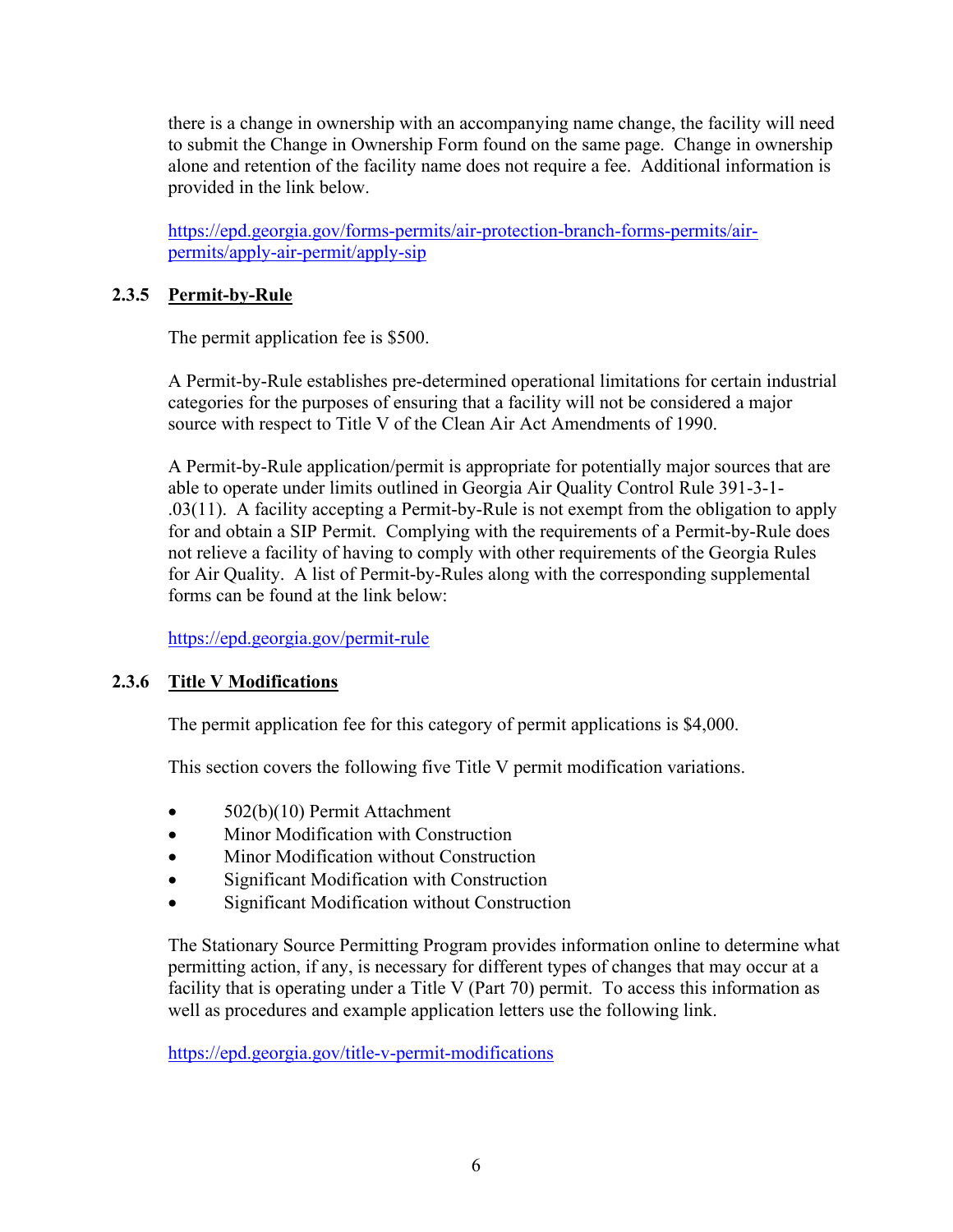**Title V Renewal exemption.** Title V Renewals do not require a permit application fee. If a renewal includes a qualifying modification, then the corresponding permit application fee will apply.

**Off-Permit Change Request exemption**. For off-permit changes, a permit application fee does not apply. Use the following link for off-permit change request procedures.

<https://epd.georgia.gov/procedures-permit-change>

If there is uncertainty about what course of action to take regarding changes at your facility, please contact the Air Branch's Stationary Source Permitting Program.

Applications for Title V modifications will be submitted using the new Georgia Environmental Online System (GEOS).

[https://epd.georgia.gov/air-protection-branch-technical-guidance-0/types-air-quality](https://epd.georgia.gov/air-protection-branch-technical-guidance-0/types-air-quality-permits/title-v-permitting)[permits/title-v-permitting](https://epd.georgia.gov/air-protection-branch-technical-guidance-0/types-air-quality-permits/title-v-permitting)

# <span id="page-9-0"></span>**2.3.7 PSD Permit or 112(g) and Nonattainment NSR Permit**

The permit application fee for this category is \$15,000.

New major stationary sources and major modifications to major stationary sources (as defined in the New Source Review program found in 40 CFR 52.21 as adopted by Georgia) will find resources applicable to their permitting needs in the link below.

PSD, 112(g), and Nonattainment NSR permit applications are submitted into GEOS if the facility holds an existing Title V operating permit. The online system allows for upload of supplemental documents necessary for permitting.

Title V modification applications fees are waived for applicants submitting  $PSD/112(g)$ or Nonattainment NSR permit applications via Title V permit applications. The PSD/112(g) or Nonattainment NSR fee still applies.

[https://epd.georgia.gov/air-protection-branch-technical-guidance-0/types-air-quality](https://epd.georgia.gov/air-protection-branch-technical-guidance-0/types-air-quality-permits/prevention-significant)[permits/prevention-significant](https://epd.georgia.gov/air-protection-branch-technical-guidance-0/types-air-quality-permits/prevention-significant) [https://epd.georgia.gov/air-protection-branch-technical-guidance-0/types-air-quality](https://epd.georgia.gov/air-protection-branch-technical-guidance-0/types-air-quality-permits/title-v-permitting)[permits/title-v-permitting](https://epd.georgia.gov/air-protection-branch-technical-guidance-0/types-air-quality-permits/title-v-permitting)

# <span id="page-9-1"></span>**2.3.8 No Permit Required Exemption**

While these actions do require forms, no application fee is required. Please use the links below.

<https://epd.georgia.gov/sip-permit-exemptions> <https://epd.georgia.gov/ssppsip-no-permit-required-form>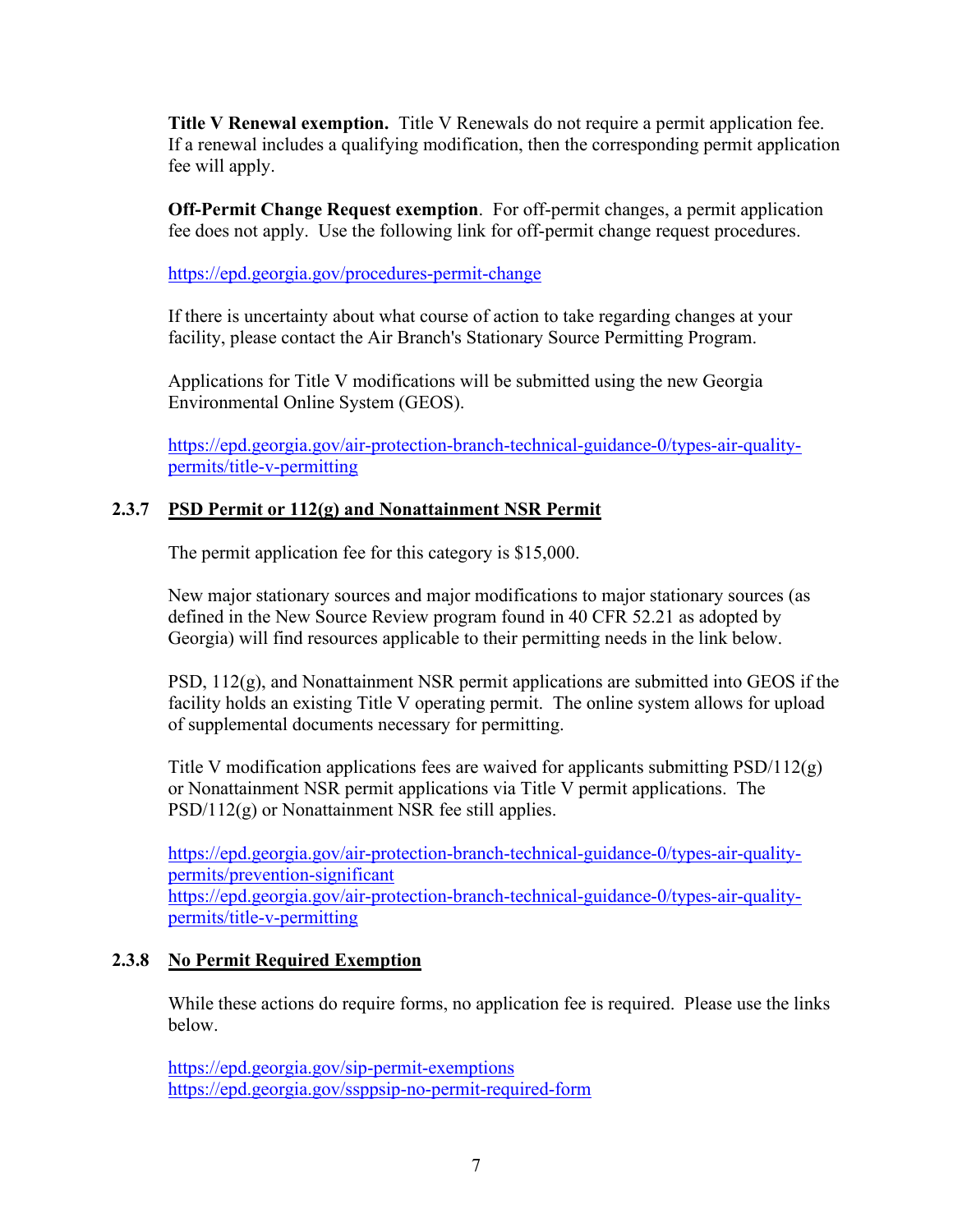#### <span id="page-10-0"></span>**3.0 ANNUAL PERMIT FEES**

# <span id="page-10-1"></span>**Annual permit fees are due in addition to any permit application fees owed in accordance with Section 2.0.**

#### <span id="page-10-2"></span>**3.1 Due Dates**

The owner or operator of each stationary source subject to the requirements of the annual Permit Fee rule shall submit the fee form and any fees due on or before September 1, 2022. Stationary sources with an annual fee due of \$10,000 or greater may elect to make four equal quarterly payments. (Any administrative fees required in accordance with Section 3.3.4 of this manual do not count toward this \$10,000 threshold.) The quarterly payments shall be submitted on or before the dates listed in the following schedule or a later date(s) as may be specified by the Director:

| <b>Quarterly Payment</b> | Due Date          |
|--------------------------|-------------------|
| 1st Quarterly Payment    | September 1, 2022 |
| 2nd Quarterly Payment    | October 1, 2022   |
| 3rd Quarterly Payment    | January 3, 2023   |
| 4th Quarterly Payment    | April 1, 2023     |

(See Section 5.0 for instructions on submitting the initial annual permit fee form and annual and quarterly payments.)

#### <span id="page-10-3"></span>**3.2 Payment Process**

The owner or operator of a stationary source on the date annual fees are due shall be responsible for payment of fees.

Unless otherwise specified by the Director, all payments, along with accompanying payment coupons, should be submitted to:

> Air Quality Fees Post Office Box 101713 Atlanta, Georgia 30392

All checks for payment of fees should be made out to "Georgia Department of Natural Resources."

The owner or operator of any stationary source subject to the provisions of the Georgia Air Quality Rule 391-3-1-.03 "Permits. Amended." shall also be subject to process evaluations and/or audits to determine the accuracy of methods and calculations used to determine the emission fee. The rate, frequency, and content of said audits shall be at the discretion of the Division.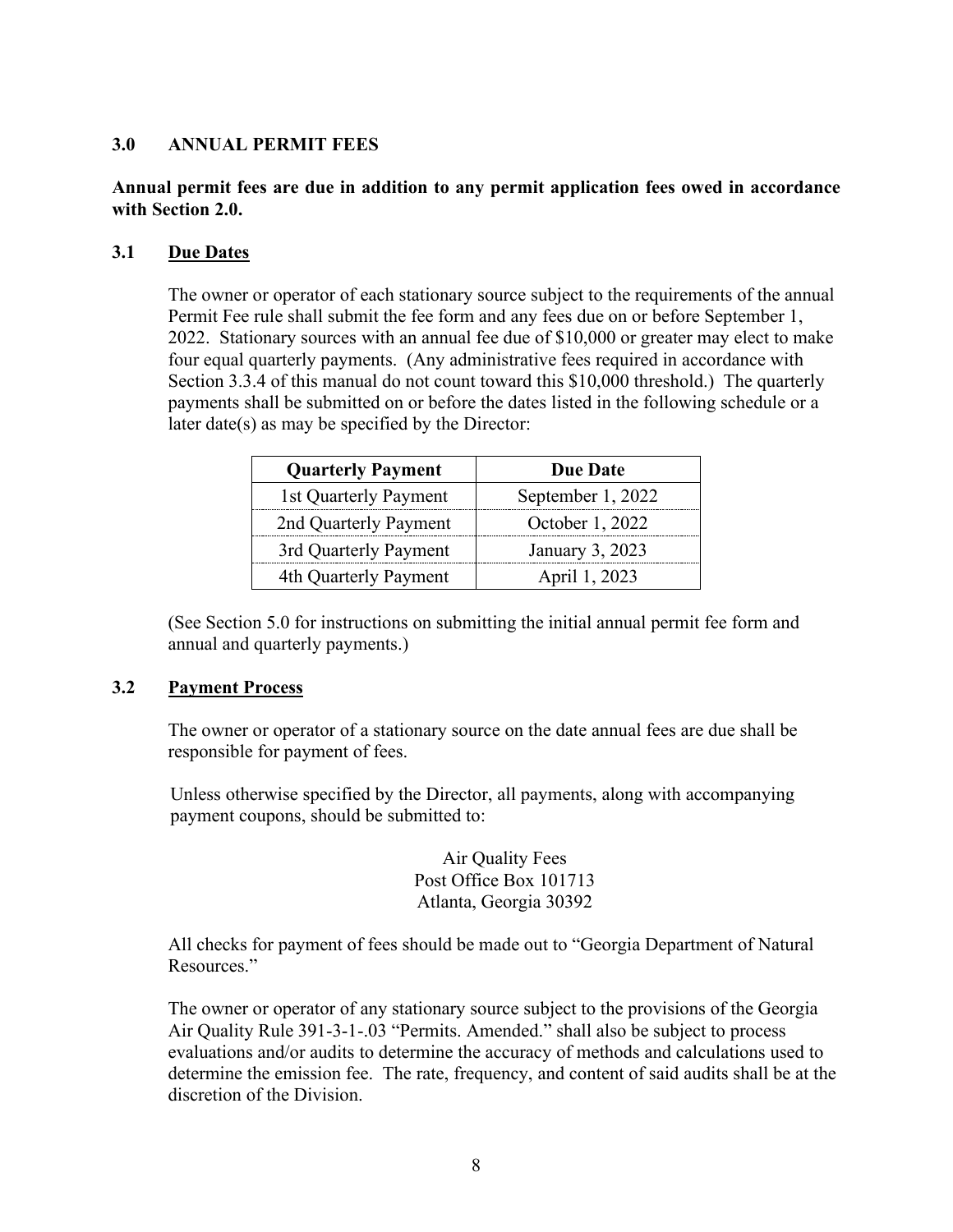Failure to report, late payment of fees, and not calculating fees in accordance with this manual may result in enforcement action including monetary penalties up to \$25,000 per day. The Division will determine if a stationary source has failed to calculate fees in accordance with this fee manual through audit procedures.

# **If you receive a Fee Reporting Notification, a fee form must be completed and submitted even if no fee is due.**

# <span id="page-11-0"></span>**3.3 Annual Fees Explained**

Annual Fees are required for Synthetic Minor and Part 70 Sources, and certain NSPS sources. This section provides the annual permit fees due and corresponding permit information.

# <span id="page-11-1"></span>**3.3.1 Annual Fee for NSPS Sources**

The permit fee for the following category is \$1,900.

Any source subject to Federal Standards of Performance for New Stationary Sources (NSPS) (40CFR part 60) except for the following:

- Subpart AAA New Residential Wood Heaters;
- Steam-generating units that are subject to Subpart Dc and meet either of the following criteria: a) permitted to combust only fuels other than coal, coal refuse, oil, or wood, or b) has a heat input capacity of less than 30 MMBtu/hr and is permitted to combust wood or mixtures of wood with other fuels (except coal, coal refuse, or oil);
- Metal furniture surface coating operations which are permitted to use less than 1,000 gallons of coating (as applied) per year and are subject to Subpart EE;
- Pressure sensitive tape and label surface coating operations which are permitted to input less than 50,000 gallons of VOCs per year to the coating process and are subject to Subpart RR;
- Magnetic tape coating operations that are permitted to use less than 10,000 gallons of solvent which are subject to Subpart SSS;
- Coating operations and onsite coating mix preparation equipment for polymeric coating of supporting substrates which are permitted to use less than 95 mega grams per 12-month period of VOCs per year and are subject to Subpart VVV;
- Municipal solid waste landfills with a design capacity of less than 2.5 million megagrams by mass of 2.5 million cubic meters by volume and are subject to Subpart WWW;
- Stationary Compression Ignition Internal Combustion Engines which are subject to Subpart IIII; and
- Stationary Spark Ignition Internal Combustion Engines which are subject to Subpart JJJJ.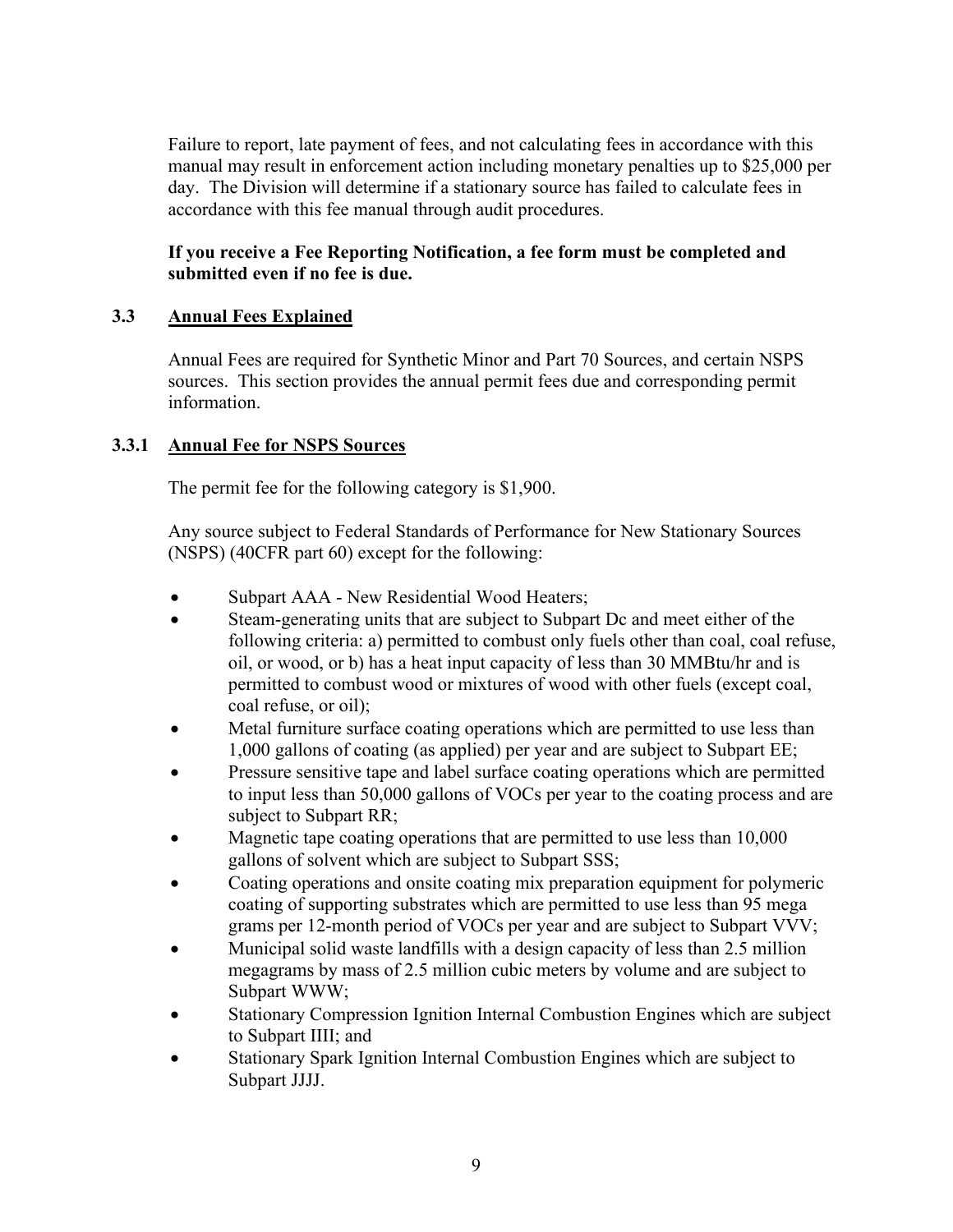It is the responsibility of the owner or operator of an individual stationary source to verify if they are subject to an NSPS regulation.

If the Division has already determined that the source is subject to any NSPS regulations, it will be so indicated with a check mark in the block labeled "NSPS" on the fee form for that facility.

If the equipment subject to the NSPS standard(s) did not operate during the calendar year for which the fees are based, the NSPS annual fee does not apply.

If a stationary source ceases operation and requests that the operating permit for that facility be revoked and the Division revokes the operating permit for the facility during or prior to the calendar year in which the fees are based, the NSPS fee does not apply.

# **THE NSPS ANNUAL FEE IS DUE IN ADDITION TO ANY OF THE OTHER ANNUAL FEES (SYNTHETIC MINOR OR PART 70 FEE).**

#### <span id="page-12-0"></span>**3.3.2 Annual Fee for Synthetic Minor Sources**

The permit fee for the following category is \$2,100.

A "synthetic minor" permit is one that restricts operations at or emissions from a source in order to keep that facility from being a Part 70 (Title V) major source. If a Part 70 major source has received a valid synthetic minor permit prior to or during the calendar year for which the fees are based, the owner or operator of the source is required to pay a Synthetic Minor Fee. If a source holds a valid synthetic minor permit and the facility is modified or the synthetic minor limits are removed, resulting in the source becoming a Part 70 major source for any period during the year, then the source owner or operator must pay a Part 70 fee for that calendar year and subsequent years. Any facility which obtains synthetic minor status for Part 70 by means of a "Permit-by-Rule" by submitting a Permit-by-Rule application in accordance with Georgia Air Quality Control Rule 391- 3-1-.03(11) and has received a Permit-by-Rule Certification letter from the Division is not required to pay a synthetic minor permit fee. Any ready mix concrete batch plant that is subject to Generic Air Quality Permit 3273-GEN-0011-S-01-0 is not required to pay a synthetic minor permit fee. Any asphalt plant that is subject to Generic Air Quality Permit 2951-GEN-0008-S-01-0 is required to pay a synthetic minor fee.

If the Division has determined the source has received a valid synthetic minor permit, it will be so indicated with an "SM" in the CLASS block of the online Fee Form. If the Division has determined that the source has obtained synthetic minor status by means of a Permit-by-Rule, it will be so indicated with a "PR" in the CLASS block of the online Fee Form. It is the responsibility of the owner or operator of an individual stationary source to verify whether or not the stationary source has received a synthetic minor permit or is subject to a Permit-by-Rule.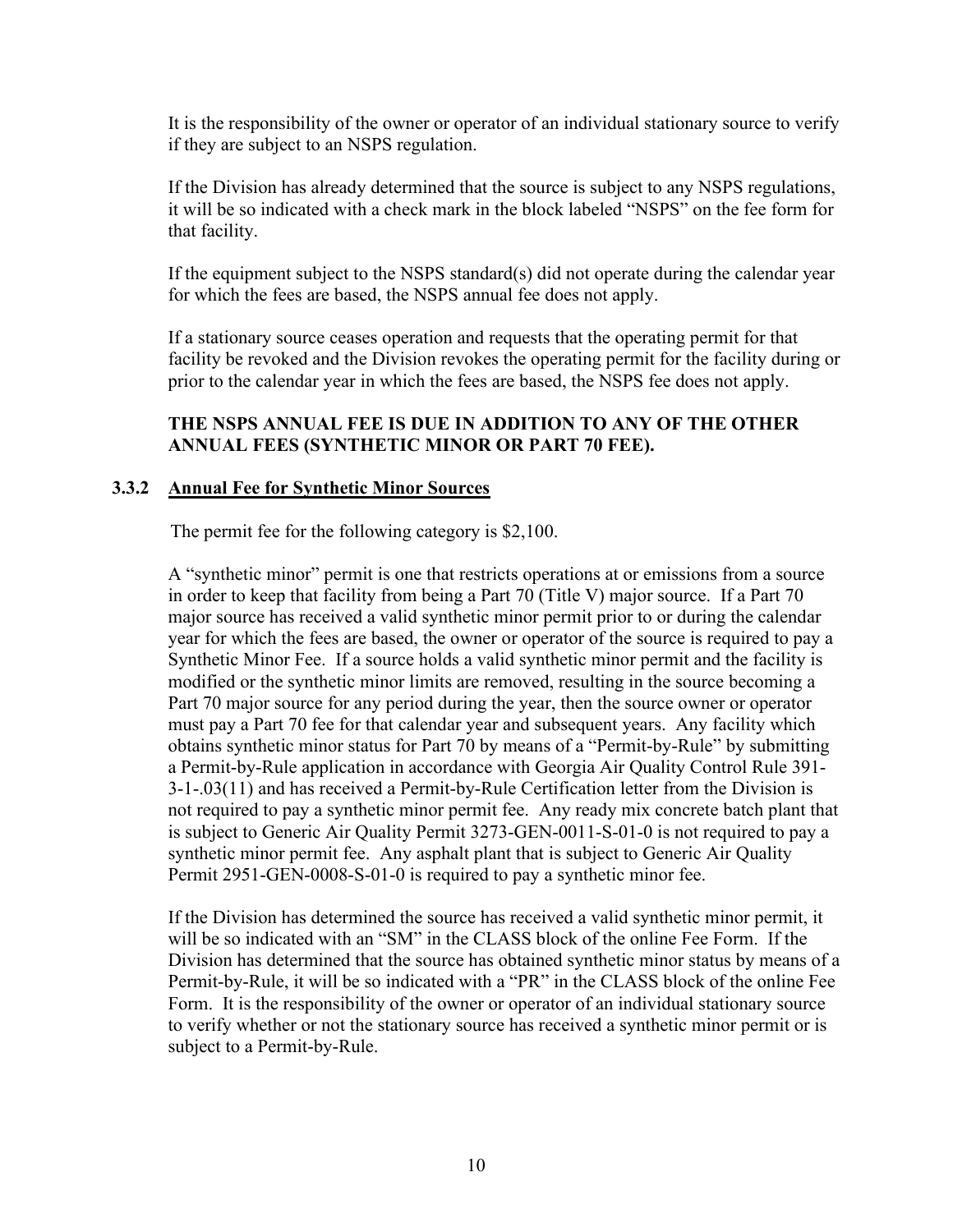If the source is both a synthetic minor source and a Part 70 source, it is required to pay the Part 70 Fee and is not required to pay the synthetic minor fee.

If a stationary source with a synthetic minor permit permanently ceases operation and requests that the synthetic minor operating permit for that facility be revoked and the Division revokes the synthetic minor operating permit for the facility during or prior to the calendar year in which the fees are based, the synthetic minor permit fee does not apply.

# **NOTE THAT THE NSPS ANNUAL FEES DISCUSSED IN SECTION 3.3.1 OF THIS FEE MANUAL ARE DUE IN ADDITION TO ANY SYNTHETIC MINOR FEE THAT MAY BE DUE.**

# <span id="page-13-0"></span>**3.3.3 Annual Fee for Part 70 Sources**

Any source for which a Part 70 (Title V) permit application is or will be required to be submitted for the purpose of obtaining a Part 70 permit is required to pay Part 70 Fees once a construction (SIP) permit required under 391-3-1-.03(1) has been issued for the construction of a new Part 70 source or the modification of an existing source which results in the source becoming a Part 70 source. If a Part 70 permit application is required for a facility for the purpose of obtaining a Part 70 permit, and that source subsequently receives a permit which contains limits that render the source a non-major facility (i.e., a synthetic minor permit), and that source is no longer required to obtain a Part 70 permit for some other reason, Part 70 Fees are not required for the calendar year in which the "synthetic minor" permit limit was issued or any other subsequent year so as long as the source remains a non-major source (the Synthetic Minor Fee specified in section 3.3.2 is required instead). Sources which are required to obtain a Part 70 permit, regardless of whether the source is major or not, are still required to pay the Part 70 Fees.

If the Division has determined the source has or is required to submit a Part 70 application, it will be so indicated with a check mark in the "Part 70 Fee" box of the online Fee Form. It is the responsibility of the owner or operator of an individual stationary source to verify whether or not the stationary source is a Part 70 source.

If a facility is required to pay Part 70 Fees, **and** the source is classified as a Major Part 70 source, the owner or operator of that facility should first calculate the Part 70 Major Source Fees using the procedures contained in Section 4.0 of these procedures. If the Division has determined the source is classified as a Major Part 70 source, it will be so indicated with an "A" in the CLASS block in the online Fee Form. **The dollar-per-ton (\$/ton) rate for calendar year 2021 is \$37.34 for stationary sources that contain a coal-fired EGU and \$35.50/ton for all other sources.** If the total calculated fee determined in accordance with Section 4.0 is less than \$4,500, then the owner or operator must pay a Part 70 Fee of \$4,500.

If the facility is required to submit Part 70 Fees **but** the source is **not** classified as a Major Part 70 source (i.e., the PART 70 block is checked and something other than an "A" is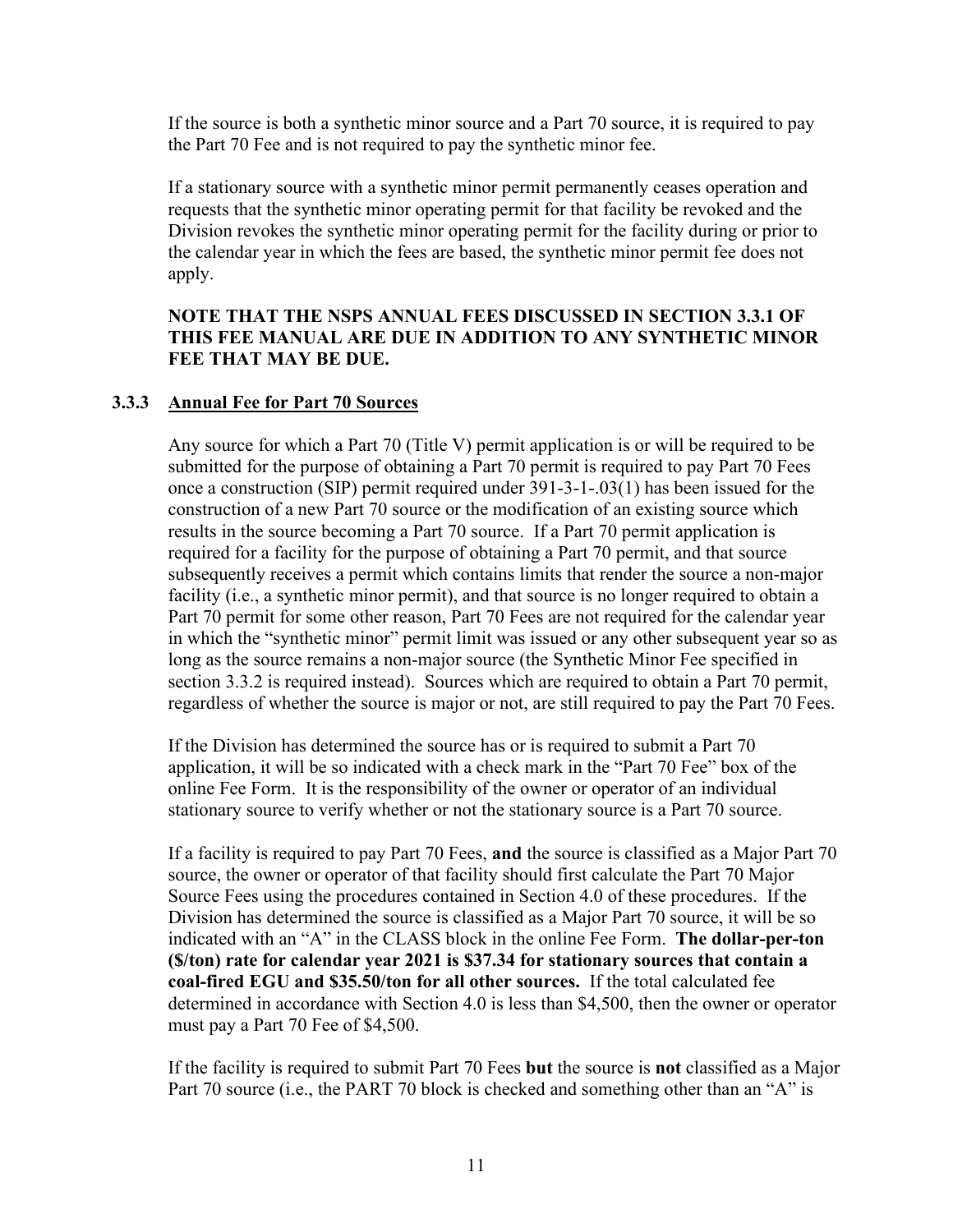shown in the CLASS block), the owner or operator must pay a Part 70 fee of \$4,500. However, the facility does **not** need to calculate emissions per Section 4.0 of these procedures.

An annual maintenance fee of \$650 is required in addition to the annual fee for Part 70 sources. When annual fees are due September 1, 2022, the maintenance fee will be added to the final Part 70 fee once the fee has been determined in accordance with Section 4.0. If the total calculated fee determined in accordance with Section 4.0 is less than \$4,500, then the owner or operator must pay a Part 70 Fee of \$4,500 plus the maintenance fee. If the facility is required to submit Part 70 Fees **but** the source is **not** classified as a Major Part 70 source (i.e., the PART 70 block is checked and something other than an "A" is shown in the CLASS block), the owner or operator must pay a Part 70 fee of \$4,500 plus the maintenance fee.

If a stationary source with a Part 70 permit permanently ceases operation and requests that the Part 70 permit for that facility be revoked and the Division revokes the Part 70 permit for the facility during or prior to the calendar year in which the fees are based, the Part 70 fee does not apply. The expiration of a Part 70 permit five years after the effective date of that permit (ten years for some stationary sources) does not relieve that source from the requirement to report and pay Part 70 fees.

# **NOTE THAT THE NSPS ANNUAL FEES DISCUSSED IN SECTION 3.3.1 OF THESE PROCEDURES ARE DUE IN ADDITION TO ANY PART 70 FEE THAT MAY BE DUE.**

# <span id="page-14-0"></span>**3.3.4 Administrative Fee**

In addition to the annual fees specified in sections 3.3.1 through 3.3.3 of this manual, the owner or operator of a source may be subject to an administrative fee. The administrative fee shall be required for the owner or operator of any stationary source that is required to submit a permit fee form. The administrative fee shall be 0.05% of the total fee due for each calendar day following October 1, 2022, on which the permit fee form is submitted to the Division. Owners or operators who submit the required permit fee form on or by October 1, 2022, are not required to pay the administrative fee.

The Georgia Environmental Connections Online (GECO) application air emissions fee reporting form must be used for reporting Calendar Year 2021 fees. The date that is used to determine when the permit fee form is submitted, and thus used to determine if an administrative fee is owed and how much such fee is, shall be the date in which the owner or operator completes a final submittal (i.e., clicks the "final submit" button) on the online reporting form.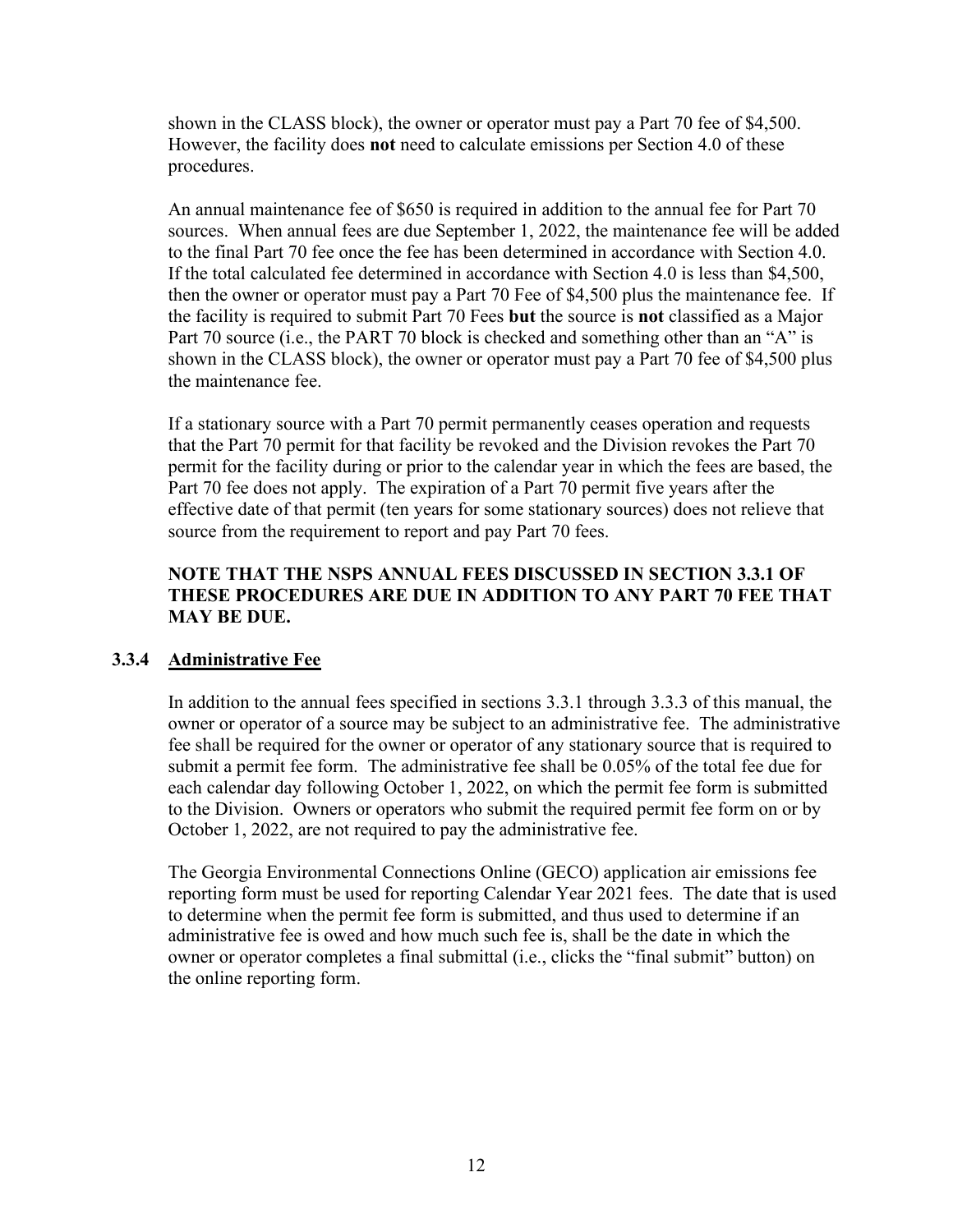# <span id="page-15-0"></span>**4.0 CALCULATION OF PART 70 MAJOR SOURCE FEES**

#### <span id="page-15-1"></span>**4.1 General Instructions**

The calculations contained in Section 4.0 are only required for stationary sources which were classified as a Part 70 major source for any part of the year for which the fees are based. A Major Source under Part 70 is defined in 40 CFR 70.2. If the Division has determined the source is classified as a Part 70 major source, it will be so indicated with an "A" in the CLASS block on the pre-filled fee form for that source. It is the responsibility of the owner or operator of an individual stationary source to verify whether or not the stationary source is a Part 70 major source.

The owner or operator of each stationary source that was classified as a Part 70 Major Source is responsible for calculating the fee due for each of the four criteria pollutants covered under the fee system (specifically: volatile organic compounds, sulfur dioxide, particulate matter, and nitrogen oxides). The following steps should be used for calculating fees:

- 1. Identify all pollutant-emitting activities at the stationary source which emit volatile organic compounds (VOC), sulfur dioxide  $(SO<sub>2</sub>)$ , particulate matter (PM), or nitrogen oxides  $(NO<sub>x</sub>)$ .
- 2. Check the exemptions listed in Section 4.1.7, Exemptions. Calculations are not required for the criteria pollutants specified for the operations and emission units listed in Section 4.17.

For Part 70 major sources which initially began operation during or prior to the calendar year in which the fees are based, use Steps 3 and 4 to calculate emissions from each operation not exempted under Step 2. For Part 70 major sources which have received a construction permit issued in accordance with Georgia Air Quality Rule 391-3-1-.03(1) but had not yet begun operation as of the calendar year in which the fees are based, the owner or operator should use fifty percent (50%) of the facility's annual "potential to emit" as defined in Georgia Air Quality Rule 391-3-1-.01(ddd). A Part 70 major source which received a construction permit, did not begin operation, and whose construction permit expired prior to the calendar year in which the fees are based is not required to pay Part 70 fees.

3. Use the appropriate method contained in Sections 4.2.1 through 4.2.3 to calculate the emissions for any operation subject to a numerical emissions limit contained in either an air quality permit or Georgia or Federal air quality rule. Then use Method 4.2.5 to calculate the actual emissions from that operation for any of the remaining four criteria pollutants emitted in significant quantities (greater than one ton per year) that are not covered by a permit or rule limit.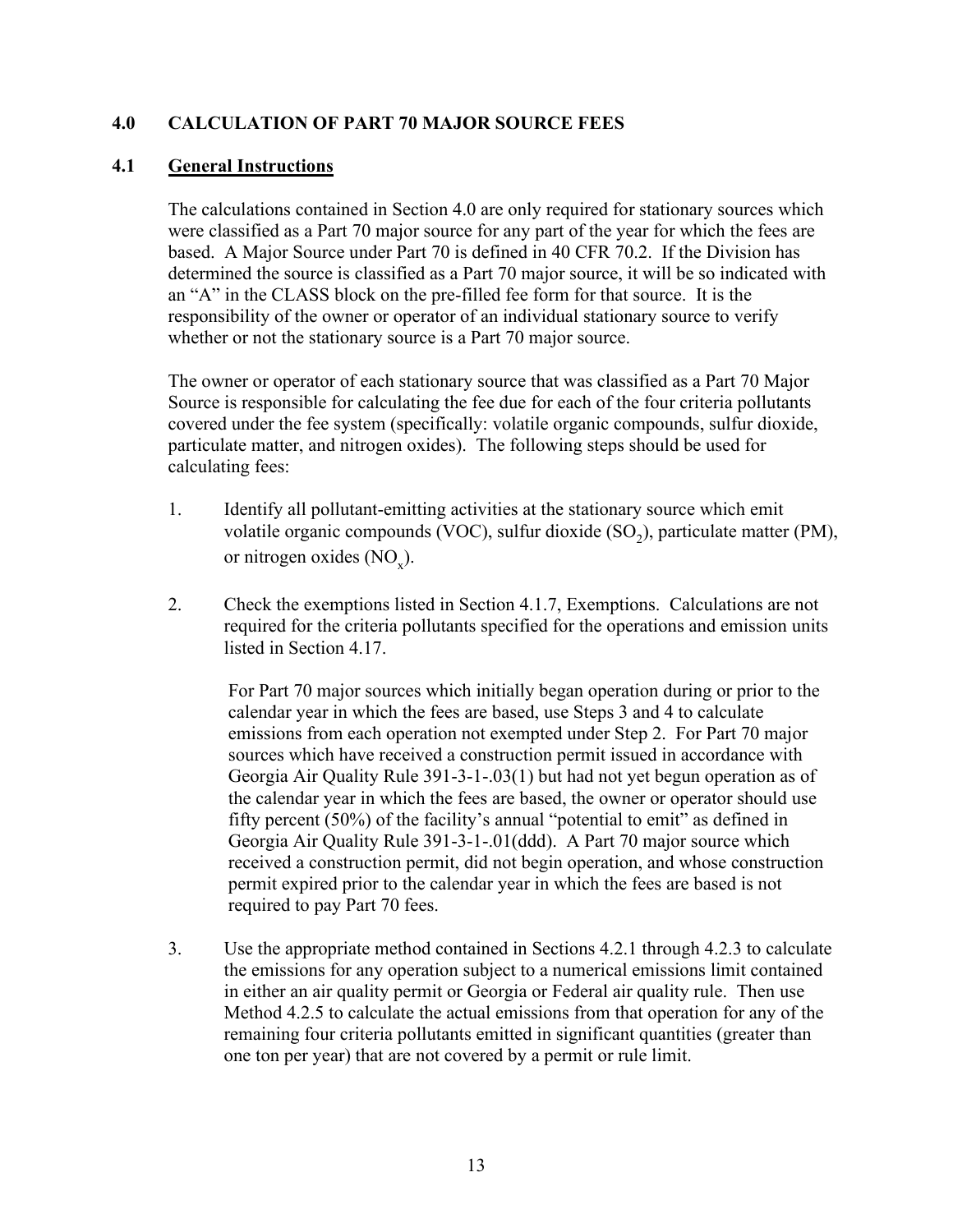- 4. Use Method 4.2.5 to calculate the actual emissions of each of the four criteria pollutants emitted in significant quantities (greater than one ton per year) from any operations not subject to a permit or rule limit and not exempted under Section 4.1.7.
- 5. Add up the calculated emissions from Steps 3 and 4 for each of the four criteria pollutants. Individual calculations and the final total should be conducted as specified in Section 4.1.2.
- 6. Multiply the total emissions of each criteria pollutant by the dollar per ton (\$/ton) rate for the calendar year in question. See Section 3.3.3 of this manual to obtain the appropriate \$/ton. That is the calculated fee for that criteria pollutant.
- 7. Add the calculated fees for each criteria pollutant. This is the total calculated fee. This figure is used to determine the "Part 70 Fee." Go to Section 3.3.3 of this manual to determine the Part 70 Fee.

The information obtained to calculate fees using the methods or procedures herein is subject to review and approval by the Division.

# <span id="page-16-0"></span>**4.1.1 Amending Permit Limits**

If the permitted emission limit of a criteria pollutant was changed by permit amendment or effective rule change during a calendar year, the old and new emission limit shall be prorated (based on the date of the amendment or rule change) for that year.

An owner or operator may wish to change an emission limit for the purpose of reducing fees. Application for a permit amendment of this type which will reduce fees for calendar years 1994 and beyond must be received by August 31 of the preceding year in order for the reduced limit to be in effect for the entire year. This deadline is necessary to give the Division adequate time to process the applications.

# <span id="page-16-1"></span>**4.1.2 Significant Figures**

Individual calculations should be carried out retaining at least four significant figures. Total emissions for each criteria pollutant should be rounded to the nearest ton.

For example, emissions from a fictitious stationary source are shown in the following table. The emissions for each process are calculated to four significant figures. The emissions for each pollutant are then totaled and then rounded off to the nearest ton.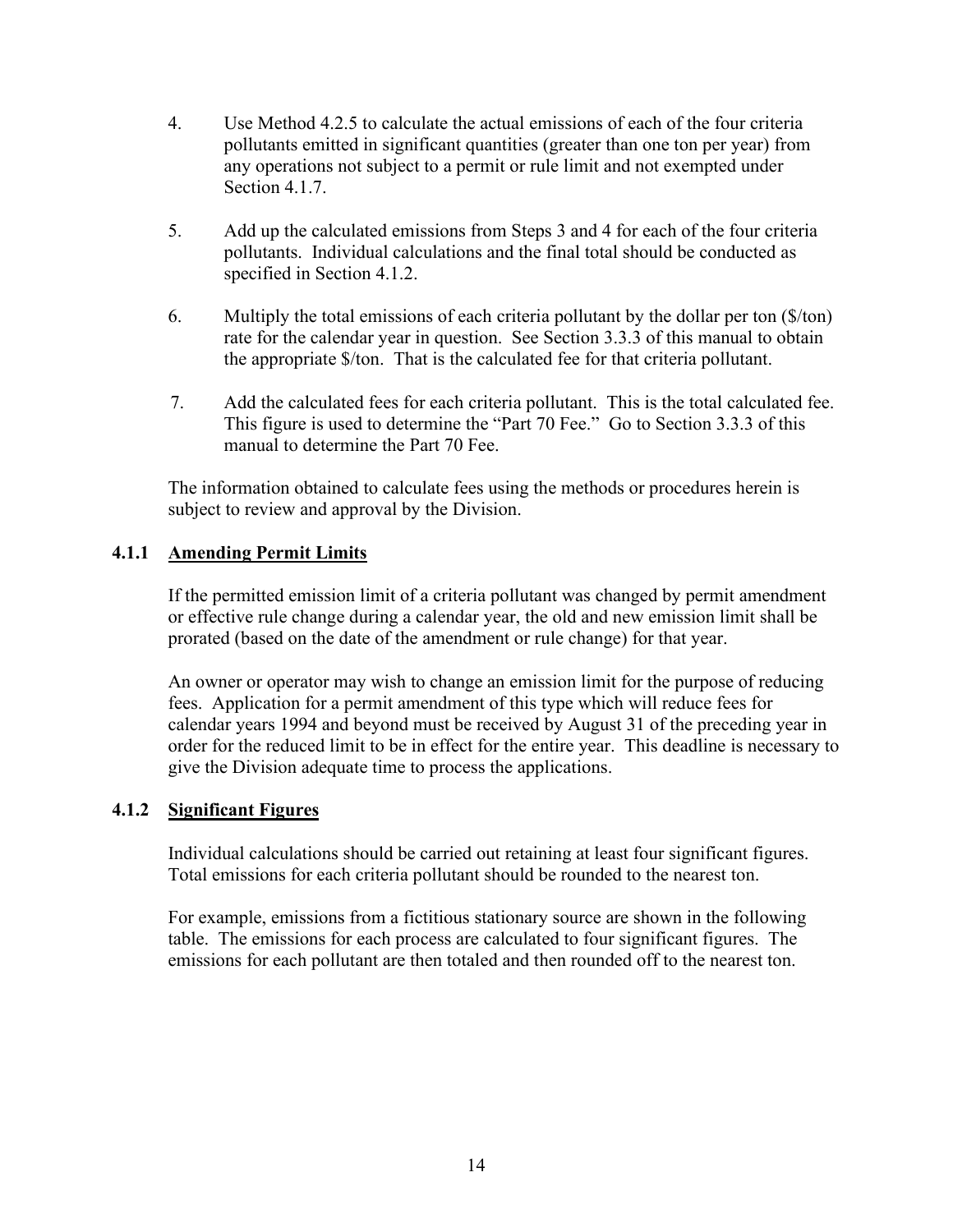| <b>Process</b>              | Particulate<br><b>Matter</b> | <b>Sulfur Dioxide</b> | <b>Nitrogen</b><br><b>Oxides</b> | <b>Volatile</b><br>Organic<br><b>Compounds</b> |
|-----------------------------|------------------------------|-----------------------|----------------------------------|------------------------------------------------|
|                             | 48.22                        | 17.36                 | 3.258                            | 0.5785                                         |
|                             | 22.25                        | 83.06                 | 17.25                            | 3.267                                          |
|                             | 30.03                        |                       |                                  | 365.3                                          |
| Total for each<br>pollutant | 100.5                        | 100.4                 | 20.51                            | 369.1                                          |
| Round off to<br>nearest ton | 101                          | 100                   | 21                               | 369                                            |

#### <span id="page-17-0"></span>**4.1.3 Excessive Emissions**

In Methods 4.2.1 through 4.2.3, the permitted or regulatory emission rates are to be used to calculate emissions. There may be instances where actual emissions are in excess of allowable emission limits. In those instances, the owner or operator should still use the allowable emission rates. The excessive emissions would be handled through the enforcement activities of EPD and not through the permit fee process.

#### <span id="page-17-1"></span>**4.1.4 Annual Permit Fee Calculation Records**

The owner or operator shall maintain copies of the calculations for a minimum of five years following submittal of the Georgia Emissions Fee Reporting Form. These calculations shall include the following as a minimum for each criteria pollutant emitted from each individual process and/or fuel-burning equipment.

- (a) State which method (numbers  $4.2.1 4.2.5$ ) was used in the calculation.
- (b) If an exemption (Section 4.1.7) is used for any processes or pollutant, state the number of the applicable exemption  $[4.1.7(a) - 4.1.7(k)]$ .
- (c) If the calculation uses a permitted emission limit, state the permit number, date of permit issuance, date of any applicable permit amendments, and the condition number of the permitted emission limit. (Not required for Method 4.2.1)
- (d) If the calculation uses data from a permit application for which a permit or amendment has been issued, state the date of the application and application number (if known), permit number, and date of issuance of permit or amendment. (Required only if special Georgia Rule (e)/Rule (p) option of Method 4.2.2f is used.)
- (e) If the calculation uses an emission limit set by a State or Federal regulation, state the specific regulation. (Not required for Method 4.2.1)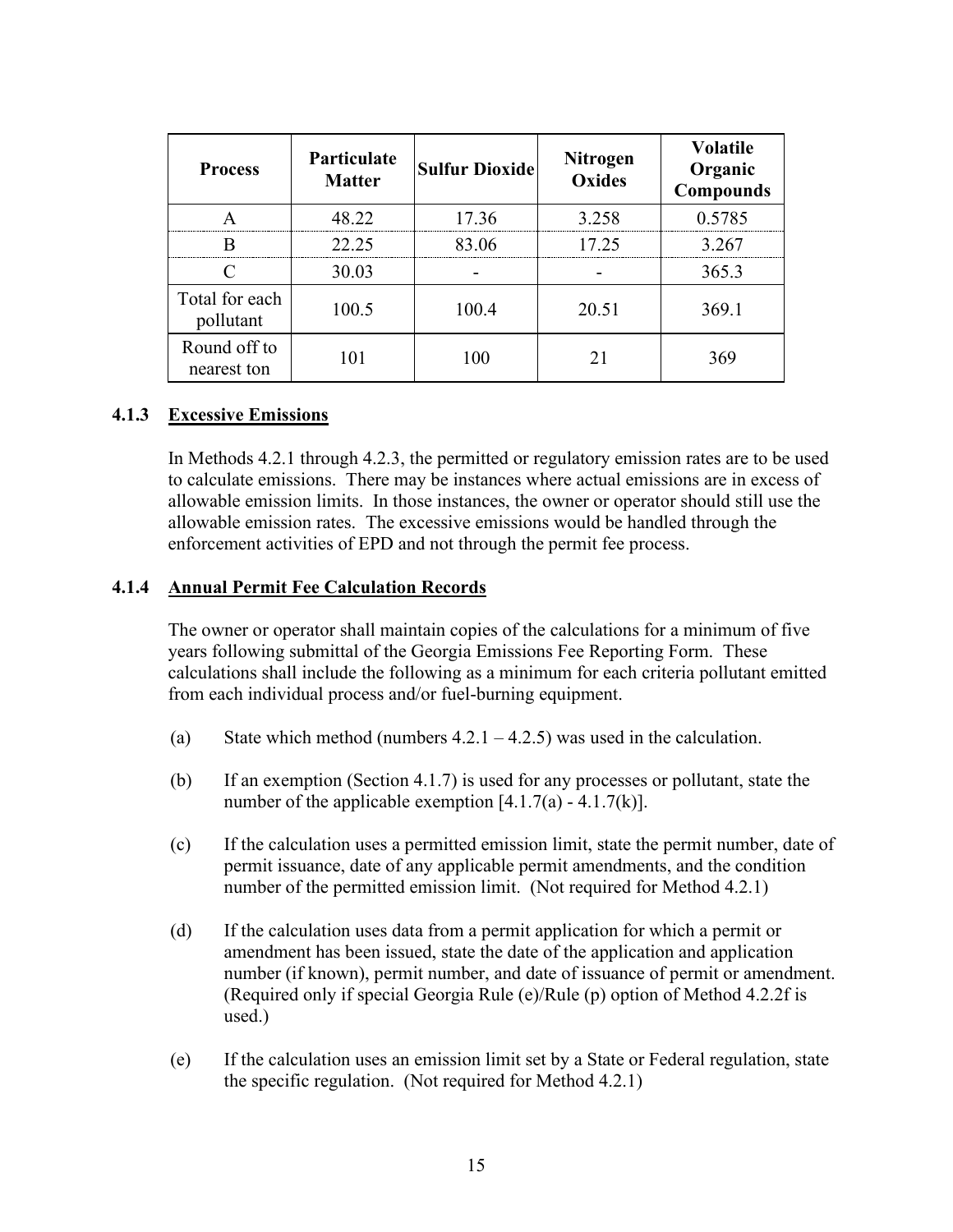- (f) State the actual calculation of emissions. (Not required for Method 4.2.1)
- (g) Provide an explanation of why a facility is subject to or exempt from an NSPS fee.
- (h) Provide any records necessary to confirm data used in the calculations. (Not required for Method 4.2.1)
- (i) Provide records of fee payments.

# <span id="page-18-0"></span>**4.1.5 Obligations of Owner and/or Operator**

Timely submission of the fee form based on best available data at the time of submittal and calculation of annual fees in accordance with this fee manual fulfills the permit fee reporting obligations for the reporting year. If you receive a Fee Reporting Notification, a Fee Reporting Form must be submitted, even if no fee is owed.

Beginning with Calendar Year 2009 fees, when the ownership of any stationary source is transferred to a new owner or operator, the new owner or operator of the stationary source shall be responsible for paying any past due annual fees.

# <span id="page-18-1"></span>**4.1.6 [Reserved]**

# <span id="page-18-2"></span>**4.1.7 Exemptions**

The following categories of sources or pollutants shall not be included when calculating emissions for the purpose of determining annual permit fees. The Division has determined that the fees that would be generated from these items would be minimal and would not justify the additional administrative costs to collect them. These exemptions apply only to those pollutants listed.

- (a) All criteria pollutants from any emissions sources or activities listed in the Insignificant Activities List contained in Georgia Rule  $391-3-1-03(10)(g)$  or in the Trivial List of Appendix A of the "State of Georgia Title V Major Source Operating Permit Application, Introduction and Instructions." When calculating fees for any particular calendar year, the owner or operator may use any final version of Rule 391-3-1-.03(10)(g) which was in existence during that calendar year;
- (b) Sulfur dioxide and VOC emissions resulting from the combustion of natural gas, methane, liquefied petroleum gas, and landfill gas;
- (c) Volatile organic compound (VOC) emissions resulting from the combustion of fossil fuels;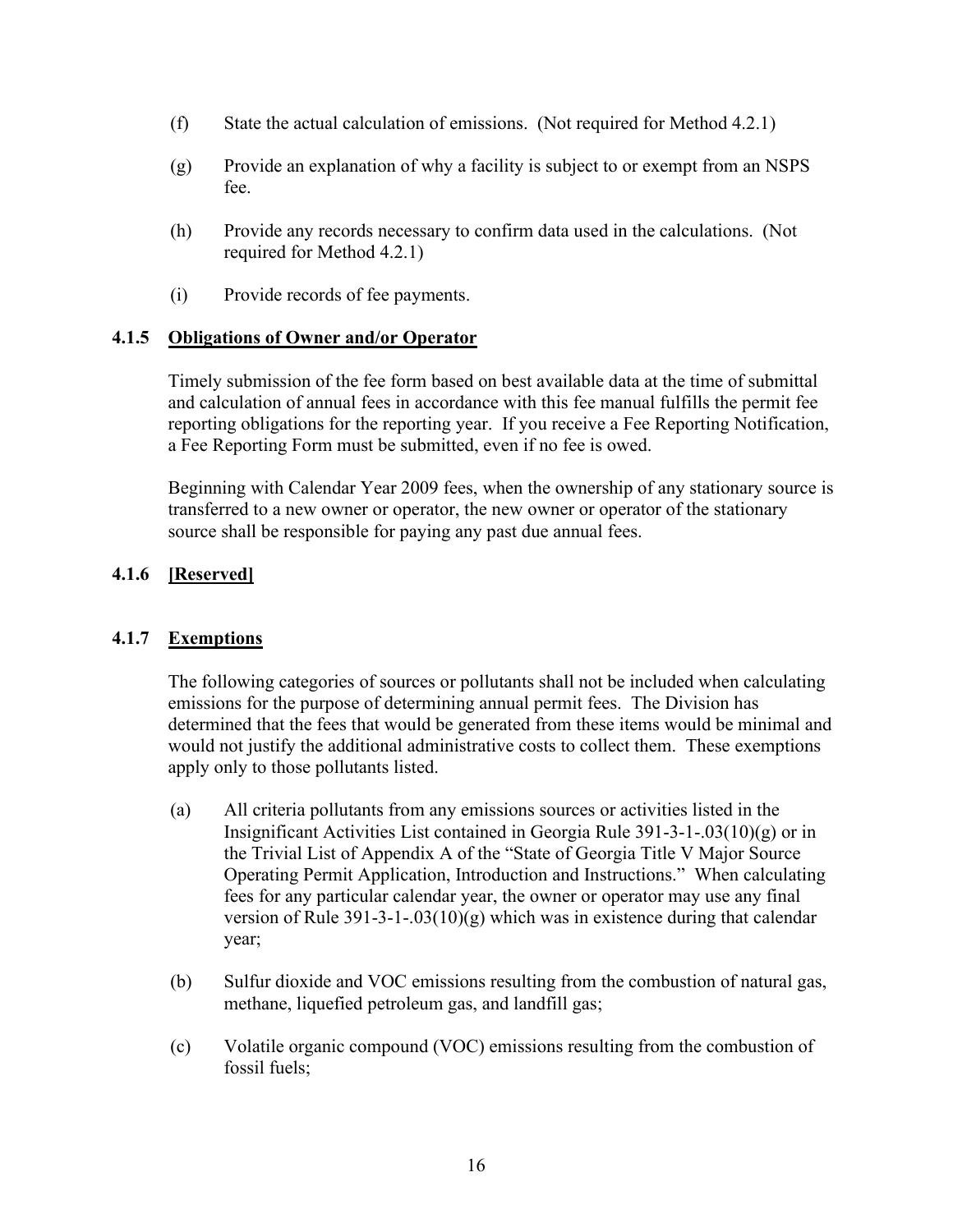- (d) Fugitive particulate matter emissions;
- (e) Fugitive VOC, fugitive nitrogen oxides, and fugitive sulfur dioxide emissions unless the emissions of such are limited by an Air Quality Permit condition or Federal or State rule or regulation;
- (f) Particulate matter emissions resulting from the combustion of distillate oil (Number 2 or lighter), gaseous fuels, and liquefied petroleum gas;
- (g) Sulfur dioxide emissions resulting from the combustion of wood, bark, and other fuels with a sulfur content of equal to or less than 0.10% (dry basis);
- (h) Nitrogen oxides emissions resulting from thermal or catalytic fume incinerators used for the sole purpose of controlling air emissions;
- (i) Particulate matter emissions from any process whose only particulate matter emission limit is Georgia Rule 391-3-1-.02(2)(e) or 391-3-1-.02(2)(p), **and**
	- 1. is exclusively used for material handling and storage (i.e. bins, silos, hoppers, feeders, conveyors) [if emissions from another process or piece of fuel-burning equipment are vented through the material handling and storage equipment, this exemption  $(4.1.7(i)1.)$  is not applicable];

or,

2. whose estimated actual particulate matter emissions are less than two tons per year.

(See Section 4.2.2f); and

- (j) Any emissions from a liquid storage tank with a capacity of less than 40,000 gallons or containing a liquid with a vapor pressure of less than or equal to 1.52 psia.
- (k) All criteria pollutants from any emissions sources or activities listed in the "Insignificant Activities based on Emissions Levels" or "Generic Emissions Groups" sections of a Title V Permit that was in effect during the year in which fees are due, were added as an "off-permit change" under 391-3-1-.03(10)(b)6. during or prior to the year in which fees are due and were not included in a Title V permit as of the end of the calendar year in which fees are due, or (for sources which had not been issued a Title V permit as of the end of the calendar year in which the fees are due) were included or eligible to be included in Sections D2, D3, or D6 of a Title V application.

For the purpose of the Air Permit Fee system, "fugitive" emissions are defined as those emissions which could not reasonably pass through a stack, chimney, vent, or other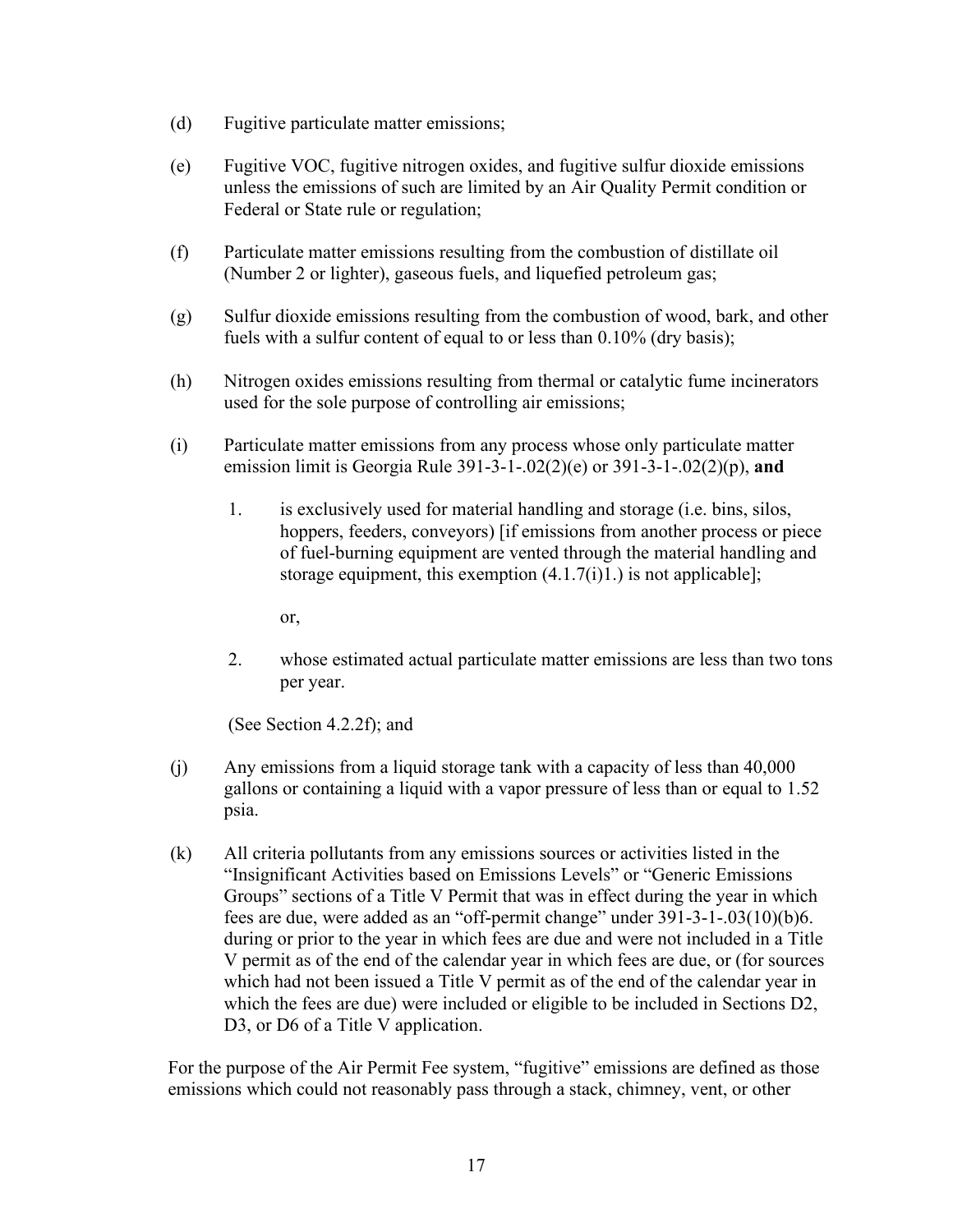functionally equivalent opening. Note: The Division does not consider emissions from storage tanks to be fugitive.

# <span id="page-20-0"></span>**4.1.8 Correcting a Submitted Air Emissions Annual Fee Reporting Form**

If the owner or operator of a stationary source discovers that a part or all of the information submitted in a Georgia Air Emissions Fee Reporting form is incorrect, a "Georgia Air Emissions Fee Amendment Form" (amendment form) should be submitted. Instructions for completing and filing an amendment form are listed in Section 5.2.

If a stationary source is chosen for process evaluations and/or audits as described in Section 3.2, no amendment forms should be submitted until the audit is complete and all issues are resolved.

# <span id="page-20-1"></span>**4.2 Methods of Calculation**

The owner or operator shall use the method listed below which most closely matches the limit for each criteria pollutant from a stationary source, individual process, or piece of fuel-burning equipment. The methods are arranged in order of priority. If more than one limit applies, the highest priority (lowest number) method shall be used. When emissions are not limited in a permit or by a regulatory emission limit, Method 4.2.5 shall be used.

# <span id="page-20-2"></span>**4.2.1a 4,000 Tons or Greater**

For any criteria pollutant, the owner or operator may elect to estimate the total annual emissions from the entire stationary source as **4,000 tons or greater**. In this case, 4,000 tons shall be used for calculating fees. If this method is chosen for a criteria pollutant, no other calculations are necessary for that pollutant for the entire stationary source.

# <span id="page-20-3"></span>**4.2.1b Coal-Fired EGUs**

For any stationary source that contains a coal-fired EGU, the owner or operator shall report the total annual emissions as follows:

Total permitted heat input capacity for all coal-fired EGUs at the stationary source:

Below 2,000 million Btu per hour: sulfur dioxide  $-3,000$  tons nitrogen oxides – 2,000 tons particulate matter – 580 tons Equal to or above 2,000 million Btu per hour: sulfur dioxide  $-4,000$  tons nitrogen oxides – 4,000 tons particulate matter – 4,000 tons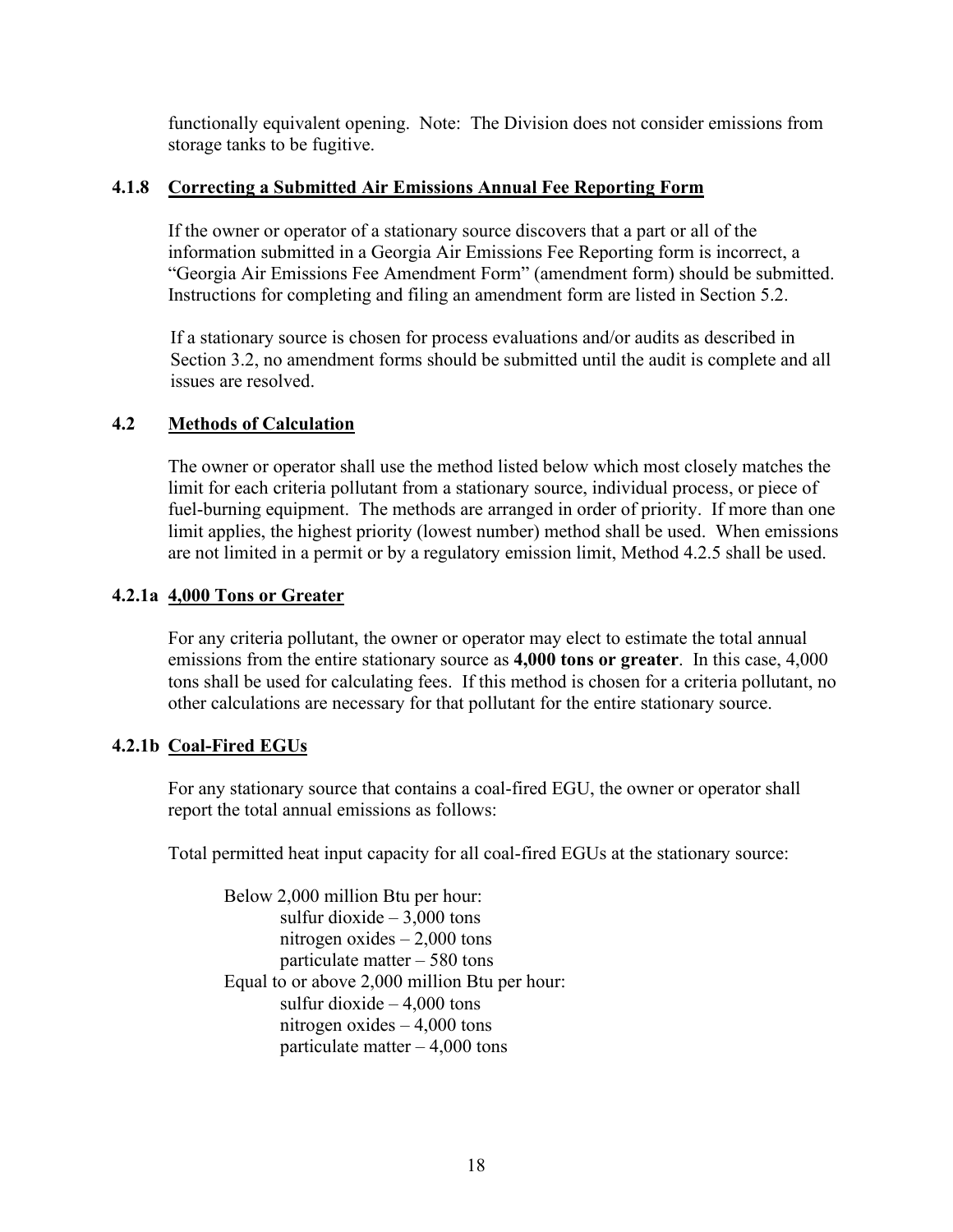For the purposes of the annual Air Permit Fee system, a coal-fired EGU shall mean any boiler or combustion turbine serving a generator with a nameplate capacity more than 25 MWe that supplies more than one-third of its electric output to any utility power distribution system for sale and is permitted to burn coal.

The total permitted heat input capacity shall be as reported in section D7 of the stationary source's Title V permit application for all coal-fired EGUs permitted to operate at any time during the calendar year in which the fee is based. If the stationary source has not yet submitted a Part 70 permit application, the source shall use the total design capacity as reported in section 2.01 of the stationary source's SIP Air Permit Application for all coal-fired EGUs permitted to operate at any time during the calendar year in which the fee is based.

**4.2.2** Methods 4.2.2a through 4.2.2g have equal priority. If more than one is applicable, the owner or operator may select any one of these methods.

# <span id="page-21-0"></span>**4.2.2a Annual Limit**

If a stationary source or individual process and/or fuel-burning equipment has a specific **annual or 12-month rolling total emission limit** for a criteria pollutant as a condition of a Georgia Air Quality Permit (permit) or set by a Federal or State rule or regulation, that emission limit (in tons per year) shall be used as a basis for calculating annual fees. If a stationary source or individual process and/or fuel-burning equipment commences initial operation and/or permanently ceases operation during the calendar year, the owner or operator shall use the greater of the actual emissions during the calendar year or the annual allowable limit prorated in months for the portion of the year since operation commenced and/or prior to permanent cessation of operations. If a stationary source or individual process and/or fuel-burning equipment has a specific annual or 12-month rolling total emission limit but did not operate at all during the calendar year, emissions are defined to be zero (0). Operation of a source is defined as the operation of the pollutant-emitting equipment or process at a stationary source for its intended purpose.

For stationary sources that have obtained sulfur dioxide and/or nitrogen oxides emissions using continuous emissions rate monitoring systems (CERMS), that data may be used in lieu of the emission limit to calculate annual permit fees. Methods for using CERMS data are contained in Appendix B.

#### <span id="page-21-1"></span>**4.2.2b Weekly, Monthly, or Daily Limit**

If a stationary source or individual process and/or fuel-burning equipment has a specific **monthly, weekly, or daily (or any other period of time greater than an hour but less than a year) emission limit** for a criteria pollutant as a condition of a permit or set by a Federal or State rule or regulation, that limit shall be multiplied by the actual number of months, weeks or days (or other applicable period) for which the source was in operation. For the purpose of this method, operation of a source for any period of time during a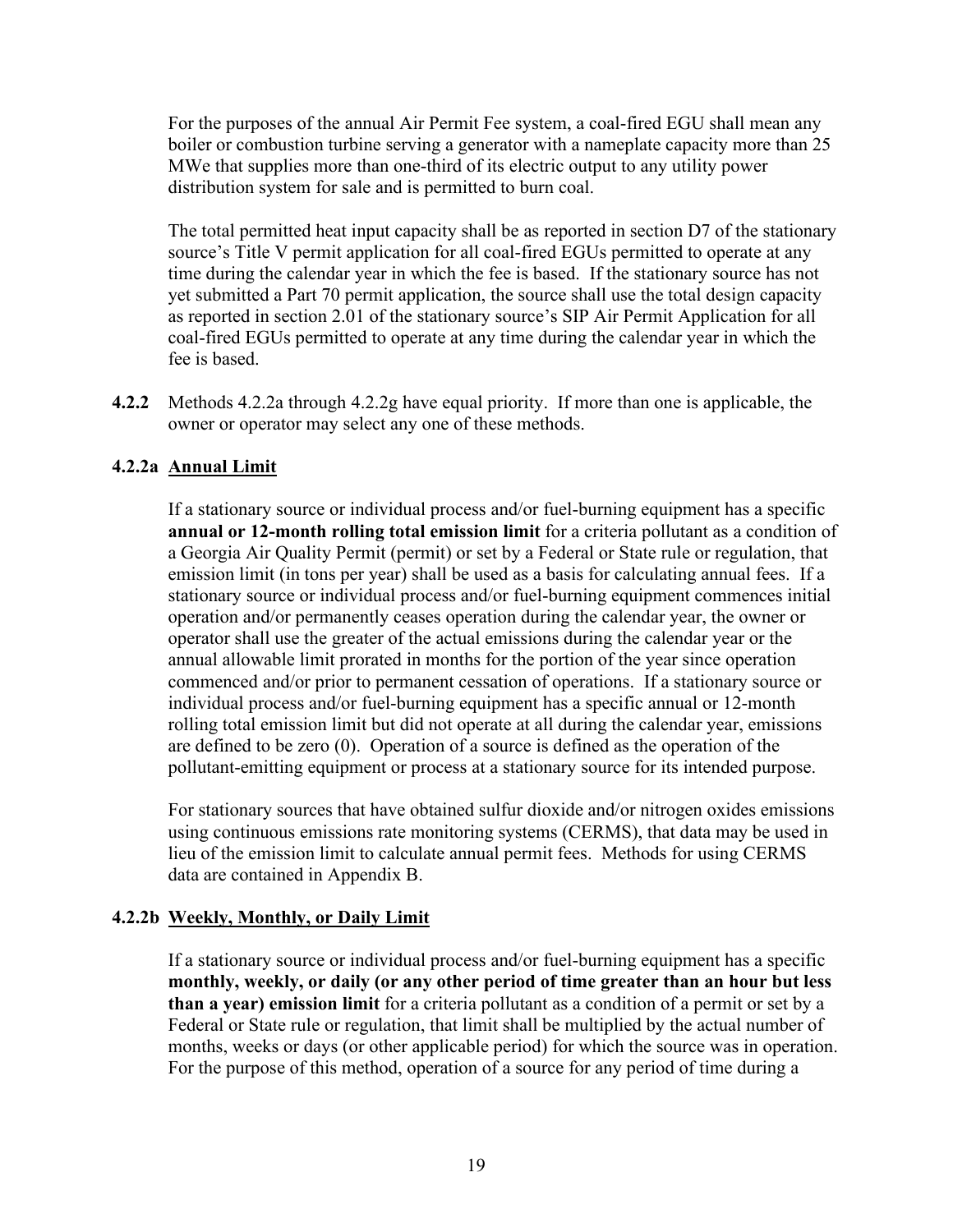month/week/day/(other period) shall be treated as a full month/week/day/(other period) of operation. (This is consistent with regulatory procedures.)

For stationary sources which have obtained sulfur dioxide and/or nitrogen oxides emissions using continuous emissions rate monitoring systems (CERMS), that data may be used in lieu of the emission limit to calculate annual permit fees. Methods for using CERMS data are contained in Appendix B.

# <span id="page-22-0"></span>**4.2.2c Hourly Limit**

If a stationary source or individual process and/or fuel-burning equipment has a specific **hourly (or less) emission limit** for a criteria pollutant as a condition of a permit or set by a Federal or State rule or regulation, that limit shall be multiplied by the actual time of operation for the source. Partial hours of operation may be summed when calculating actual annual hours of operation.

For stationary sources which have obtained sulfur dioxide and/or nitrogen oxides emissions using continuous emissions rate monitoring systems (CERMS), that data may be used in lieu of the emission limit to calculate annual permit fees. Methods for using CERMS data are contained in Appendix B.

# <span id="page-22-1"></span>**4.2.2d Concentration Limit**

If a stationary source or individual process and/or fuel-burning equipment has a specific **concentration emission limit (grain/dscf, ppm, etc.)** for a criteria pollutant as a condition of a permit or set by a Federal or State rule or regulation, the concentration limit shall be converted to a mass per unit time basis (lb/hr, etc.) using the average gas flow rate under normal operation. If the limit is corrected to a specific diluent concentration and/or moisture concentration, the gas flow rate should be corrected to the same basis as the limit. That mass-per-unit time limit shall then be multiplied by the actual time of operation for the stationary source, fuel-burning, or process equipment for which the emission limit applies. Partial hours of operation may be summed when calculating actual annual hours of operation.

For stationary sources which have obtained sulfur dioxide and/or nitrogen oxide concentrations using continuous emissions monitoring systems (CEMS), that data may be used in lieu of the emission limit to calculate annual permit fees. Methods for using CEMS data are contained in Appendix B.

The following formula should be used to calculate a conversion factor for converting ppm emission limits or rates to units of lb/dscf which can then be used to convert to a lb/hr basis: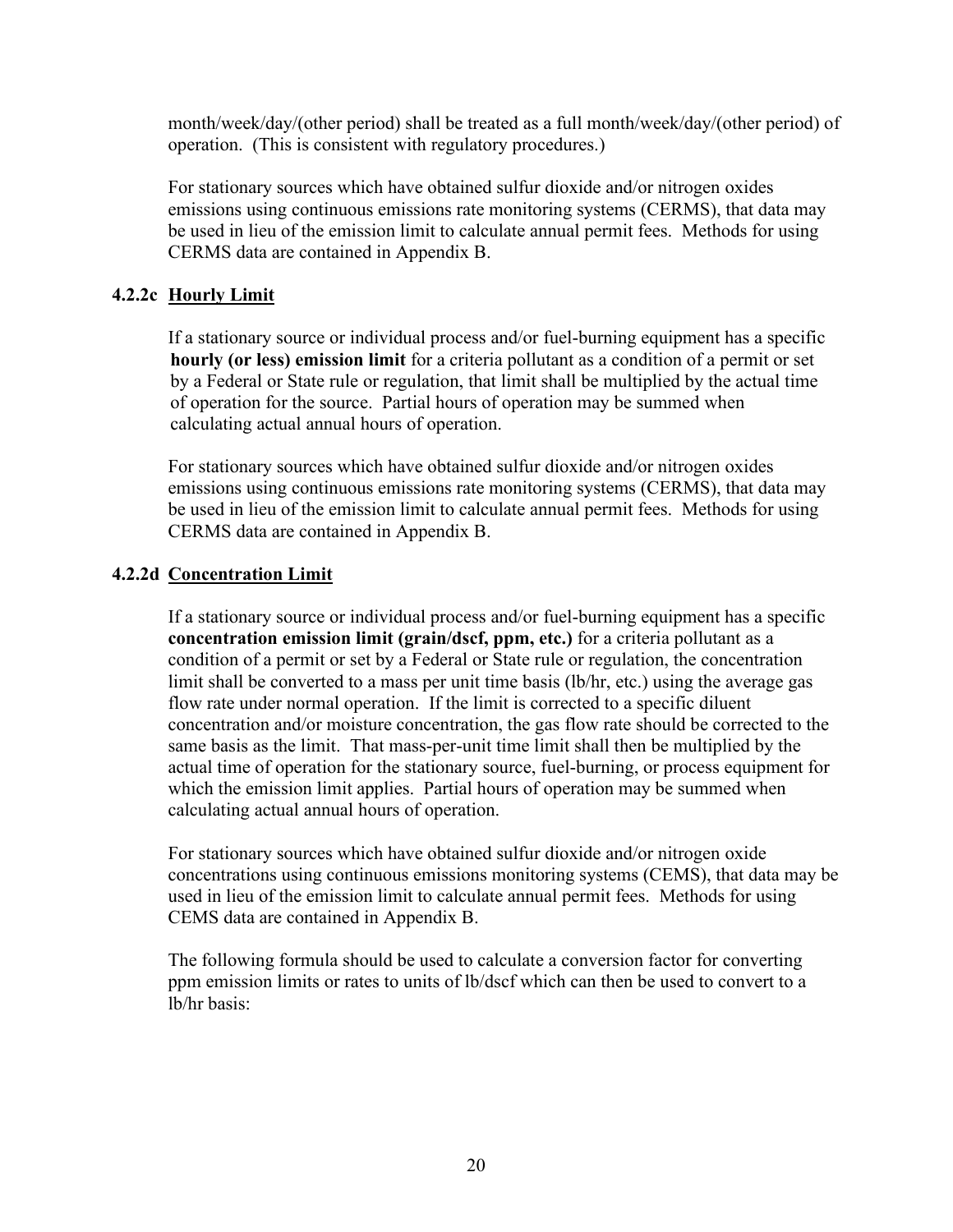$$
(2.59 \times 10^{-9} \times M) \, lb/dscf = 1 \, ppm \tag{Equation 2d}
$$

Where:  $M = \text{pollutant molecular weight}$  $= 64.07$  for SO<sub>2</sub>  $=$  46.01 for NO<sub>x</sub>

#### <span id="page-23-0"></span>**4.2.2e Non-(Mass per Unit Time) Limit**

If a stationary source or individual process and/or fuel-burning equipment has a **fixed emission limit in units other than mass per unit time** for a criteria pollutant as a condition of a permit or set by a Federal or State rule or regulation (lb/MMBtu, lb/unit of production, lb VOC/gallon of coating solids, etc.) the owner or operator shall use the following formula for calculating the emission rate which is then used for calculating fees.

$$
ER = \left(\frac{EL \times AOL}{2000}\right) \tag{Equation 2e}
$$

| Where: | ER      | mass Emission Rate to be used for calculating annual<br>permit fees (tons/year)                                                                      |
|--------|---------|------------------------------------------------------------------------------------------------------------------------------------------------------|
|        | EL.     | allowable Emissions Limit for the pollutant (lb/MMBtu,<br>lb/unit of production, lb VOC/gallon of coating solids<br>delivered to applicator, etc.)   |
|        | $AOL =$ | Annual Operating Level during the calendar year<br>(MMBtu/yr, units of production/yr, gallons/yr of coating<br>solids delivered to applicator, etc.) |

If a stationary source uses any non-compliance coatings, emission limits in terms of lb (pound) VOC/gallon of coating must be converted to pound VOC/gallon of coating solids using methods specified in Section 1.8(b)(2) of the Division's Procedures for Testing and Monitoring Sources of Air Pollution. (See Appendix A of this manual.) If only compliance coatings were used, emissions may be calculated using the lb VOC/gallon of coating limit and the total gallons of coating used or applied (as applicable) during the year.

For stationary sources which have obtained sulfur dioxide and/or nitrogen oxide concentrations using continuous emissions monitoring systems (CEMS), that data may be used in lieu of the emission limit to calculate annual permit fees. Methods for using CEMS data are contained in Appendix B.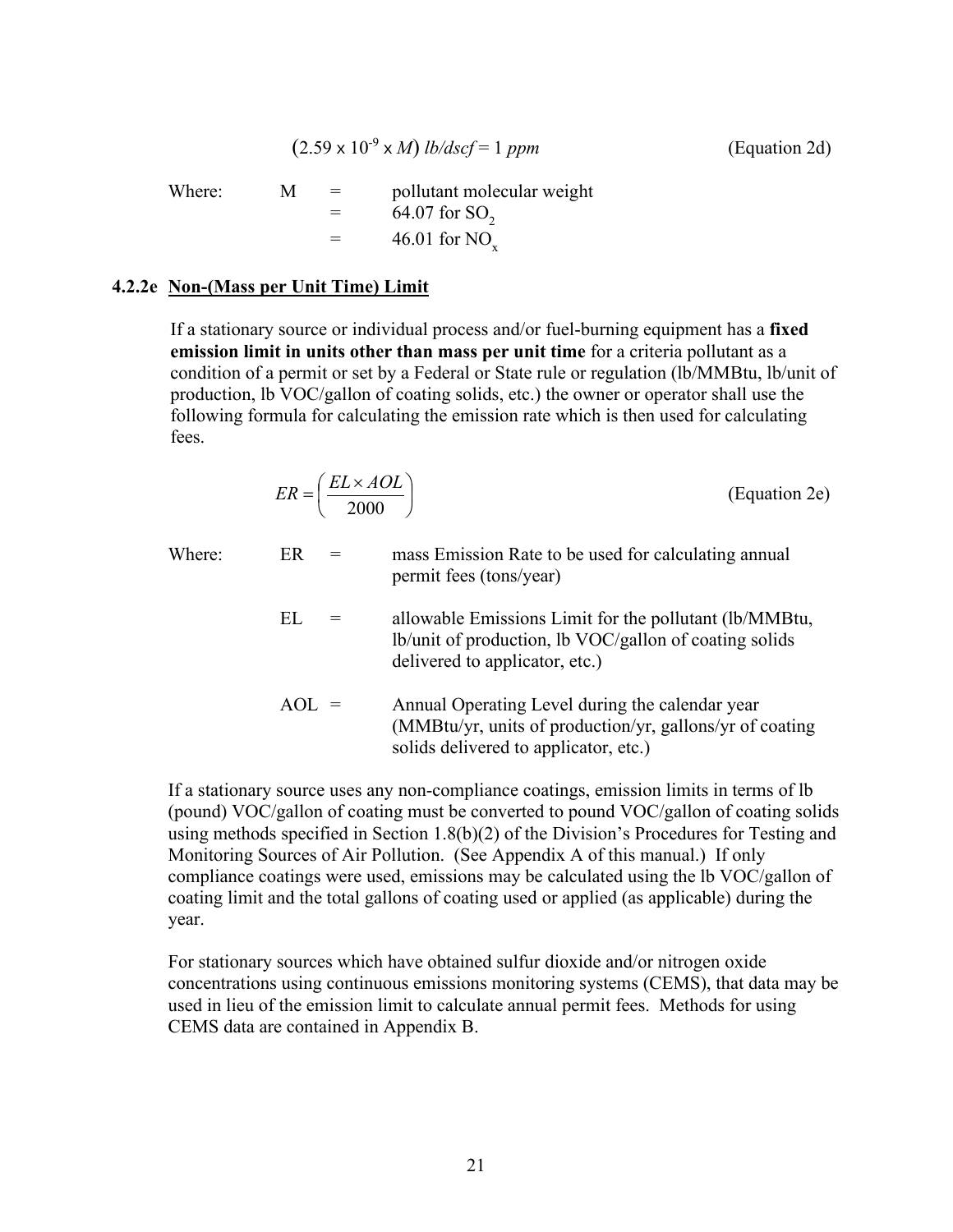#### <span id="page-24-0"></span>**4.2.2f Formula Limit**

If a stationary source or individual process and/or fuel-burning equipment has an **emission limit as either a condition of a permit or set by a Federal or State rule or regulation which is defined by formula and is dependent upon the operating level**, the average operating level during normal operation shall be used to calculate the emission limit (EL). This emission rate (ER) is calculated by multiplying this emission limit (EL) by the actual operating level (OL) and by actual hours of operation during the calendar year (HR/YR).

$$
ER = \left(\frac{EL \times OL \times HR / TR}{2000}\right) \tag{Equation 2f1}
$$

- Where:  $ER = Emission Rate in tons per year to be used for calculating annual$ permit fees
	- EL = calculated allowable Emissions Limit specified in the rule or regulation for the pollutant (lb/MMBtu, lb/unit of production, etc.). This number is calculated using the average operating level during normal operations.
	- $OL = average hourly Operating Level during the calendar year$ (MMBtu/hr, units of production/hr, etc.) for periods when the individual process and/or fuel-burning equipment is in operation.

$$
HR/YR = actual hours of operation during the calendar year.
$$

Or, in the case when the calculated emission limit is in pounds per hour, the emission rate (ER) is calculated by multiplying the emission limit in pounds per hour (LB/HR) times the actual hours of operation during the calendar year and converting the result to tons per year.

$$
ER = \left(\frac{LB \mid HR \times HR \mid YR}{2000}\right) \tag{Equation 2f2}
$$

For stationary sources which have obtained sulfur dioxide and/or nitrogen oxide concentrations using continuous emissions monitoring systems (CEMS) or continuous emission rate monitoring systems (CERMS), that data may be used in lieu of the emission limit to calculate annual permit fees. Methods for using CEMS and CERMS data are contained in Appendix B.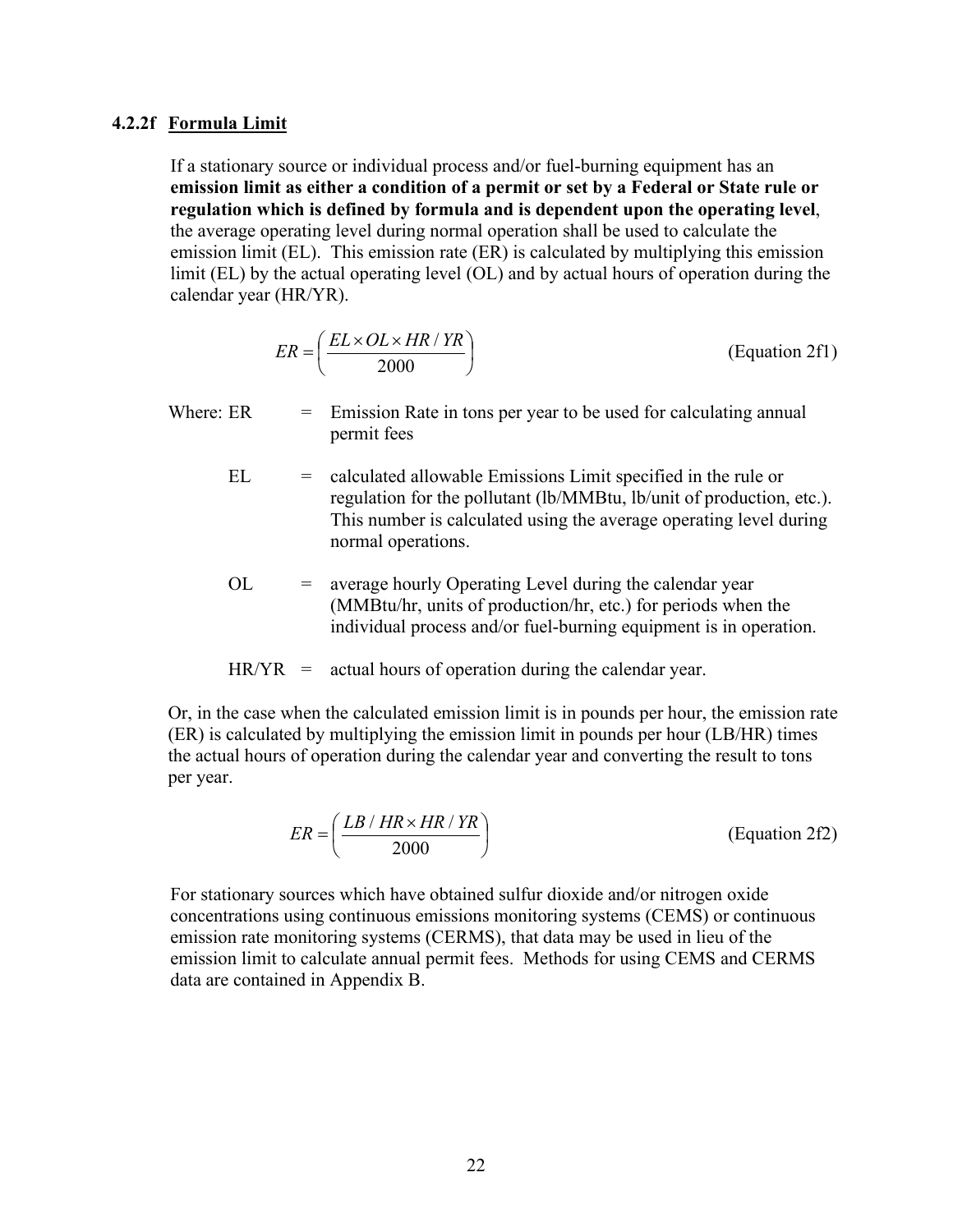Some of the Georgia Air Quality Control Rules to which this method applies are:

Rule  $391-3-1-.02(2)(d)1.(ii)$  and  $2.(ii)$ , Fuel-burning Equipment [Rule (d)]

391-3-1-.02(2)(d)1.(ii) [Rule (d)1] (pre-1972)

$$
P = 0.7 \left(\frac{10}{R}\right)^{0.202}
$$

or

391-3-1-.02(2)(d)2.(ii) [Rule (d)2]

$$
P = 0.5 \left(\frac{10}{R}\right)^{0.5}
$$

Where:  $R =$  heat input of fuel-burning equipment in million BTU per hour  $P =$  particulate matter emission limit in lb/MMBtu

The owner or operator of a piece of fuel-burning equipment subject to Rule (d) would calculate R using the following formula:

$$
R = \frac{a}{b}
$$
 (Equation 2f3)

Where:  $a =$  total heat input to fuel-burning equipment during the calendar year  $b =$  total hours of operation of the fuel-burning equipment during the calendar year

The value of "a" may be obtained by multiplying the quantity of fuel combusted by the heat content (gross calorific value) of the fuel. Where fuel moisture content or fuel mass rate determination is extremely variable or difficult to obtain, "a" may be calculated using the fuel "F" factor and appropriate flow rate and excess air data subject to the approval of the Division.

The value of R calculated using equation 2f3 is used in Rule (d) to calculate the particulate matter emission limit. EL is the calculated particulate matter emission limit (lb/MMBtu) from Rule (d). Also, use the value of R (MMBtu/hr) calculated from equation 2f3 as OL, and use the value of "b" from equation 2f3 as HR/YR. The emission rate (ER) in tons per year can then be derived from Equation 2f1.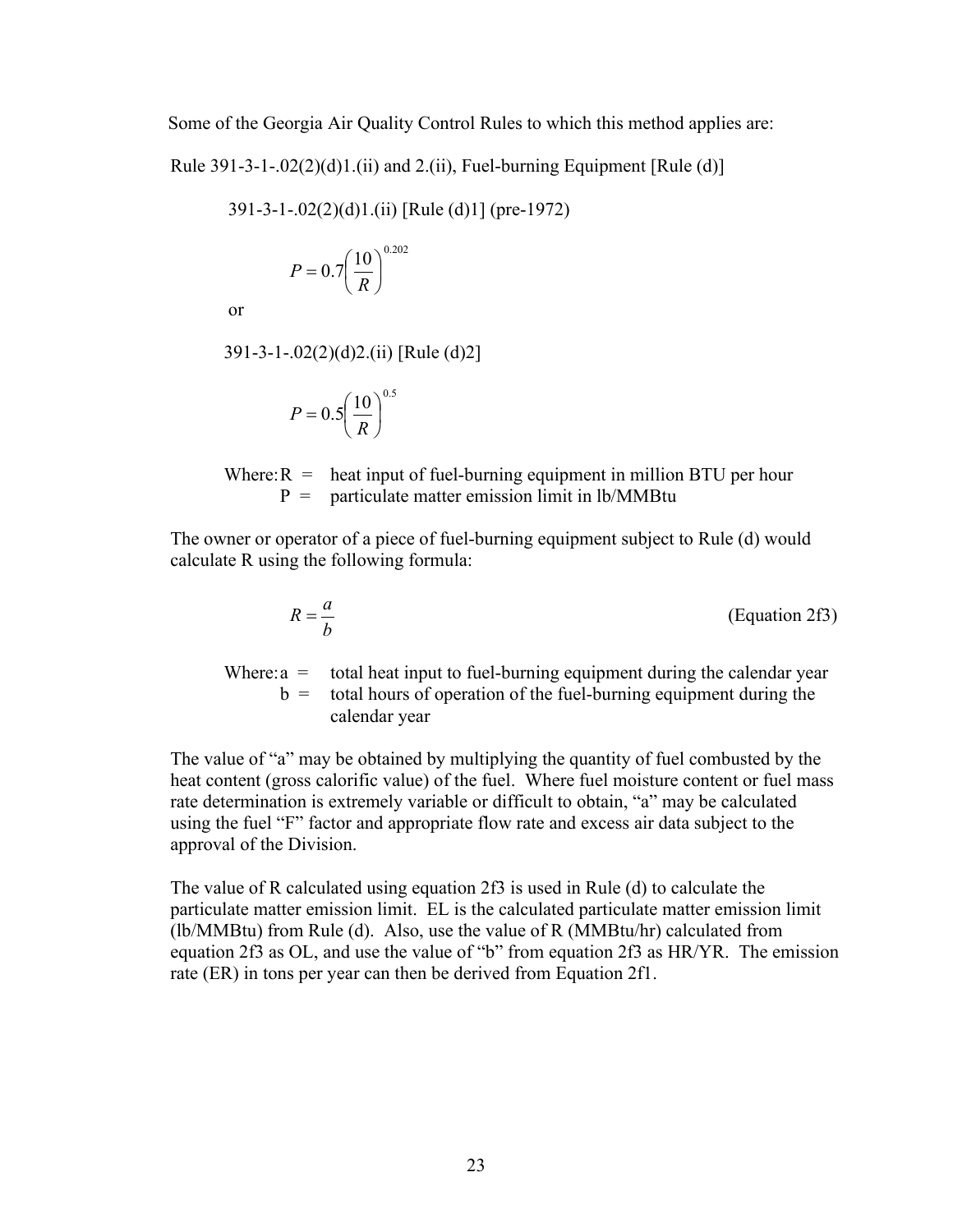If more than one fuel was combusted during the year, the following formula shall be used for calculating the value of "a" in Equation 2f3, the total heat input to the fuel-burning equipment during the year.

$$
a = \sum_{i=1}^{n} Q_i H_i
$$
 (Equation 2f4)

Where:  $Q_i =$  quantity of each type of fuel burned  $H<sub>i</sub>$  = heat content of each type of fuel burned

The specific values of individual fuel heat content listed in the following table may be used for the fuels listed or the owner or operator may use a different content (gross calorific value) for a specific fuel provided that the procedures specified in Appendix A, Method 19 of the Division's Procedures for Testing and Monitoring Sources of Air Pollutants, or other approved procedures where the procedures in Method 19 are determined by the Director not to be applicable, were used to determine that heat content.

| <b>Fuel</b>                                | <b>Heat Content</b><br>(gross calorific value) |
|--------------------------------------------|------------------------------------------------|
| natural gas                                | 1,000 Btu/cubic ft                             |
| liquified petroleum gas (LPG)              | 94,000 Btu/gallon                              |
| #1 fuel oil (kerosene)                     | 137,000 Btu/gallon                             |
| $#2$ fuel oil (distillate)                 | 141,000 Btu/gallon                             |
| $\#4$ fuel oil (very light residual)       | 146,000 Btu/gal                                |
| $\#$ 5 fuel oil (light residual)           | 148,000 Btu/gal                                |
| $#6$ fuel oil (residual)                   | 150,000 Btu/gal                                |
| bituminous coal                            | 13,000 Btu/lb                                  |
| wood - pine and pine bark $(0\%$ moisture) | 9,250 Btu/lb                                   |
| wood - mixed hardwoods (0% moisture)       | 8,400 Btu/lb                                   |
| municipal waste (dry basis)                | 8,600 Btu/lb                                   |
| refuse derived fuel (RDF)                  | 8,100 Btu/lb                                   |
| tire derived fuel (TDF)                    | 15,500 Btu/lb                                  |
| petroleum coke                             | 14,900 Btu/lb                                  |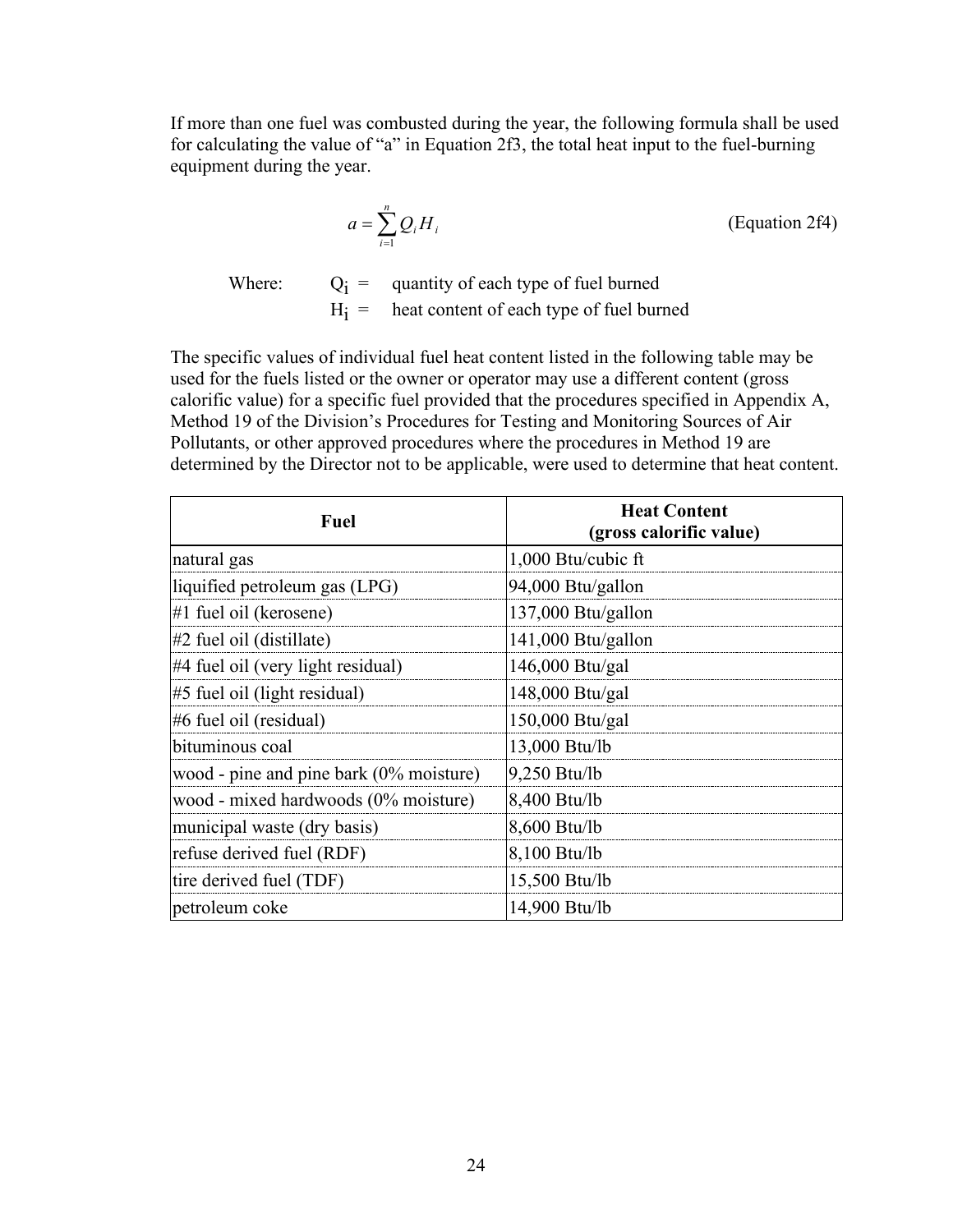Rule 391-3-1-.02(2)(e), Particulate Emissions from Manufacturing Processes [Rule (e)], and Rule 391-3-1-.02(2)(p), Particulate Emissions from Kaolin and Fuller's Earth Processes [Rule (p)]

For new equipment [as defined by Rule (e)]:

 $E = 4.1 P^{0.67}$ ; (for P  $\leq 30$  tons/hr)

$$
E = 55 \text{ P}^{0.11} - 40
$$
; (for P > 30 tons/hr)

For existing equipment [as defined by Rule (e)]:

 $E = 4.1$  P  $^{0.67}$ 

For new equipment [as defined by Rule (p)]:

 $E = 3.59 \,\mathrm{P}^{0.62}$ ; (for P  $\leq 30 \,\mathrm{tons/hr}$ )

 $E = 17.31P^{0.16}$ ; (for P > 30 tons/hr)

For existing equipment [as defined by Rule (p)]:

 $E = 4.1 P^{0.67}$ ; (for P  $\leq 30$  tons/hr)

 $E = 55 \,\mathrm{P}^{0.11}$  - 40; (for P > 30 tons/hr)

Where:  $E =$  particulate matter emissions limit (pounds per hour)

 $P =$  process input weight rate (tons per hour)

The owner or operator of a piece of manufacturing equipment subject to Rule (e) or from Kaolin or Fuller's earth process equipment subject to Rule (p) would calculate P using the following formula:

$$
P = \frac{c}{d}
$$
 (Equation 2f5)

Where:  $c =$  total weight of material input to the process during the calendar year in tons

 $d =$  total hours of operation of process equipment during the calendar year This value of P calculated using Equation 2f5 is used in the appropriate equation of Rule (e) or Rule (p) to calculate E. Equation 2f2 is then used to calculate the emissions rate (ER) in tons per year for calculating fees. EL is the value of E (lb/hr) from the appropriate equation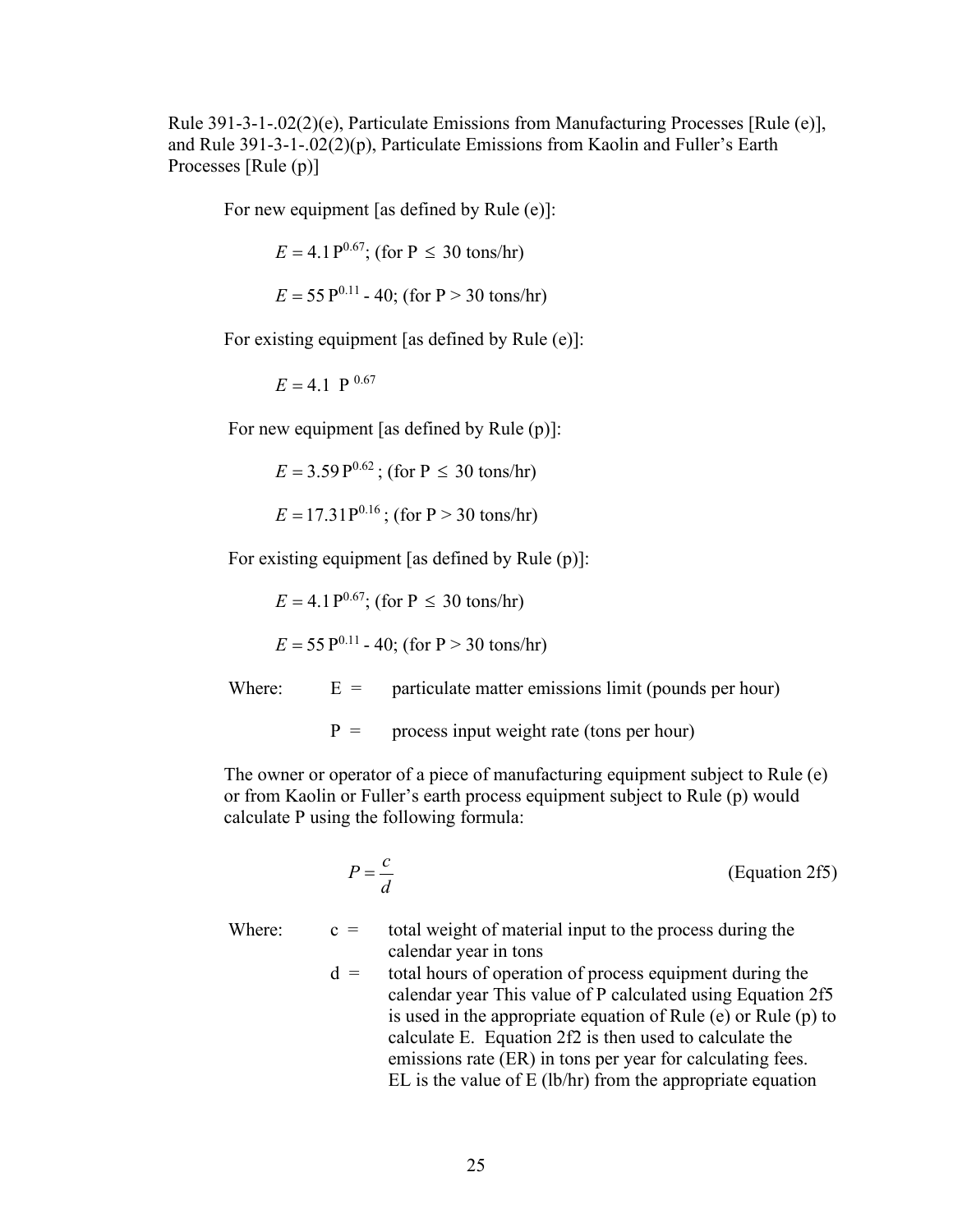from Rule (e) or Rule (p) and HR/YR is the value of d as used in Equation 2f5.

For the purpose of this fee calculation method a "process" is defined as a unit operation or combination of unit operations which cannot be operated independently of each other or which have been specified by the Division to be considered one process subject to the rule. In most instances there will be some type of raw material, intermediate, or product storage or accumulation between "processes" in order to allow for the processes to operate independently. Unless otherwise specified by the Division, this definition shall be used when determining the process input weight rate to be used with Rule (e) or Rule (p). However, a combination of unit operations which are defined as a single process according to this paragraph but have been previously considered by EPD as separate processes for the purpose of determining compliance with Rule (e) or Rule (p) shall continue to be considered separate processes for the purpose of fee calculation.

For a process whose **only** particulate matter emission limit is Rule (e) or Rule (p), the following apply:

- a. The owner or operator may use the maximum pound-per-hour emission rate listed in an appropriate air quality permit application for which a permit or amendment has been issued (and is still valid) for that process when calculating fees in lieu of the pound-per-hour limit calculated using Rule (e) or Rule (p). This option is not applicable if it has been determined that the actual emissions from the process exceed the maximum pound-per-hour emission rate listed in the application. The Division reserves the right to reissue or modify air quality permits based upon emissions data used to calculate fees according to this paragraph.
- b. Equipment used exclusively for material handling and storage (i.e. bins, silos, hoppers, feeders, conveyors) are exempt from the permit fee system. If emissions from another process or piece of fuel-burning equipment are vented through the material handling and storage equipment, the exemption under this paragraph (b) is not allowed.
- c. Processes whose estimated actual emissions are less than two tons per year are exempt from the fee system.

#### **[Note that provisions b. and c. above are the same as exemptions 4.1.7(i).]**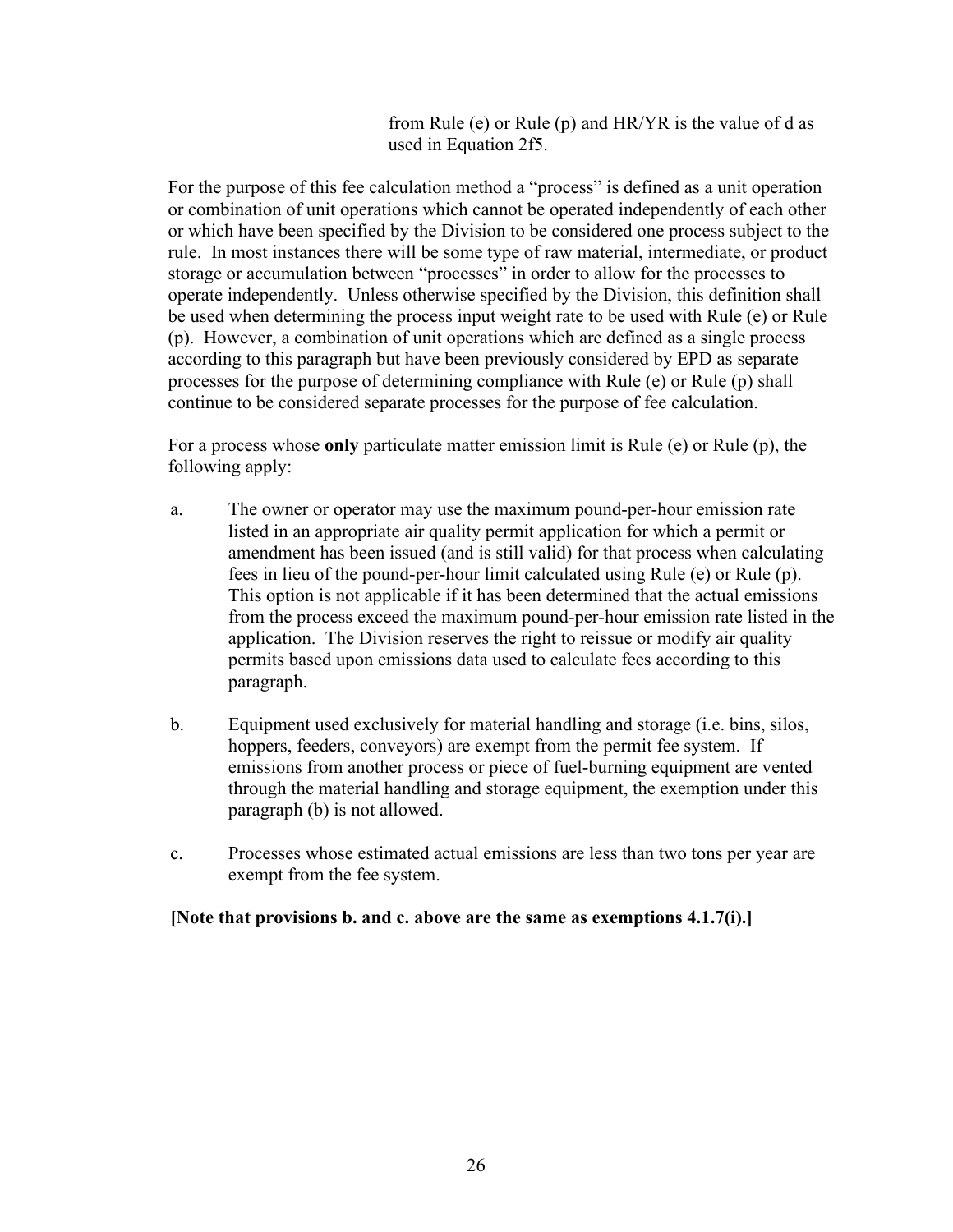#### <span id="page-29-0"></span>**4.2.2g Sulfur-in-Fuel Limit**

If a stationary source or individual process and/or fuel-burning equipment has a specific **sulfur-in-fuel emission limit** as either a permit condition or Federal or State rule or regulation, the owner or operator shall use the following formulas for calculating the sulfur dioxide emission rate which is then used for calculating fees.

Coal (equation 2g1)

$$
ER(tons SO_2/yr) = \frac{(38S) \times (tons of coal burned during year)}{2000}
$$

Residual Oil (equation 2g2)

$$
ER \text{ (tons SO2/yr)} = \frac{(157S) \times (gallons \text{ of residual oil burned during year})}{2 \times 10^6}
$$

Distillate Oil (equation 2g3)

$$
ER \text{ (tons } SO_2\text{/yr)} = \frac{(142S) \times (gals. \text{ of } distillate \text{ oil burned during year})}{2 \times 10^6}
$$

#### **Note: For fee calculation purposes, the regulatory sulfur-in-fuel limit for distillate oil (No. 2 fuel oil or lighter) may be assumed to be 0.5%.**

Other Fuels (equation 2g4)

$$
ER \text{ (tons } SO_2/\text{yr}) = \frac{(2S) \times (pounds \text{ of } fuel \text{ burned during } year)}{200,000}
$$

Where:  $ER = Emission Rate of sulfur dioxide in tons per year to be used for$ calculating annual permit fees

> $S =$  sulfur-in-fuel limit expressed as a decimal (i.e. for 2.5% sulfur limit,  $S = 2.5$ )

If a combination of fuels is combusted, the emission rates shall be calculated for each fuel. The emission rates for each fuel shall be summed to obtain the total emission rate for the stationary source or individual process and/or fuel-burning equipment.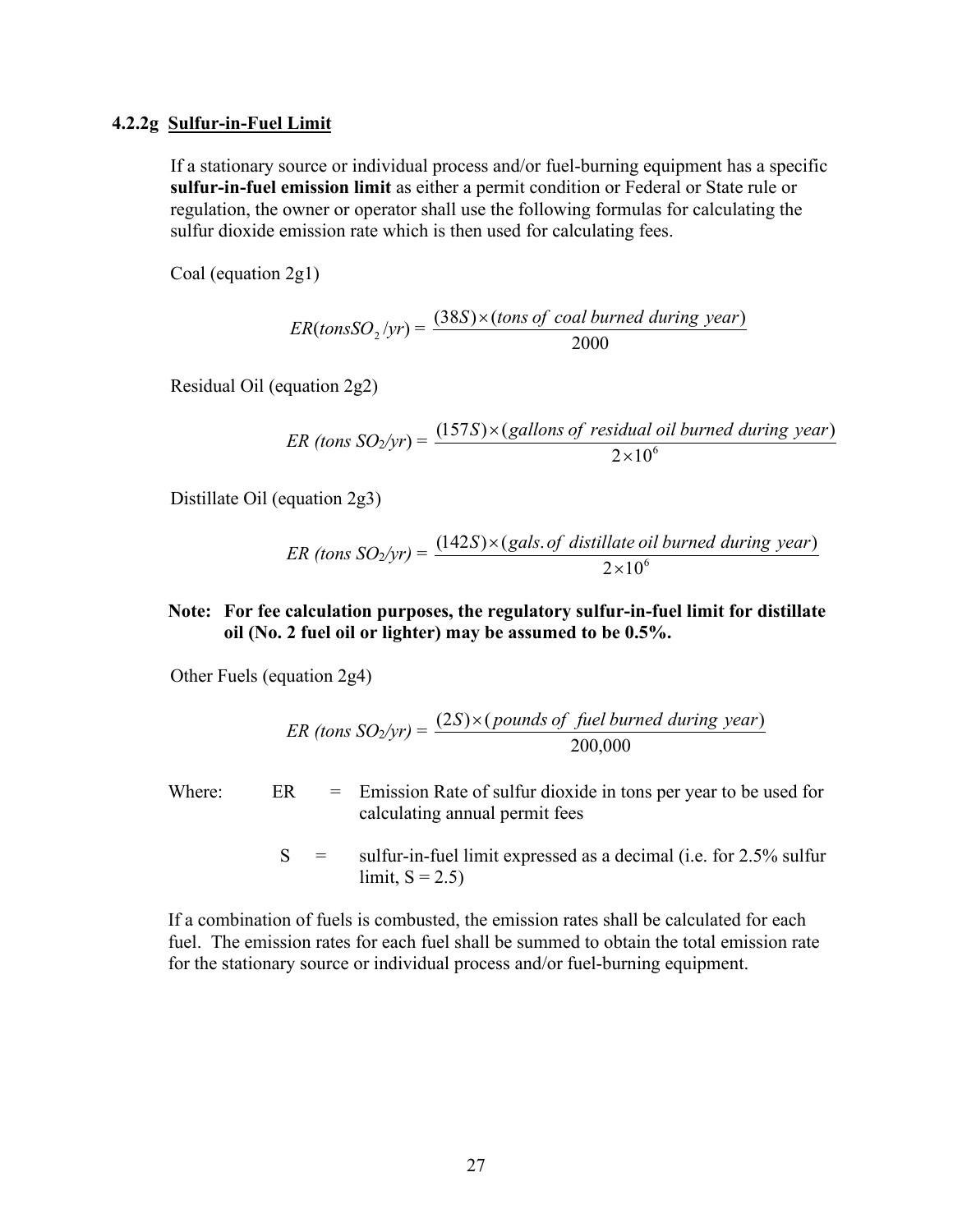#### <span id="page-30-0"></span>**4.2.3 Emission Reduction Requirement**

If a stationary source or individual process and/or fuel-burning equipment has an **emission reduction requirement (i.e. control efficiency or required capture and control efficiency) as either a condition of a permit or set by a Federal or State rule or regulation**, the emission rate is the sum of the required emissions reduction applied to the captured emissions plus the un-captured emissions. If capture efficiency is not included as part of the limit, 80% capture efficiency shall be assumed for process equipment unless demonstrated otherwise and 100% capture efficiency shall be assumed for fuel-burning equipment unless demonstrated otherwise.

# <span id="page-30-1"></span>**4.2.4 [Reserved]**

# <span id="page-30-2"></span>**4.2.5 No Emission Limit**

For any "criteria pollutant" emitted from a stationary source whose emissions are **not limited by any permit condition, rule, or regulation** and are not exempted under Section 4.1.7, the owner or operator shall calculate the estimated actual emission rate for the calendar year. Methods for estimating actual emissions are listed below in order of priority. When more than one source of data can be used to calculate the actual emissions, the method with the highest priority should be used.

- (a) Material balance for VOC emissions except where over 50% of the VOC used is carried out in a product or byproduct (i.e. includes printing, coating, etc. does not include paint mixing, etc.).
- (b) Representative emissions test data, continuous emissions monitor data, or continuous emissions rate monitoring data (i.e.  $SO_2$  or  $NO<sub>x</sub>$  monitoring systems) during the calendar year for which fees are based. (If more than one emissions test is conducted during the year, all tests conducted shall be used.)
- (c) Representative emissions test data performed during a calendar year other than the calendar year for which fees are based.
- (d) Representative test data from similar processes.
- (e) Emission factors specified by the Division in Section 4.3 of this manual or approved by the Division prior to submittal of the Georgia Air Emissions Fee Reporting form.
- (f) Other emission factors The owner or operator shall obtain emission factors from the following publications, listed in order of priority. When the emission factor or control efficiency is given as a range of values, the average of the range shall be used.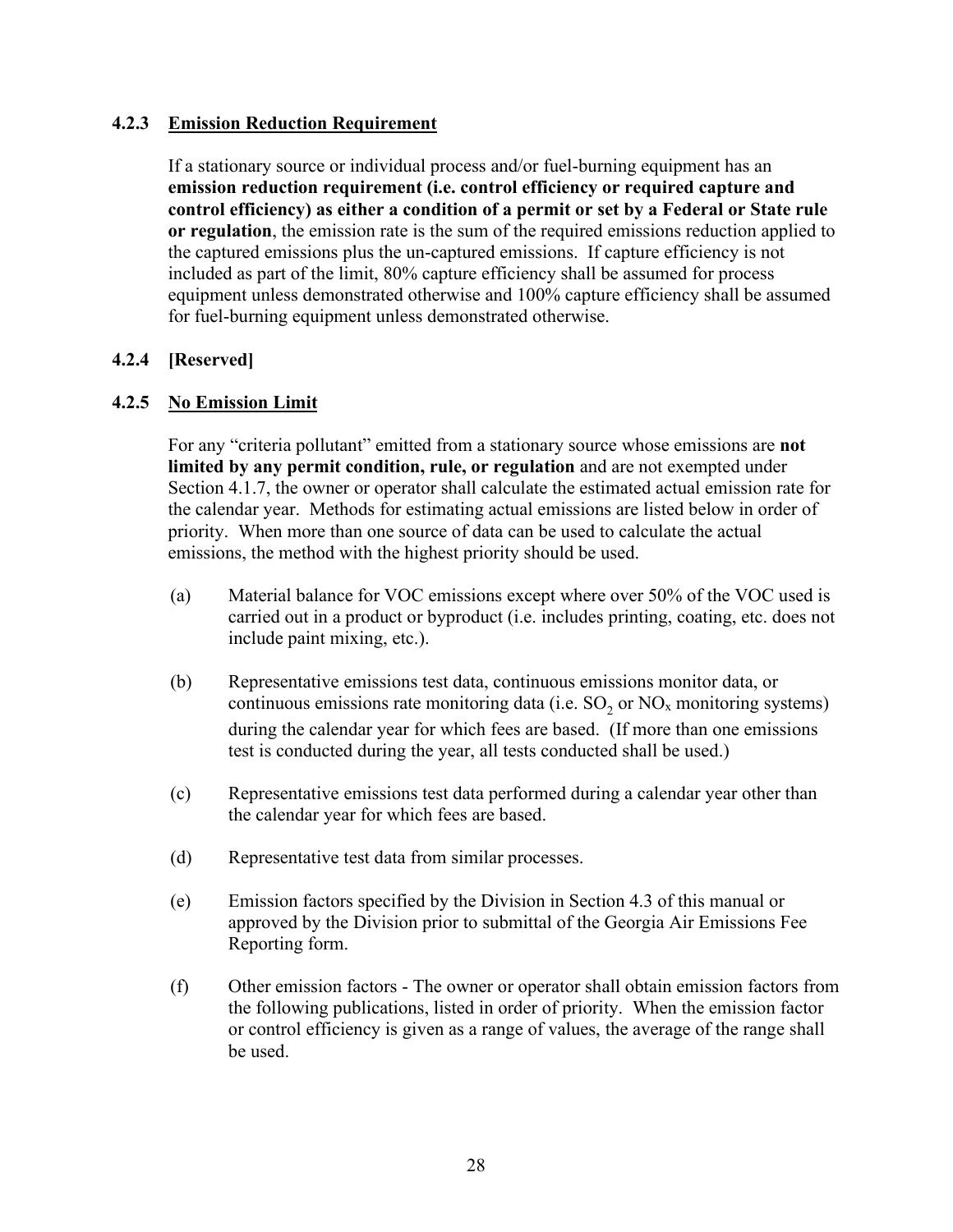- 1. U.S. EPA document AP-42, "Compilation of Air Pollutant Emission Factors," as revised.
- 2. Emission factors developed by industry or trade associations or government regulatory agencies (may be subject to approval by the Division).
- 3. Any other published emission factors (may be subject to approval by the Division).
- (g) Material balance.
- (h) Design calculations.
- (i) Best available estimate.

# <span id="page-31-0"></span>**4.3 Emission Factors Specified by the Division**

The following emission factors shall be used when calculating emissions using Method 4.2.5(e). Supplemental emission factors not listed here may also be provided or approved by the Division.

# <span id="page-31-1"></span>**4.3.1 Kraft Pulp Mills**

- (a) Recovery Boilers
	- i. NO<sub>x</sub> (indirect contact evaporator) = 1.50 lb/ton of black liquor solids  $NO<sub>x</sub>$  (direct contact evaporator) = 1.13 lb/ton of black liquor solids  $(reference - 8)$
	- ii. VOC (indirect contact evaporator) =  $0.16$  lb/ton of black liquor solids VOC (direct contact evaporator) =  $0.41$  lb/ton of black liquor solids  $(reference - 8)$
	- iii.  $SO_2$  (indirect contact evaporator) = 1.2 lb/ton of black liquor solids SO<sub>2</sub> (direct contact evaporator) = 2.3 lb/ton of black liquor solids  $(reference - 9)$
- (b) Smelt Dissolving Tanks
	- i.  $NO_x = 0.03$  lb/ton black liquor solids  $(reference - 8)$
	- ii.  $SO_2 = 0.03$  lb/ton black liquor solids (reference – 8)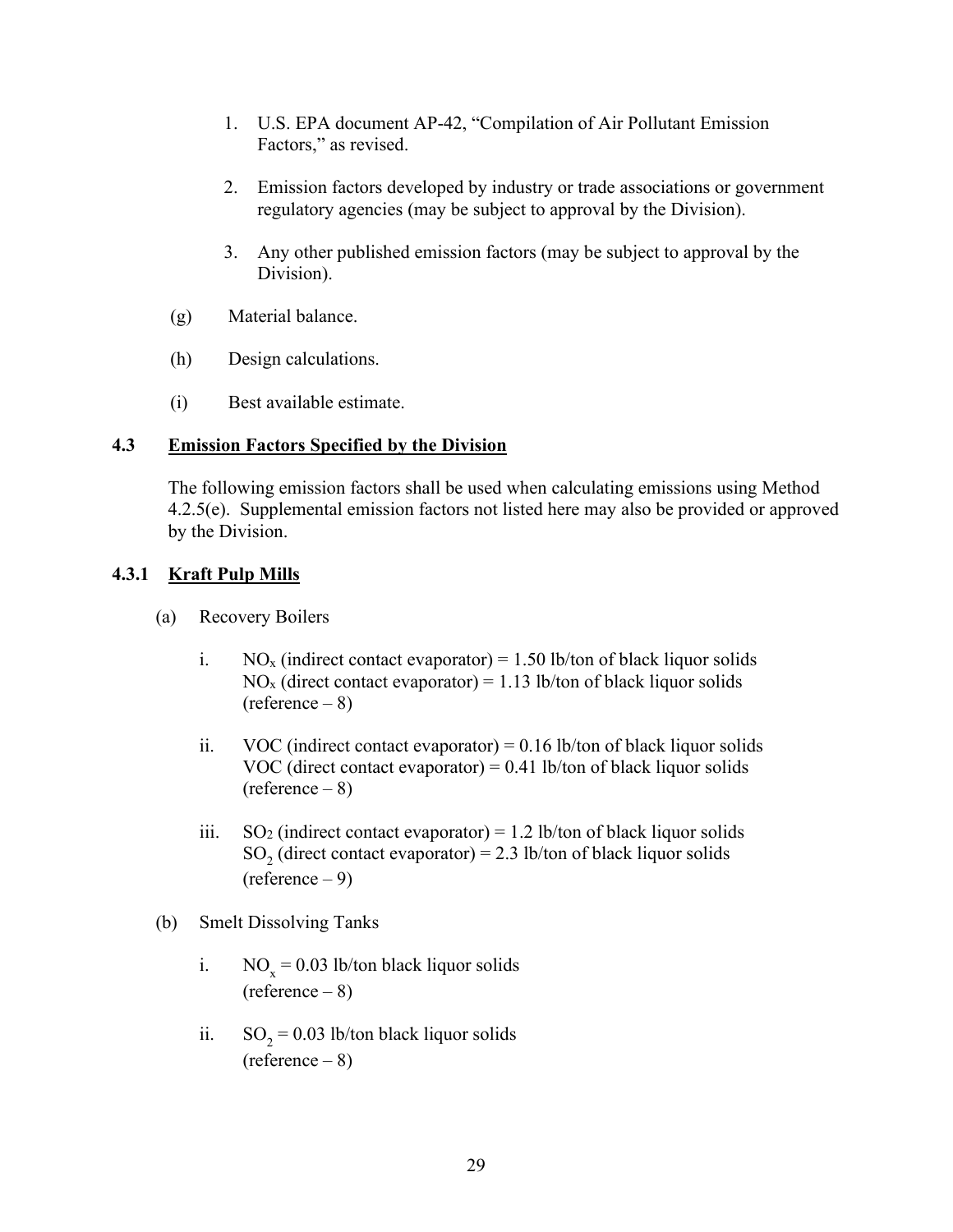- iii.  $VOC = 0.063$  lb/ton black liquor solids  $(reference - 9)$
- (c) Lime Kilns and Fluid Bed Calciners
	- i.  $NO<sub>x</sub> = 2.0$  lb/ton CaO  $(reference - 8)$
	- ii.  $SO_2 = 0.22$  lb/ton CaO  $(reference - 8)$
	- iii.  $VOC = 0.052$  lb/ton CaO  $(reference - 9)$
- (d) Brown Stock Washers

VOC (vacuum drum type) =  $0.29$  lb/ton air dried unbleached pulp VOC (all other types)  $= 0.18$  lb/ton air dried unbleached pulp (reference – 9)

(e) Foul Condensate Strippers

VOC = 14.1 lb/ton air dried unbleached pulp (if these gases are incinerated,  $VOC = 0$ )  $(references - 6,7)$ 

(f) Black Liquor Oxidation Towers

 $VOC = 0.12$  lb/ton black liquor solids (reference – 9)

(g) Bleach Plant Vents

 $VOC = 0.092$  lb/ton air dried pulp  $(reference - 9)$ 

(h) Oxygen Delignification Reactors

 $VOC = 0.47$  lb/ton air dried pulp (reference – 9)

(i) Tall Oil Reactors

 $VOC = 12.0$  lb/ton tall oil (reference – 9)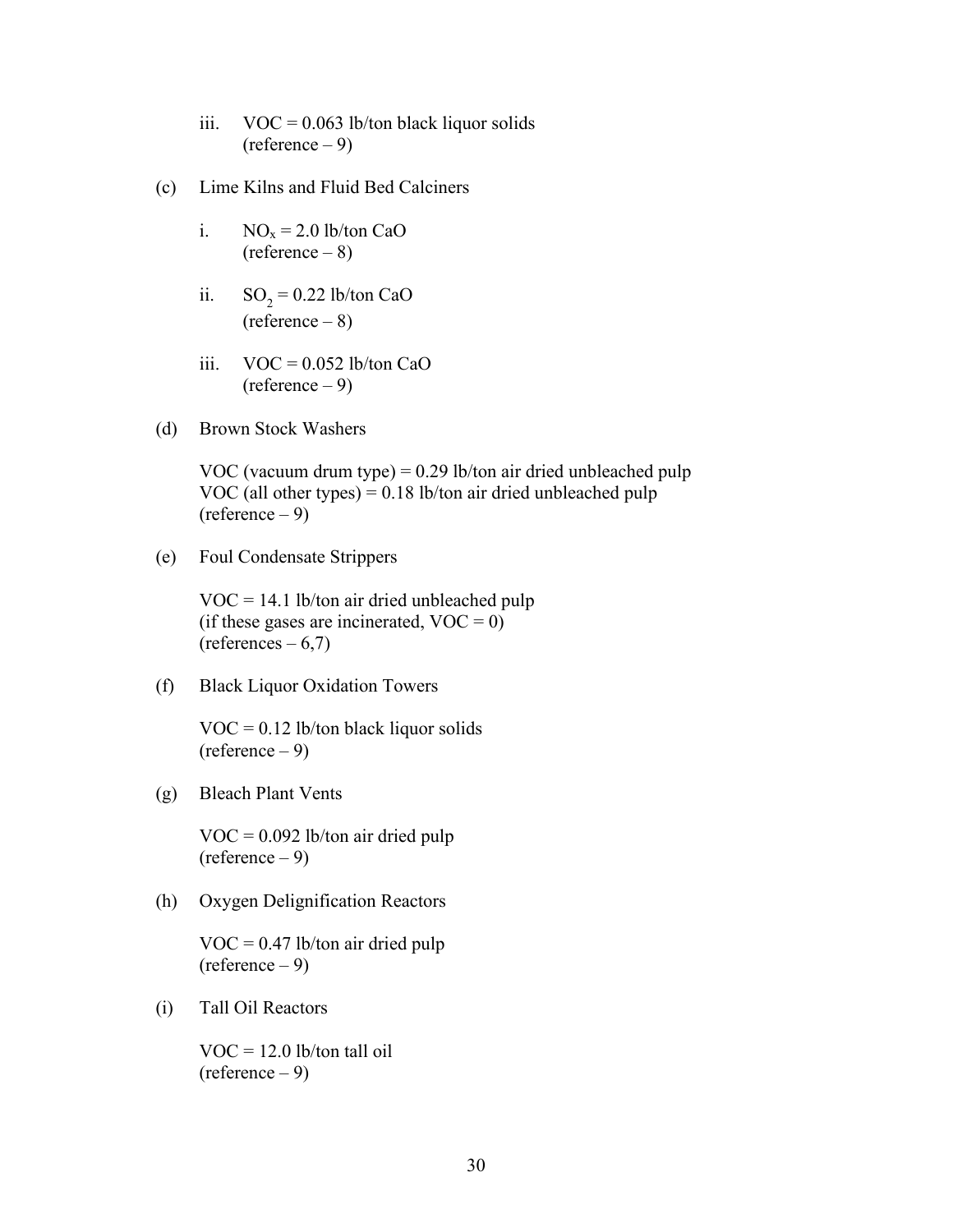#### <span id="page-33-0"></span>**4.3.2 Fossil-Fuel Fired Boilers - Nitrogen Oxides Emissions**  $(Reference - 3)$

(a) Bituminous and Sub-Bituminous Coal Combustion

```
Pulverized Coal Fired
     Dry Bottom, Wall Fired, Bituminous
           Pre-NSPS = 22 lb/ton of coal fired
           Pre-NSPS with low-NO<sub>x</sub> Burner(s) = 11 lb/ton of coal fired
     Dry Bottom, Wall Fired, Sub-Bituminous
           Pre-NSPS = 12 lb/ton of coal fired
     Dry Bottom, Cell Burner Fired
           Bituminous = 31 lb/ton of coal fired
           Sub-Bituminous = 14 lb/ton of coal fired
     Dry Bottom, Tangentially Fired, Bituminous
           Pre-NSPS = 15 lb/ton of coal fired
           Pre-NSPS with low-NO<sub>x</sub> Burner(s) = 9.7 lb/ton of coal fired
     Dry Bottom, Tangentially Fired, Sub-Bituminous
           Pre-NSPS = 8.4 lb/ton of coal fired
     Wet Bottom, Wall Fired
           Bituminous, Pre-NSPS = 31 lb/ton of coal fired
           Sub-Bituminous = 24 lb/ton of coal fired
      Wet Bottom, Tangentially Fired, Bituminous = 14 lb/ton of coal fired
Cyclone Furnace
     Bituminous = 33 lb/ton of coal fired
      Sub-Bituminous = 17 lb/ton of coal fired
Spreader Stoker
     Bituminous = 11 lb/ton of coal fired
     Sub-Bituminous = 8.8 lb/ton of coal fired
Overfeed Stoker = 7.5 lb/ton of coal fired
Underfeed Stoker = 9.5 lb/ton of coal fired
Fluidized Bed Combustion
     Circulating \text{Bed} = 5.0 lb/ton of coal fired
     Bubbling Bed = 15.2 lb/ton of coal fired
```

```
(b) Residual Fuel Oil Combustion
```

```
Rated Heat Input > 100 MMBtu/hr
      No. 6 Oil
            Normal Firing = 47 lb/1,000 gallon oil fired
            Normal Firing, Low-NO<sub>x</sub> Burner(s) = 40 lb/gallon oil fired
            Tangental Firing = 32 lb/1,000 gallon oil fired
            Tangental Firing, Low-NO<sub>x</sub> Burner(s) = 26 lb/1,000 gallon oil fired
     No. 5 and/or No. 4 Oil
            Normal Firing = 47 lb/1,000 gallon fired
            Tangental Firing = 32 lb/1,000 gallon fired
```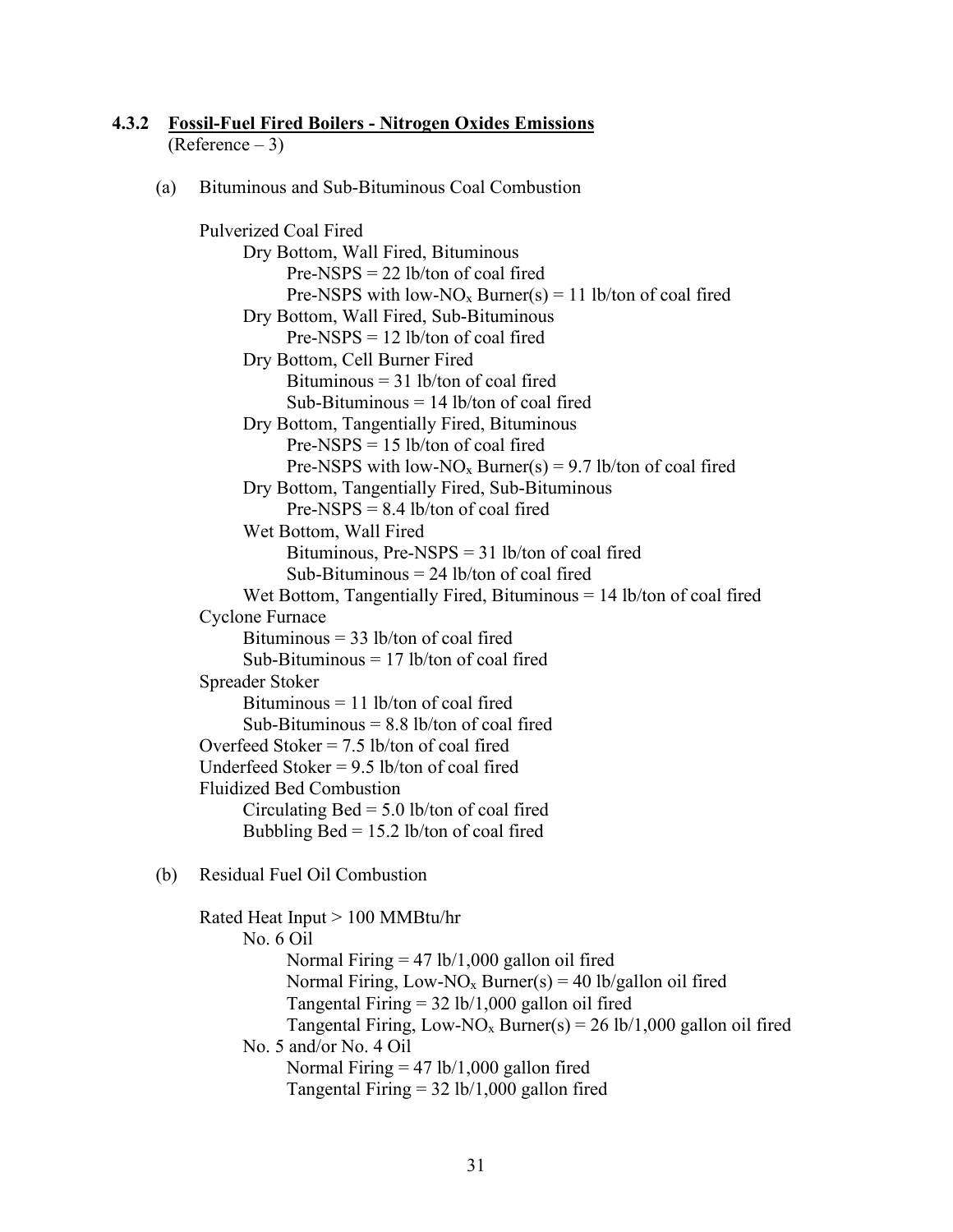Rated Heat Input < 100 MMBtu/hr No. 5 and/or No. 6 Oil Fired =  $55$  lb/1,000 gallons oil fired No. 4 Oil Fired  $= 20$  lb/1,000 gallons fired (c) Distillate Fuel Oil Combustion Rated Heat Input > 100 MMBtu/hr Uncontrolled  $= 24$  lb/1,000 gallon oil fired Low-NO<sub>x</sub> Burners and Flue Gas Recirculation = 10 lb/1,000 gallon oil fired Rated Heat Input  $\leq 100$  MMBtu/hr = 20 lb/1,000 gallon oil fired d) Natural Gas Combustion Rated Heat Input > 100 MMBtu/hr Wall Fired Uncontrolled, Pre-NSPS =  $280$  lb/ $10^6$  scf fired Low-NO<sub>x</sub> Burners =  $140$  lb/ $10^6$  scf fired Flue Gas Recirculation =  $100$  lb/ $10^6$  scf fired Tangental Fired Uncontrolled =  $170$  lb/ $10^6$  scf fired

Flue Gas Recirculation =  $76$  lb/ $10^6$  scf fired

Rated Heat Input < 100 MMBtu/hr

Uncontrolled =  $100$  lb/ $10^6$  scf fired Low-NO<sub>x</sub> Burners = 50 lb/10<sup>6</sup> scf fired Low-NO<sub>x</sub> Burners and Flue Gas Recirculation = 32 lb/10<sup>6</sup> scf fired

#### (e) Liquified Petroleum Gas Combustion

Butane

Rated Heat Input  $> 10$  MMBtu/hr = 21 lb/1,000 gallons fired Rated Head Input  $\leq 10$  MMBtu/hr = 15 lb/1,000 gallons fired Propane Rated Heat Input  $> 10$  MMBtu/hr = 19 lb/1,000 gallons fired Rated Head Input < 10 MMBtu/hr =  $14$  lb/1,000 gallons fired

# <span id="page-34-0"></span>**4.3.3 Wood and Bark Combustion in Boilers**

(Reference – 8)

 $(a) NO_x$ 

Spreader Stoker = 1.76 lb/ton of wet wood residue fuel fired Fuel Cells/Dutch Ovens = 1.43 lb/ton of wet wood residue fuel fired Fluidized Bed  $= 1.42$  lb/ton of wet wood residue fuel fired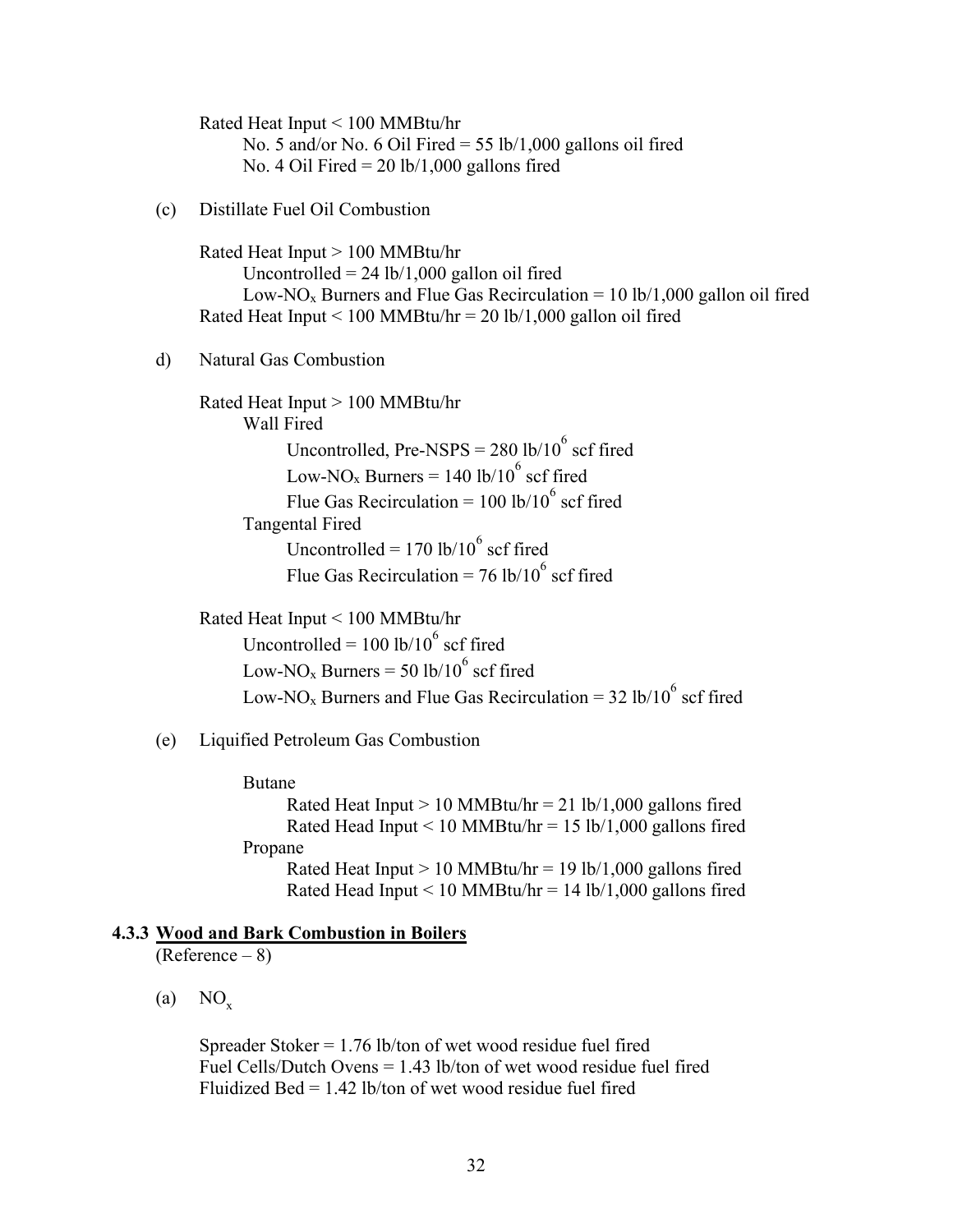(b) VOC

Spreader Stokers that use pulp mill condensates in scrubber  $= 0.12$  lb/MMBtu Spreader Stoker (all others) = 0.034 lb/MMBtu Fuel Cells/Dutch Ovens = 0.016 lb/MMBtu Fluidized Bed =  $0.001$  lb/MMBtu

#### <span id="page-35-0"></span>**4.3.4 Stationary Gas Turbines for Electrical Generation - Nitrogen Oxides Emissions** (Reference - 3)

- (a) Natural Gas Uncontrolled  $= 0.44$  lb/MMBtu Water Injection  $= 0.14$  lb/MMBtu Steam Injection  $= 0.12$  lb/MMBtu
- (b) Distillate Fuel Oil Uncontrolled  $= 0.70$  lb/MMBtu Water Injection  $= 0.29$  lb/MMBtu

# <span id="page-35-1"></span>**4.3.5 Stationary Diesel Engines - Nitrogen Oxides Emissions**

(Reference - 3)

- (a)  $>600$  hp Uncontrolled = 3.2 lb/MMBtu Controlled with Ignition Timing Retard  $= 1.9$  lb/MMBtu
- (b)  $\leq 600$  hp = 4.41 lb/MMBtu

#### <span id="page-35-2"></span>**4.3.6 Fiberglass Molding - VOC Emissions**

VOC emissions from fiberglass molding operations shall be calculated in accordance with Appendix H of the most current version of Division's Procedures for Testing and Monitoring Sources of Air Pollutants. The Procedures for Testing and Monitoring Sources of Air Pollutants can be viewed and/or downloaded at the Air Protection Branch's website at: [https://epd.georgia.gov/air-protection-branch-technical-guidance-0/procedures-testing](https://epd.georgia.gov/air-protection-branch-technical-guidance-0/procedures-testing-and-monitoring-sources-air-pollutants)[and-monitoring-sources-air-pollutants.](https://epd.georgia.gov/air-protection-branch-technical-guidance-0/procedures-testing-and-monitoring-sources-air-pollutants)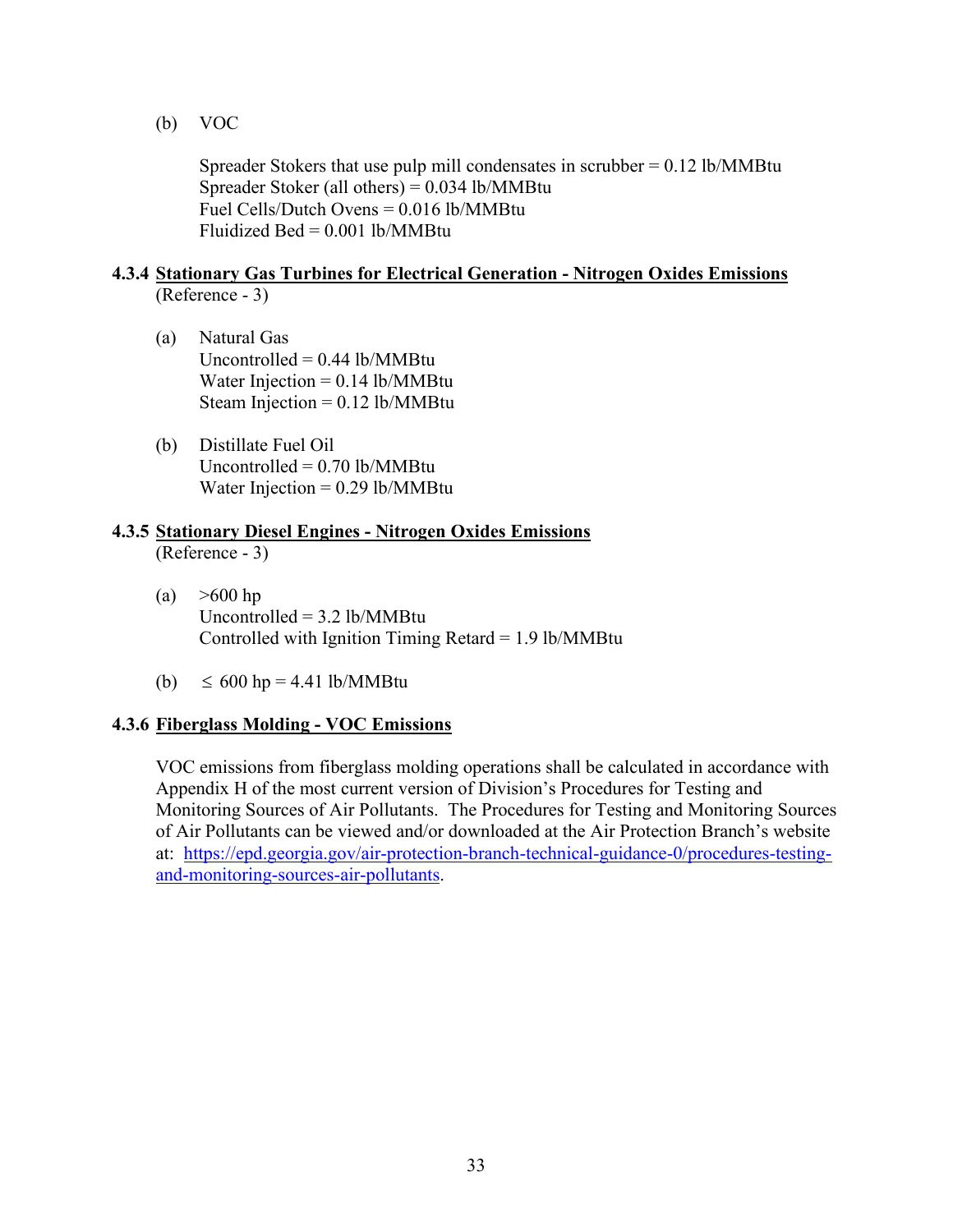# **References for Section 4.3**

- 3 U.S. EPA Document AP42.
- 6 National Council of the Paper Industry for Air and Stream Improvement, Inc. (NCASI) technical bulletin, May 1988.
- 7 U.S. EPA Document EPA-450/2-78-003b.
- 8 NCASI Special Report No. 02-06, Research Triangle Park, N.C.
- 9 NCASI 2003. *Compilation of "air toxic" and total hydrocarbon emissions data for sources at kraft, sulfite and non-chemical pulp mills – an update*. Technical Bulletin No. 858. Research Triangle Park, N.C.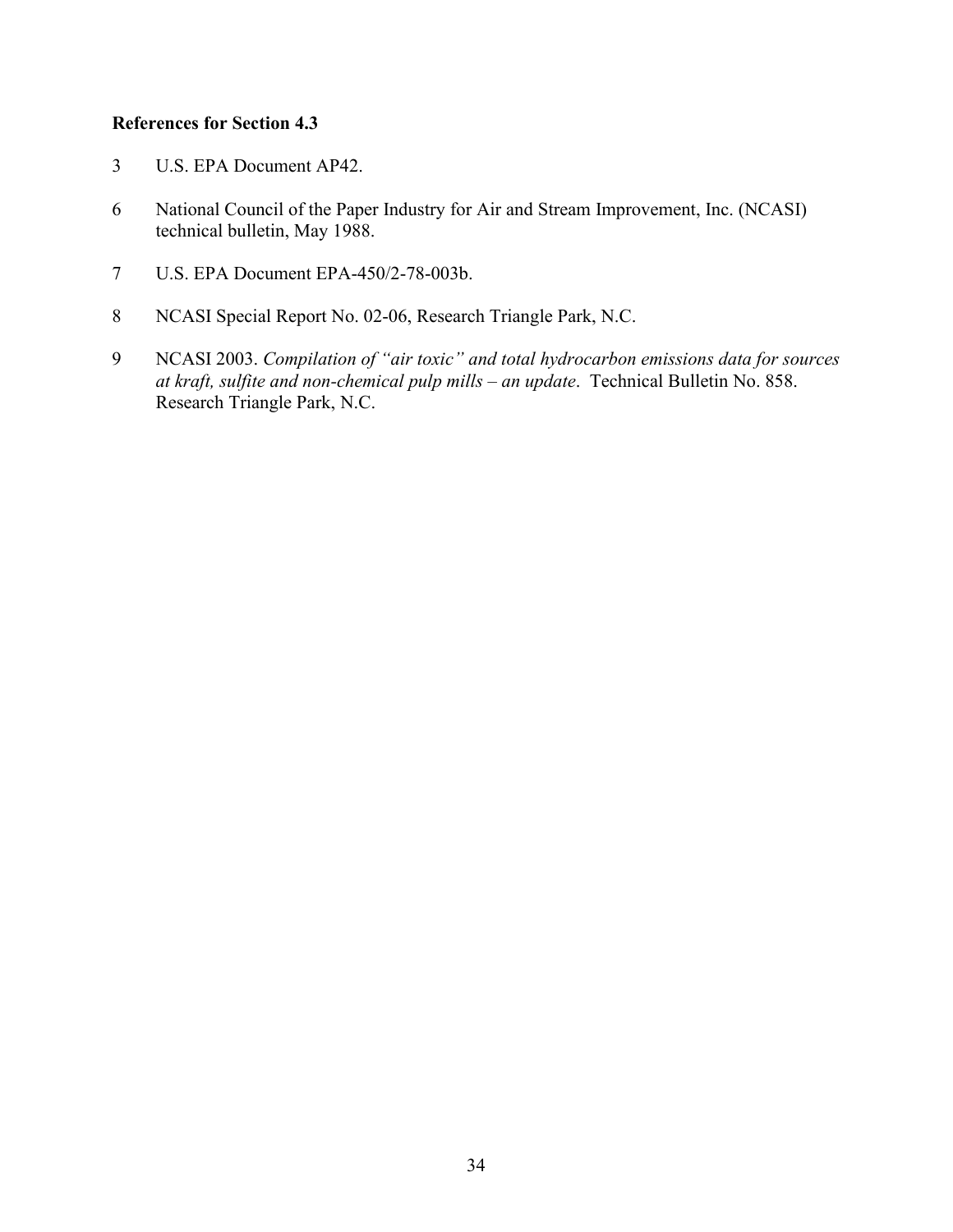# <span id="page-37-0"></span>**5.0 FILLING OUT THE GEORGIA AIR EMISSIONS ANNUAL FEE FORMS**

# <span id="page-37-1"></span>**5.1 Reporting Form**

The Georgia Environmental Connections Online (GECO) application air emissions fee reporting form must be used for reporting the annual Air Permit Fees due the previous calendar year and for submitting quarterly payments. The GECO fee form can be accessed at [https://geco.gaepd.org/.](https://geco.gaepd.org/) To get to the GECO facility fee form, log in using a username and password and then select the appropriate facility AIRS number from the user home. Once selected, the application navigates to the specific facility home where the Emission Fees application can be accessed. After selecting the Emission Fees button, the fee application loads, and an option is given to select a specific fee year. To begin working on the 2021 calendar year fees, select 2021.

The GECO Emission Fees application is structured as follows:

The AIRS Number of the facility and some additional information about the facility will be listed in the header of the form. Just below the header is a Menu bar with the following options:

- "Welcome" tab Additional information about the annual fee submission
- "Fee Contact" tab Updates the fee contact for a facility and is the address where the annual fee letter is mailed. This can be updated at any time.
- "Fee Calculations" tab\*  $-$  Assists in collecting the emission and fee data for the specified calendar year.
- "Sign & Pay" tab\* Completes the submission of a fee year.
- "Supporting Documents" tab Provides access to the Fee Manual, calculation worksheets, and amendment forms.
- "Print Reports" tab
- "Print Invoice" button Available only for fee years with submitted information. Displays the fee invoice for the selected year.

\* Available only when fees have not been submitted for the calendar year.

This menu bar can be used as a navigation tool to go to various sections of the GECO Emission Fees application.

You can click on any of the items in the menu to fill in the information for that section. At the bottom of each section is a button "Save and Continue." When this button is clicked, the information entered for that section ONLY would be validated and stored, if complete. Clicking on any other links will not validate or store the information.

The following are item-by-item instructions for completing the online form. These instructions and the on-line Fee Forms are subject to revision by the Director.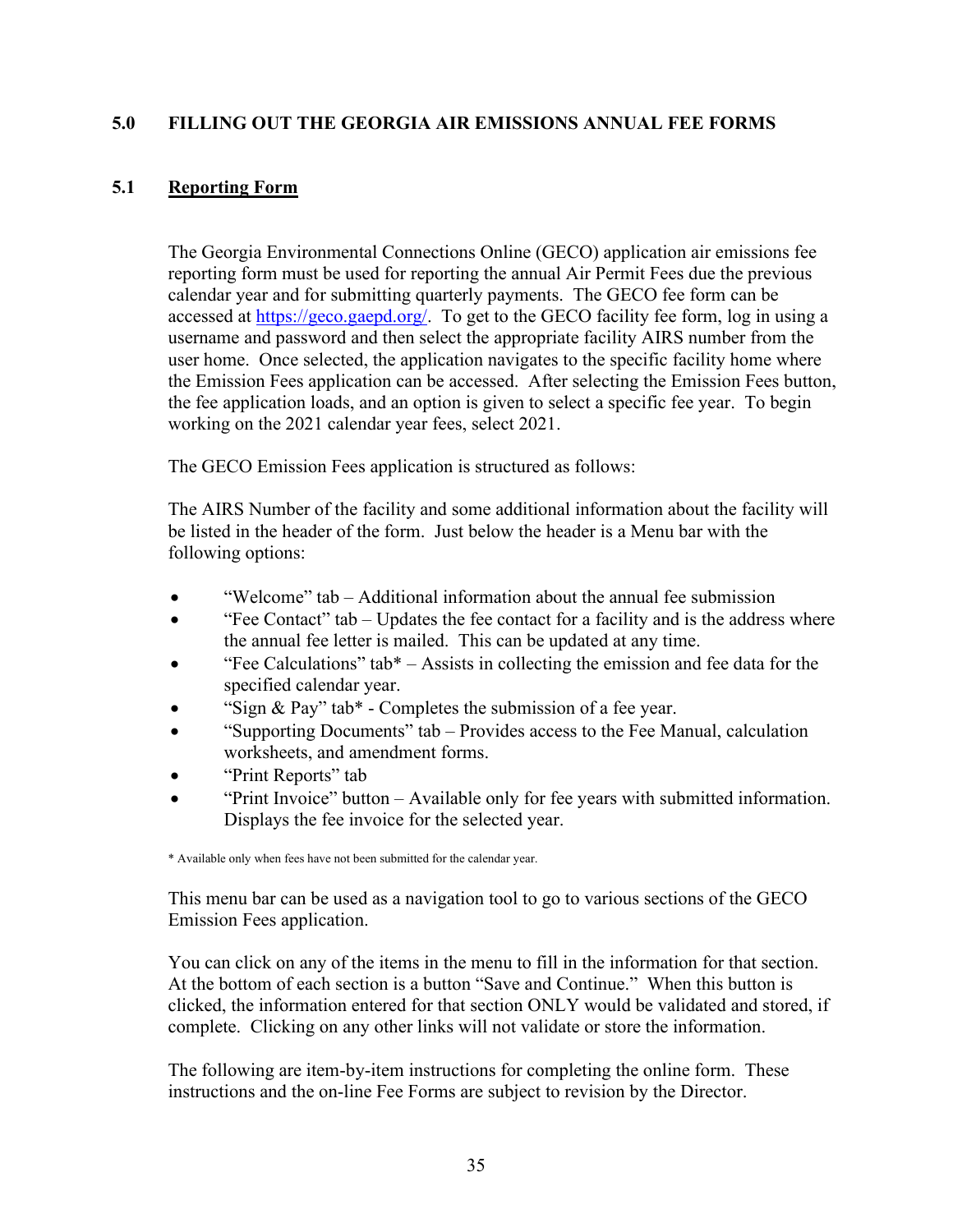# **Facility Information Section**

• The Air Branch has determined if the facility is subject to NSPS, the Class of the facility, and whether or not the facility is located in the 1-Hour Ozone Maintenance Area. This information is pre-filled at the top. If the facility believes that this information is incorrect, changes can be made in the available blanks.

The information for the following items in the facility information section should be prefilled and will correspond to the stationary source. If this information is not filled in or if any of this information is incorrect, enter the correct information in the boxes.

# **Complete only if the pre-filled information is incorrect or missing**

- Fee Contact Person The Company must designate a person to whom all inquiries and correspondence regarding permit fees be directed. This does not have to be the same as the person listed in the "Sign and Submit" section, nor do they have to be an employee of the facility. This is a required field.
- Title Enter the title of the contact person (i.e. company attorney, consultant, corporate accountant, plant manager, environmental supervisor, plant engineer). This is a required field.
- Area Code & Phone Number Enter the area code and phone number of the contact person. This is a required field.
- Email Address Enter the email address of the contact person. This is a required field.
- Mailing Address Name Enter the company or corporate name that corresponds to the mailing address for contact person listed above. This is a required field.
- Facility Name and Location (street  $\&$  city) This is already pre-filled. If you believe that this information is incorrect, please fill in the correct information at the bottom of the form.

# **Fee Calculations Section**

This section should be completed when reporting the Permit Fee due for the previous calendar year. Do not complete this section when submitting quarterly payments due in October, January, or April (or other due dates as may be specified by the Director).

Sources that are not classified as Part 70 Major Sources do not have the ability to enter in the total annual emissions for the stationary source. The Division's classification of each source is shown in the box labeled "CLASS" at the top of the GECO Emission Fees application. A Part 70 Major Source will have the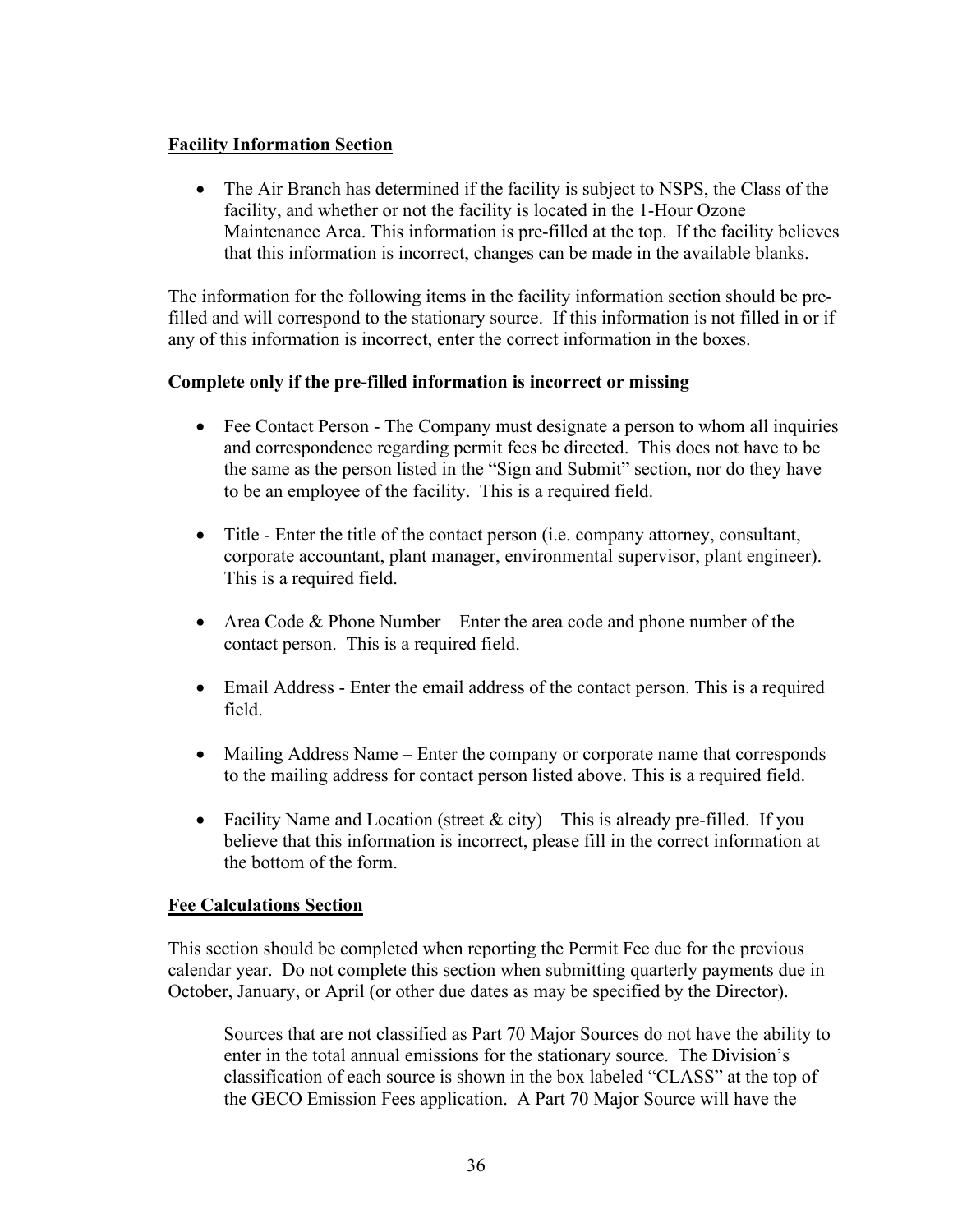classification of "A." Classifications for non-Major sources are "B" for minor sources, "SM" for synthetic minor sources, and "PR" for permit-by-rule sources. If the value in the CLASS box is B, SM, or PR, the calculated emissions section is not displayed.

• Annual VOC/NO<sub>x</sub>/PM/SO<sub>2</sub> Emissions in Tons - After the total annual emissions for each of the four pollutants (as specified in Section 4.0 of this manual) have been calculated, round that figure for each pollutant off to the nearest ton (i.e. 100.4 tons would be rounded down to 100 tons, 100.5 tons would be rounded up to 101 tons) and enter the results in the appropriate boxes. If the amount calculated for any pollutant is greater than 4,000 tons, enter 4,000 in the box for that pollutant. If a particular pollutant is not emitted from a stationary source or if all emissions of a pollutant are exempt from fee calculations (as defined in Section 4.1.7 of this manual) enter 0 in the block for that pollutant.

Based on the annual emissions entered, Fees for  $VOC/NO<sub>x</sub>/PM/SO<sub>2</sub>$  will be calculated and shown in the appropriate column.

• Total Part 70 Fee – This will be calculated automatically and displayed.

# **NSPS, Synthetic Minor, and Part 70 Fees**

- Part 70/SM Fee If the source is a Part 70 source, check "Part 70 Fee." If the source is a Synthetic Minor Source, check "Synthetic Minor Fee." If the source is both a Part 70 Source and a Synthetic Minor Source, check both boxes ("Part 70 Fee" and "Synthetic Minor Fee"). The fee will be calculated automatically and displayed.
- If the stationary source is subject to a Federal New Source Performance Standard (NSPS) you must pay the annual NSPS Fee. NOTE THAT THE NSPS FEE IS DUE EVEN IF THE SOURCE MUST PAY A PART 70 FEE OR SYNTHETIC MINOR ANNUAL FEE. For each stationary source, the Division has already determined whether that stationary source is subject to NSPS if a check mark appears in the box marked "NSPS" near the top of the form. If your stationary source is subject to an NSPS, but all of the facility's NSPS sources are exempted from the NSPS minimum fee as specified in Section 3.0 of the manual, check the box on the form indicating so. If the NSPS box is checked but it is believed that this stationary source is not subject to any NSPS standard, call the number listed in Section 6.0 of this manual. If the stationary source is subject to an NSPS standard and is not already shown as such, then check the NSPS box. See Section 3.3.1 of this manual for further explanation of the NSPS Fee. The NSPS fee will be calculated automatically and shown in the appropriate column displayed.
- Total Emissions Fee Due This is the total fee due based on the input provided and selections. **If the amount in this box is \$0 (total fee due), the online fee form must still be completed and submitted.**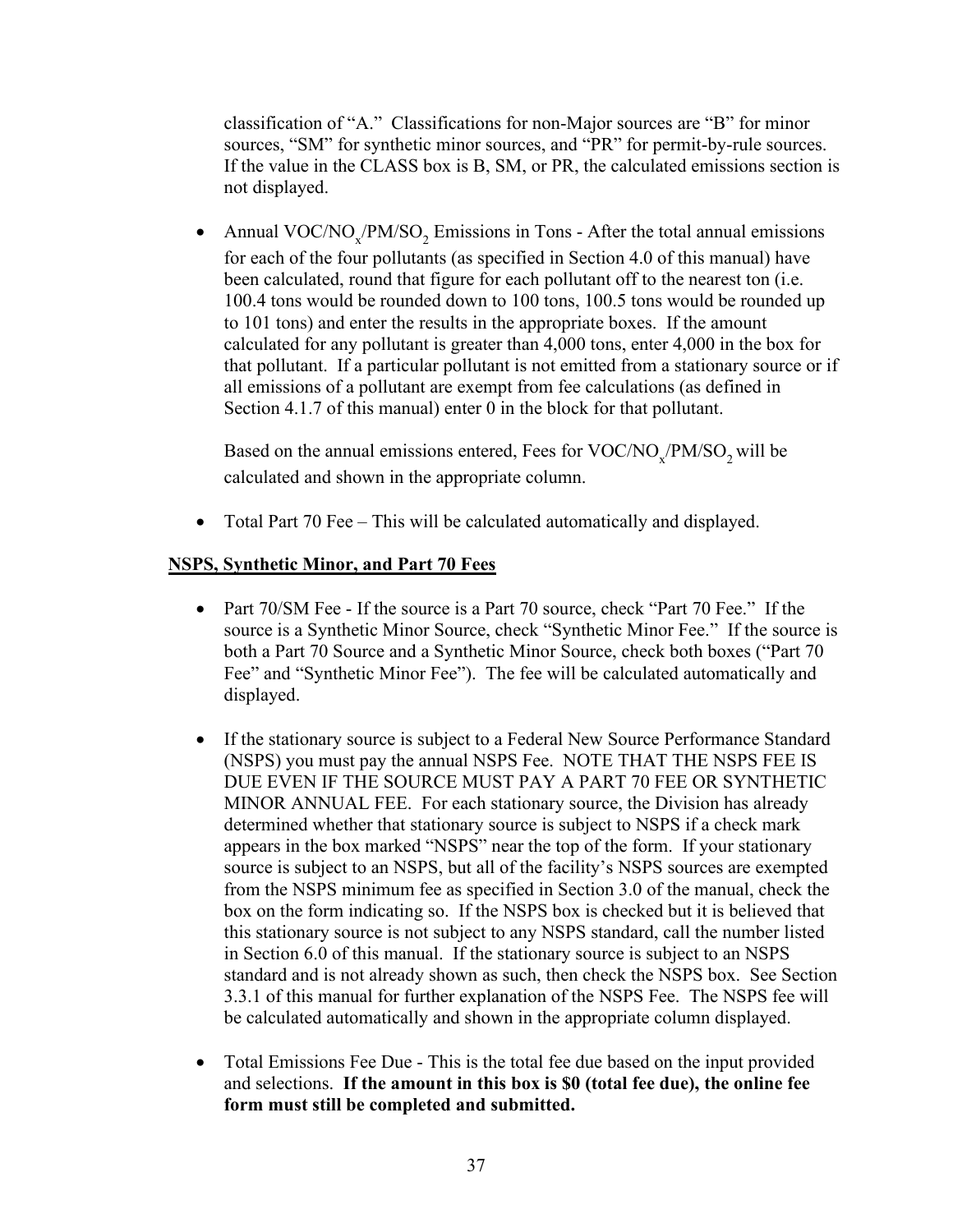• Administrative Fee – This is the additional fee that is applied to the Total Emissions Fee Due, if the fee is submitted after October 1 following the fee submittal deadline. See Section 3.3.4 for additional information.

# **Payment Information Section**

- Payment is for (check one) If the facility is submitting payment for the entire fee due for the previous calendar year, check "Entire Annual Fee." If the total fee due is \$10,000 or greater, it may be paid on a quarterly basis (four equal quarterly payments).
- Total Emissions Fee Due Based on the total fee due and the payment type selection, the amount will be displayed.
- Administrative Fee If the fee information is submitted through GECO after October 1 following the fee submittal deadline, this is the additional fee that is applied to the Total Emissions Fee Due. See Section 3.3.4 for additional information.
- Total Fee Due This is the Total Emissions Fee Due plus the Administrative Fee that is due for the given Fee Year.

# **Sign and Submit Section**

- The name and title of the person who assumes legal authority for information shall be entered here. This information is required before final submission.
- Final Submit Makes a final submission and completes the annual fee submission. Once the Fee form is submitted, no further changes can be made to the online fee form. However, the submitted data and invoice can always be printed from the GECO Fee application.

# **5.2 Amendment Form**

If the owner or operator of a stationary source wishes to amend a Georgia Air Emissions Annual Fee Reporting Form (reporting form) which has been submitted, a "Georgia Air Emissions Fee Amendment Form" (amendment form) should be submitted. The fee amendment form can be found on the "Supporting Documents" tab of the GECO Emission Fees application. The following are item-by-item instructions for completing the amendment form. These instructions and the amendment form are subject to revision by the Director. Each item below corresponds to an identically-numbered box or item on the form.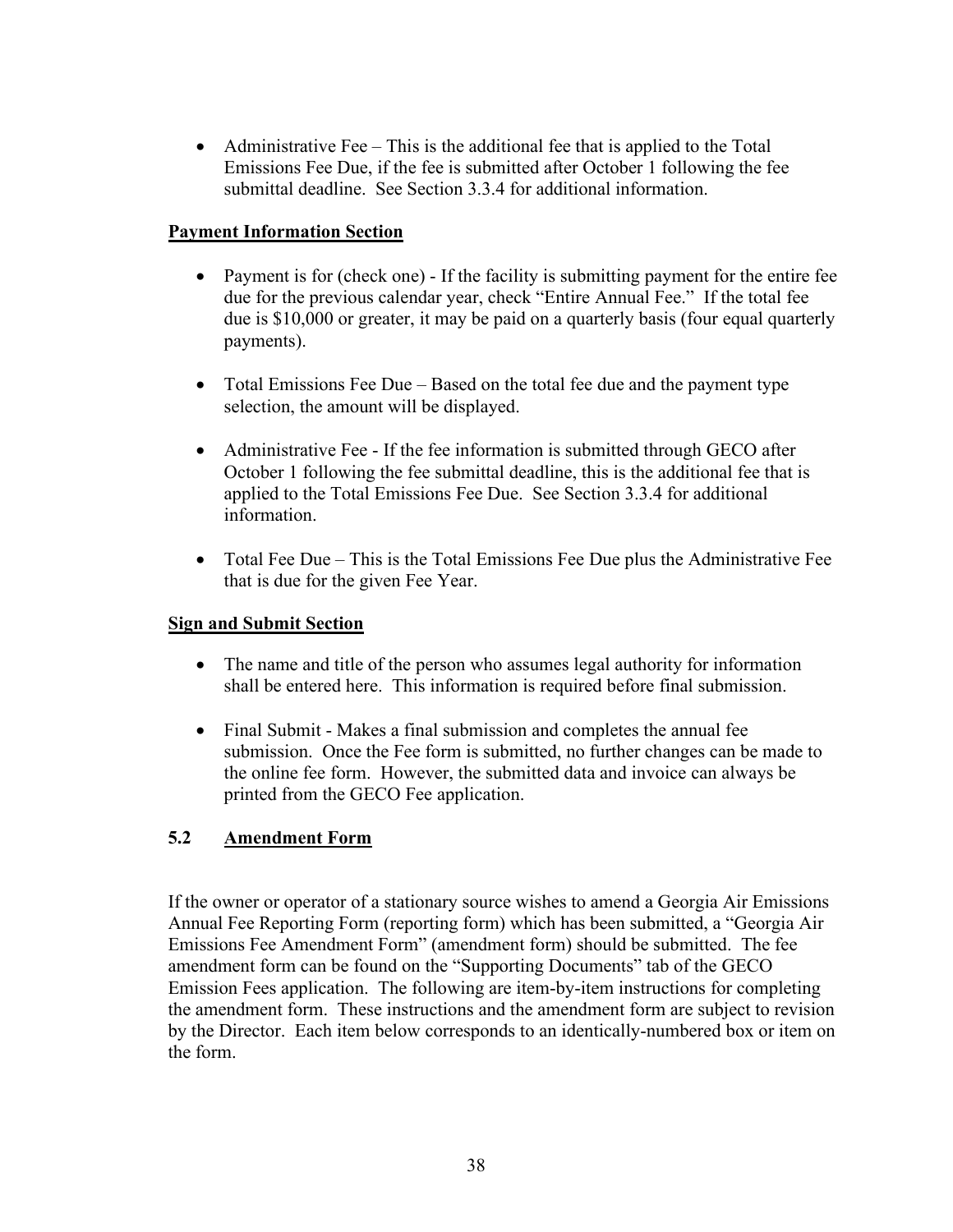# **Facility Information and Mailing Address**

- 1. AIRS  $#$  This is a unique number assigned to each stationary source which is used to track activity regarding that source. The AIRS # for each stationary source appears on the pre-filled fee form for that source. Enter the AIRS # for the stationary source for which the amendment form is being submitted in this space.
- 2. FEI # Enter your **F**ederal **E**mployer **I**dentification Number (same as Federal tax I.D.) This number is necessary in order to process a refund if your facility has overpaid its emissions fees.
- 3-13. This is the same information as on the reporting form. If any of the information in this section is different than the information that was most recently submitted on an emissions fee form, check the box at the bottom of this section.

# **Information to be Amended**

In this section, you will enter information as it was reported on the original form which is being amended and then enter the corrected information.

- 14. In boxes 14.a. and 14.b., put the date which is on the reporting form which is being amended and the calendar year of the fees. The date in Box 14.a. should correspond to the date contained in the "signature" or "sign and submit" section of the fee reporting form which is being changed.
- 15-18. Previous  $VOC/NO<sub>x</sub>/PM/SO<sub>2</sub>$  These boxes should contain the annual emissions (in tons) of each of the four pollutants as they were reported on the original form.
- 19-22. Corrected VOC/NO<sub>x</sub>/PM/SO<sub>2</sub> In each of these four boxes, enter the corrected annual emissions (in tons) for each of the four pollutants. If the corrected emissions value is the same as originally reported (for example, you are correcting the emissions for one of the pollutants, but the other three are unchanged) the same value should be entered in the "Previous..." and "Corrected..." boxes.
- 23-26. Previous VOC/  $NO<sub>x</sub>$  /PM/SO<sub>2</sub> Fee Enter the "ANNUAL FEE" as reported on the original form.
- 27. Previous Calculated Fee/Part 70/SM Fee Enter the amount from "Total Calculated Fee" (1993 through 1999 forms) or "Total Part 70/SM Fee" (2000 and beyond forms) as reported on the original form. The 1991 and 1992 forms did not contain this box. If you are amending a 1991 or 1992 form, put "n/a" in this box.
- 28. Previous Minimum Fee/NSPS Fee Enter the amount reported in the box labeled "Minimum Fee" or "NSPS Fee" on the original form. Note that the number in this box should either be 0, \$1,000, \$1,250, \$1,400, or \$1,500. This item did not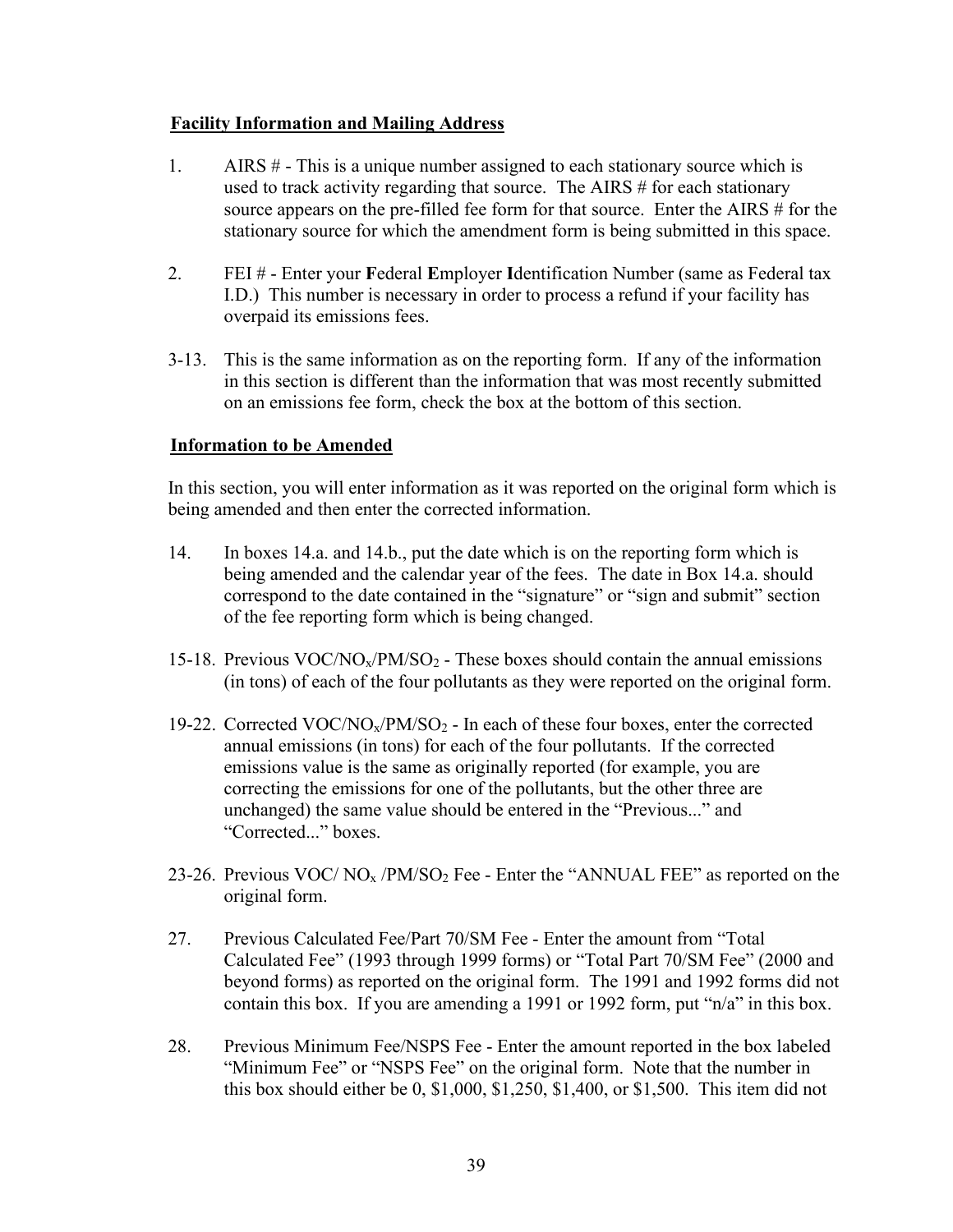exist on the 1991 and 1992 forms. If you are amending a 1991 or 1992 form, put " $n/a$ " in this box.

- 29. Previous Total Fee Enter the amount from "Total Fee Due" as reported on the original form.
- 30-33. Corrected VOC/ NOx/PM/SO2 Fee Enter the corrected annual fee for each of the four pollutants. If the correct fee is the same as the "Previous Fee," enter that number in the "Corrected Fee" box.
- 34. Corrected Calculated Fee/Part 70/SM Fee If the source is a Part 70 Source, add boxes 30. through 33. and put the result in Box 34.a. For Calendar Years 2000 through 2001 fees, if the total of boxes 30. through 33. is less than \$2,500, enter \$2,500 in box 34.a. if the source is a Part 70 **Major** source. For Calendar Years 2002-2004 fees, if the total of Boxes 30. through 33. is less than \$2,500, enter \$2,500 in box 34.a. if the source is a Part 70 source (major or non-major). For Calendar Years 2005 through 2009, if the total of boxes 30. through 33. is less than \$3,800, enter \$3,800 in Box 34.a. if the source is a Part 70 Source. For Calendar Years 2010 and 2011, if the total of boxes 30. through 33. is less than \$4,100, enter \$4,100 in Box 34.a. if the source is a Part 70 Source. For Calendar Years 2012 and beyond, if the total of boxes 30. through 33. is less than \$4,500, enter \$4,500 in Box 34.a. if the source is a Part 70 Source. For Calendar Years 2019 and beyond, enter \$650 in Box 34.b. if the source is a Part 70 Source. For Calendar Years 2000 through 2004 fees, if the source is a Synthetic Minor Source, enter \$1,000 in Box 34.a. For Calendar Years 2005 through 2009, if the source is a Synthetic Minor Source, enter \$1,500 in Box 34.a. For Calendar Years 2010 through 2018, if the source is a Synthetic Minor Source, enter \$1,700 in Box 34.a. For Calendar Years 2019 and beyond, if the source is a Synthetic Minor Source, enter \$2,100 in Box 34.a. Enter "0" in Box 34.b. for sources that are not Part 70 Sources.
- 35. Corrected Minimum Fee/NSPS Fee If the source was subject to a "minimum fee" for NSPS, Title III, or Part 70 (see Section 3.0 of the Fee Manual for the appropriate year) enter the appropriate minimum fee in Box 35. Otherwise, enter "0." Note that the NSPS minimum fee has been in place for Calendar Year 1993 fees and beyond and is \$1,000 for Calendar Years 1993 through 1999, \$1,500 for Calendar Years 2000 through 2018, and \$1,900 for Calendar Years 2019 and beyond; the Title III minimum fee was in place for Calendar Year 1993 through 1995 fees and was \$1,000; and the Part 70 minimum fee is in place for Calendar Years 1996 through 1999 fees and was \$1,250 for Calendar Year 1996 fees and \$1,400 for Calendar Year 1997 through 1999 fees.
- 36. Corrected Total Fee For Calendar Years 1991 through 1999 fees, enter the greater of Boxes 34.a. and 35. For Calendar Years 2000 and beyond fees, enter the total of Boxes 34.a., 34.b., and 35.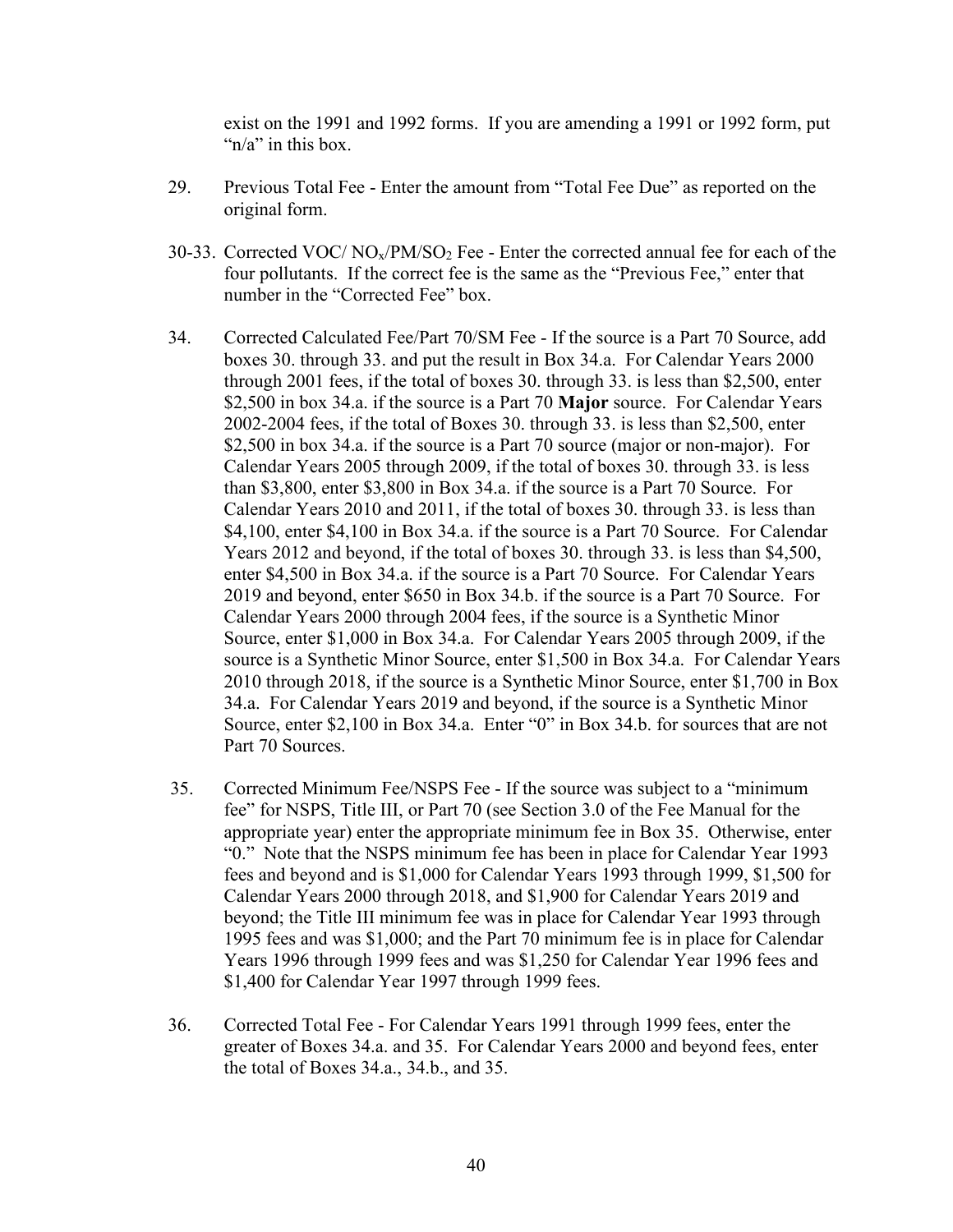#### **Payment Refund**

- 37-38. If the amount in Box 29. "Previous Total Fee" is greater than the amount in box 36. "Corrected Total Fee," check the box on line 37 and enter the amount that should be refunded to you in Box 38. A refund will be sent to you following receipt and approval of your amendment.
- 39-40. If the amount in Box 29. "Previous Total Fee" is less than the amount in Box 36. "Corrected Total Fee", check the box on line 39 and enter the amount you owe in Box 40. A check for the amount shown in Box 40. should be made out to "Georgia Department of Natural Resources" and submitted along with the amendment form.

#### **Signature**

41-44. The name and title of the person who assumes legal authority for information contained in the form shall be entered here. That person should then sign and date the form. Any form submitted without this information and a signature will be considered incomplete.

Unless otherwise specified by the Director, amendment forms and payments should be submitted to the following address:

> Air Quality Fees Post Office Box 101713 Atlanta, Georgia 30392

This address is shown on the form. Checks should be made out to "Department of Natural Resources."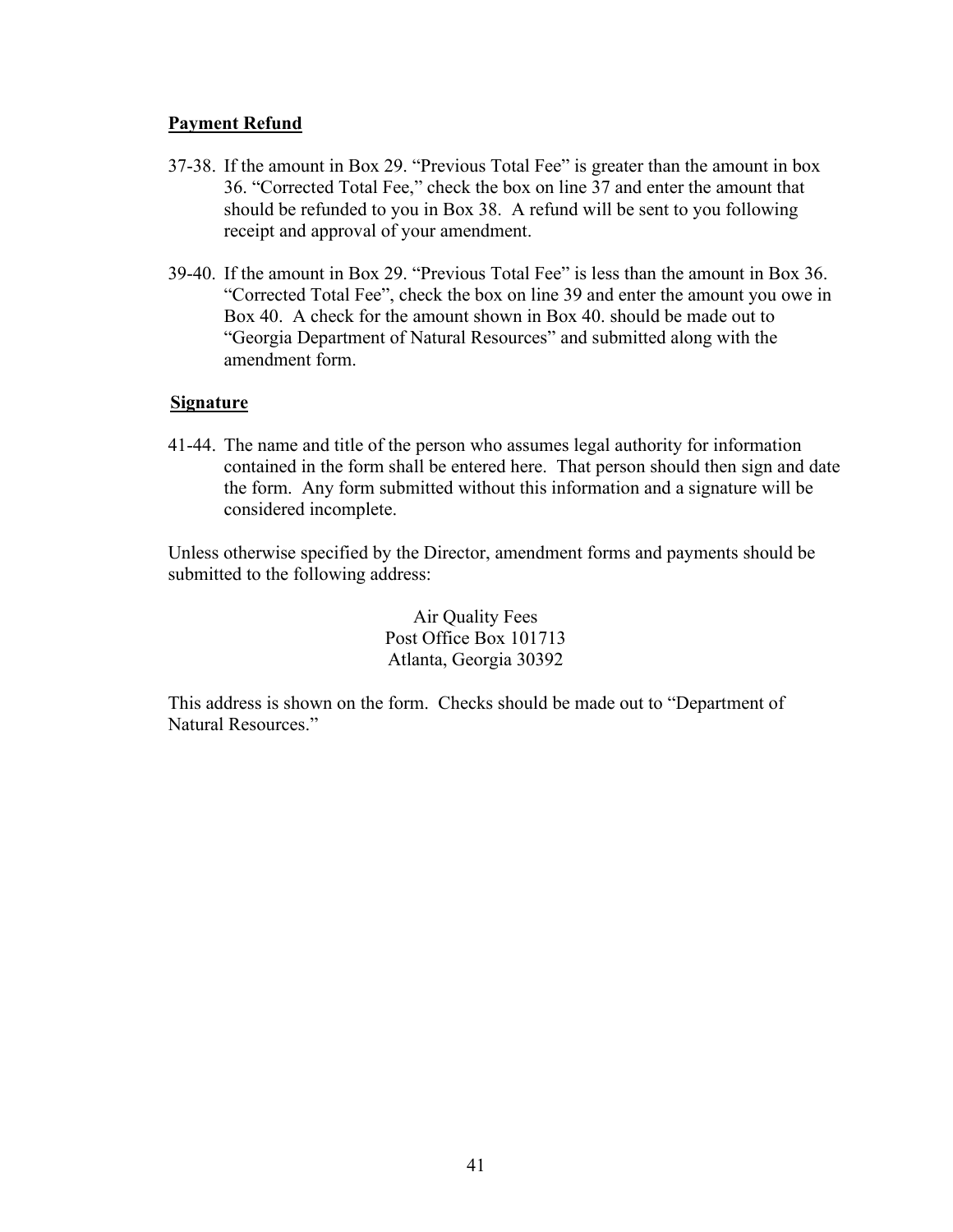#### <span id="page-44-0"></span>**6.0 WHERE TO GET HELP**

# <span id="page-44-1"></span>**6.1 Application Fees**

Assistance related to Air Permit Application Fees can be obtained by calling the engineer within EPD's Air Protection Branch's Stationary Source Permitting Program who is assigned to your facility. If you do not know which engineer is assigned to your facility, call the Air Protection Branch at 404/363-7000 and ask for the permitting engineer assigned to your facility.

# <span id="page-44-2"></span>**6.2 Annual Fees**

Assistance related to Annual Air Permit Fees or forms can be obtained by calling the engineer within EPD's Air Protection Branch's Stationary Source Compliance Program who is assigned to your facility. If you do not know which engineer is assigned to your facility, call the Air Protection Branch at 404/363-7000 and ask for the compliance engineer assigned to your facility.

# <span id="page-44-3"></span>**6.3 Georgia Environmental Connections Online (GECO)**

For questions related to the GECO system, please email  $\frac{\text{support}(a) \cdot \text{gender}}{\text{support}(a) \cdot \text{gender}}$ . Assistance is available from 8:30 AM to 4:00 PM, Monday through Friday, excluding holidays.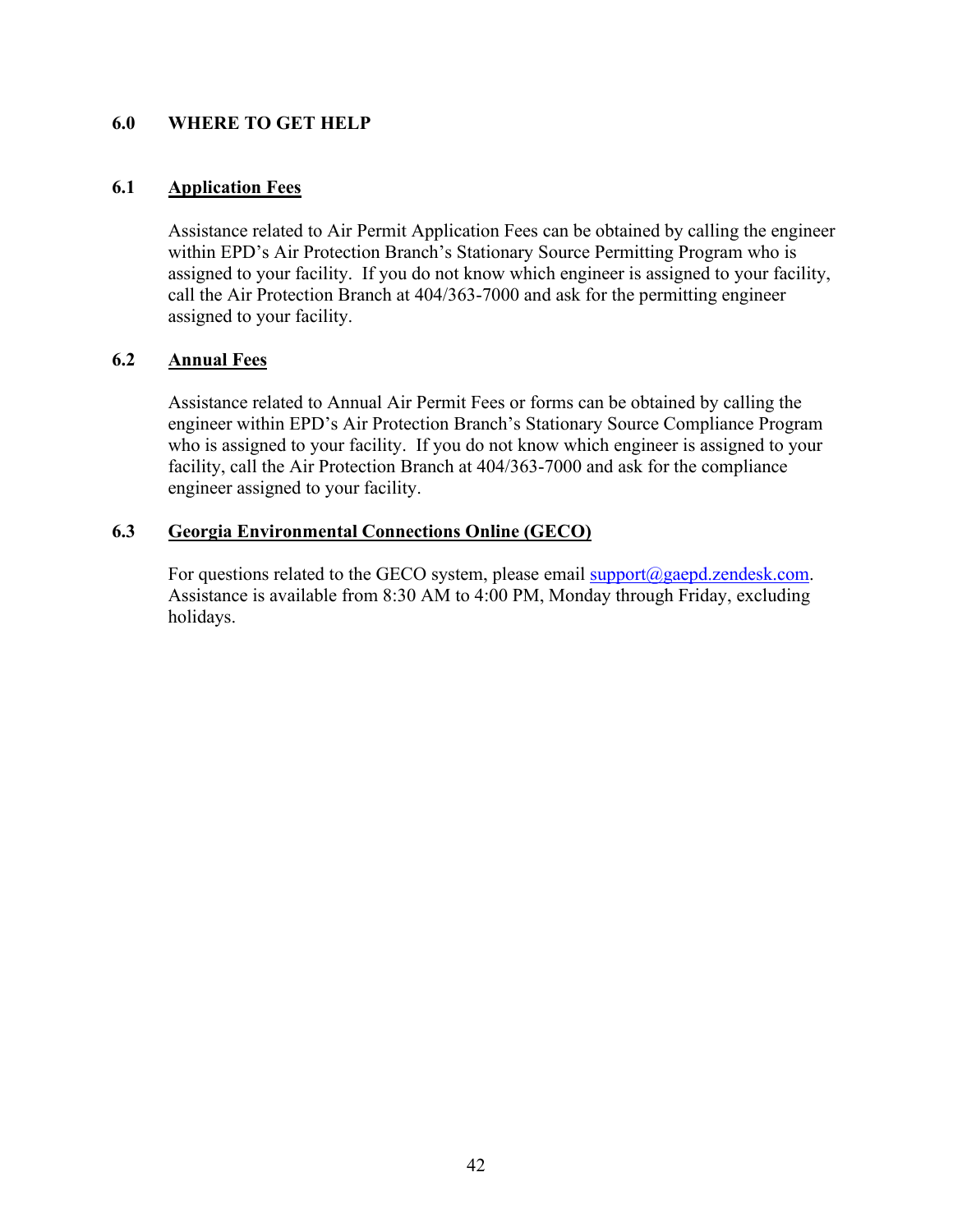#### <span id="page-45-0"></span>**APPENDIX A – EXCERPT FROM DIVISION'S PROCEDURES FOR TESTING AND MONITORING SOURCES OF AIR POLLUTION**

Procedure for converting emission limits in terms of lb VOC/gallon of coating to lb VOC/gallon of solids. The following is section 1.8(b)(2) as stated in the Division's Procedures for Testing and Monitoring Sources of Air Pollution.

1.8(b)(2) Calculate the emission limitation on a solids basis according to the following equation:

$$
S = \frac{C}{1 - \left(\frac{C}{d}\right)}
$$

Where:

- $S =$  the VOC emission limitation in terms of kg VOC/L of coating solids (lb. VOC/gal. coating solids);
- $C =$  the VOC emission limitation in terms of kg VOC/L of coating (lbs./gal.), minus water and exempt compounds; and
- d = the density of VOC for converting emission limitation to a solids basis. The density equals 0.882 kg/L (7.36 lb./gal.), unless otherwise approved or specified in a specific case.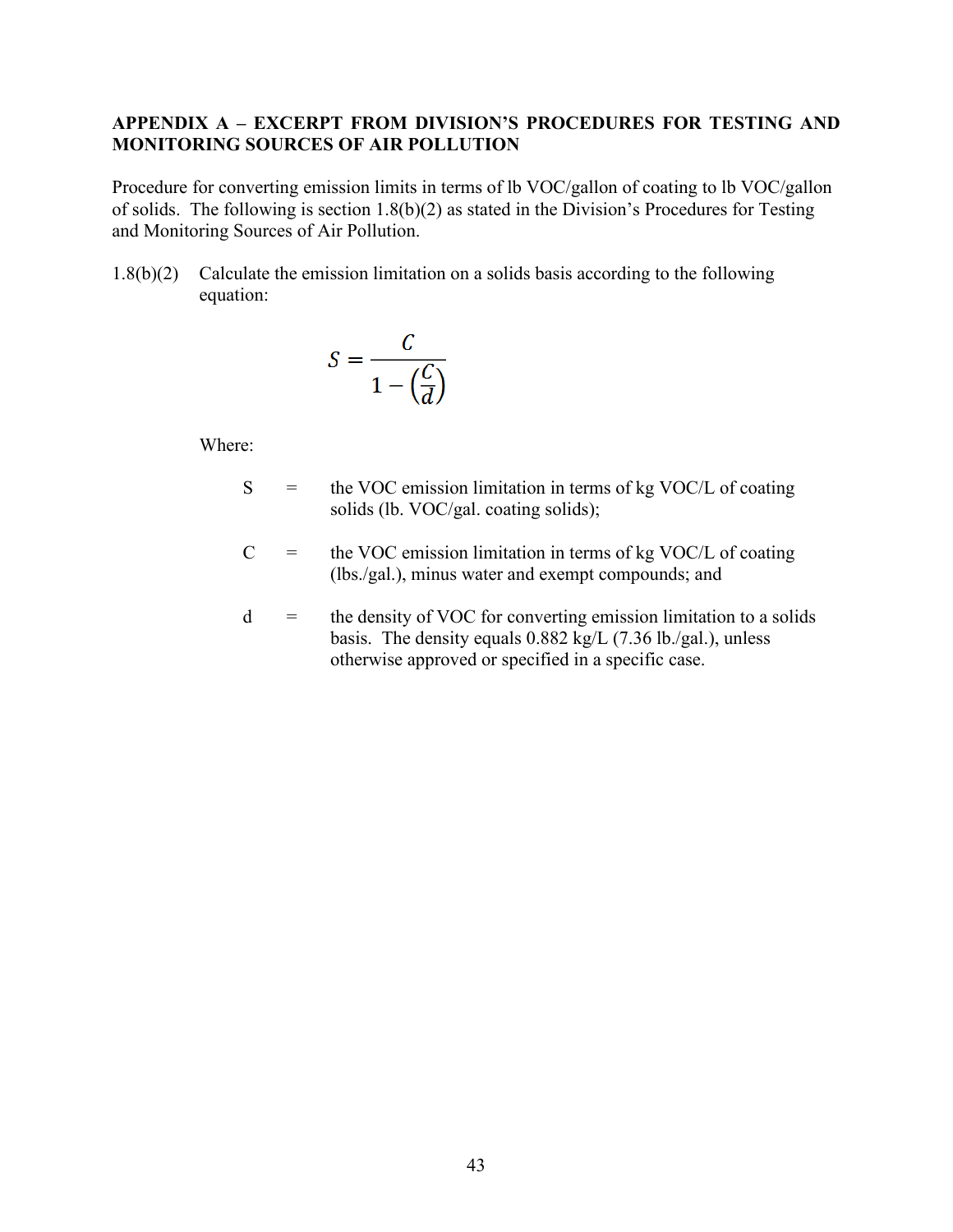# <span id="page-46-0"></span>**APPENDIX B – USE OF CONTINUOUS EMISSIONS MONITORING SYSTEMS OR CONTINUOUS EMISSION RATE MONITORING SYSTEMS FOR CALCULATING EMISSIONS**

An owner or operator who chooses to determine pollutant mass emissions rates using continuous emissions monitoring systems shall comply with the following procedures and methods:

- I. Continuous emissions monitoring systems (CEMS) or continuous emission rate monitoring systems (CERMS) shall meet all applicable performance specifications contained in the Georgia Department of Natural Resources **Procedures for Testing and Monitoring Sources of Air Pollutants**.
- II. The quality assurance procedures of Appendix F contained in the Georgia Department of Natural Resources **Procedures for Testing and Monitoring Sources of Air Pollutants** shall be used to establish the validity of all CEMS data which are used to calculate mass emissions.
- III. The mass emissions for a stationary source, individual process or piece of fuel-burning equipment shall be calculated for each calendar month in the reporting period. A calendar month is defined as any of the 12 months of the calendar year. The total mass emissions for the reporting period shall be the sum of the mass emissions for each calendar month in the reporting period. Mass emissions for a calendar month shall be calculated using hourly average pollutant emission rates for each hour of operation. An hour of operation is defined as any of the 24 equal parts of the 24-hour period between 12:00 midnight and the following midnight during which a stationary source, individual process or piece of fuelburning equipment is operated.
- IV. An owner or operator shall use the following procedures and methods for calculating mass emissions for a stationary source, individual process or piece of fuel-burning equipment using CEMS or CERMS data, or the Division may approve on a case-by-case basis other procedures or methods if the owner or operator can demonstrate that the alternate procedures and methods yield comparable results and comparable accuracy.

# A. **Fossil Fuel-Fired Equipment**

1) The continuous emission monitoring system shall measure pollutant concentrations and either oxygen  $(O_2)$  or carbon dioxide  $(CO_2)$  concentrations. The pollutant emission rate expressed as pounds-per-million BTU heat input shall be calculated using the F-factor equations and values in Method 19 of the Division's **Procedures for Testing and Monitoring Sources of Air Pollutants** for each hour of operation. Each one-hour average pollutant emission rate (lbs./million BTU) must be based on more than 30 minutes of fuel-fired equipment operation and include at least two data points with each representing a 15-minute period, otherwise the data for that hour is considered to be invalid.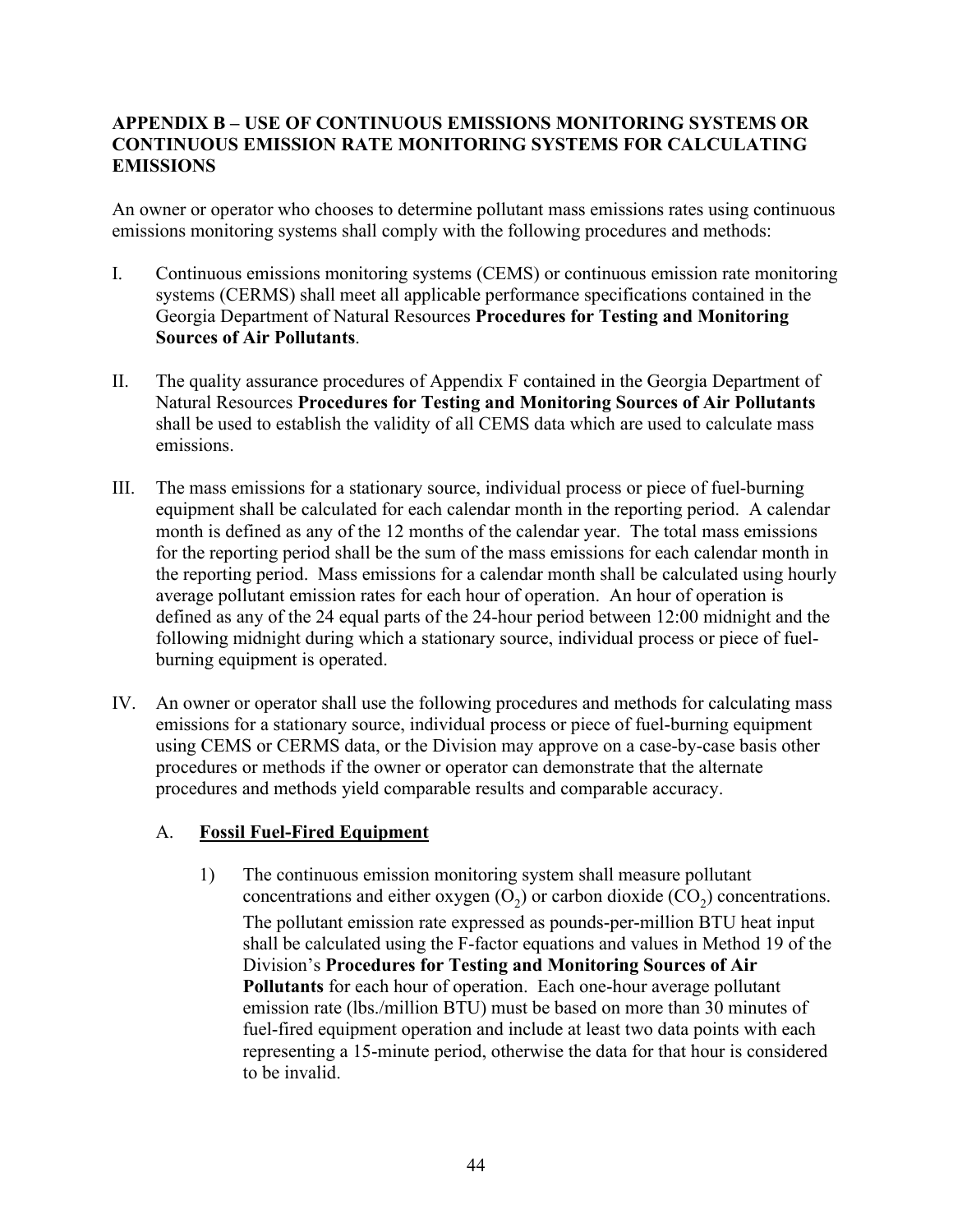2) Hourly average pollutant emission rates (lbs./MM BTU) are calculated using appropriate F-factor equations of the form shown below. Method 19 shall be used to determine the specific equation for reducing the CEMS data to pounds per million BTU depending on the moisture basis of the measurements:

$$
EH = FC \frac{20.9}{20.9 - \%O_2}
$$
 (Equation 1)

Where:

 $F = \alpha x y$ gen based F-factor

 $C =$  pollutant concentration

 $\%$ O<sub>2</sub> = oxygen concentration

or,

$$
EH = FC \frac{100}{\%CO_2} \tag{Equation 2}
$$

Where:

 $F =$  carbon dioxide based F-factor

 $C =$  pollutant concentration

 $\%CO_2$  = carbon dioxide concentration

For equipment which combusts combinations of fuels, a composite F-factor shall be calculated using Equation 19-18 contained in Method 19.

3) The pollutant mass emissions rate for a calendar month shall be calculated by:

$$
ER = [EH \times QM] + [EL \times QL]
$$
 (Equation 3)

Where:

ER = mass emission rate, pounds/month

- $EH =$  hourly average emission rate from CEMS data for the month calculated using the appropriate F-factor equation, lbs./MM BTU
- $QM =$  total heat input during periods of operation for which valid emissions data have been obtained for the month, MM BTU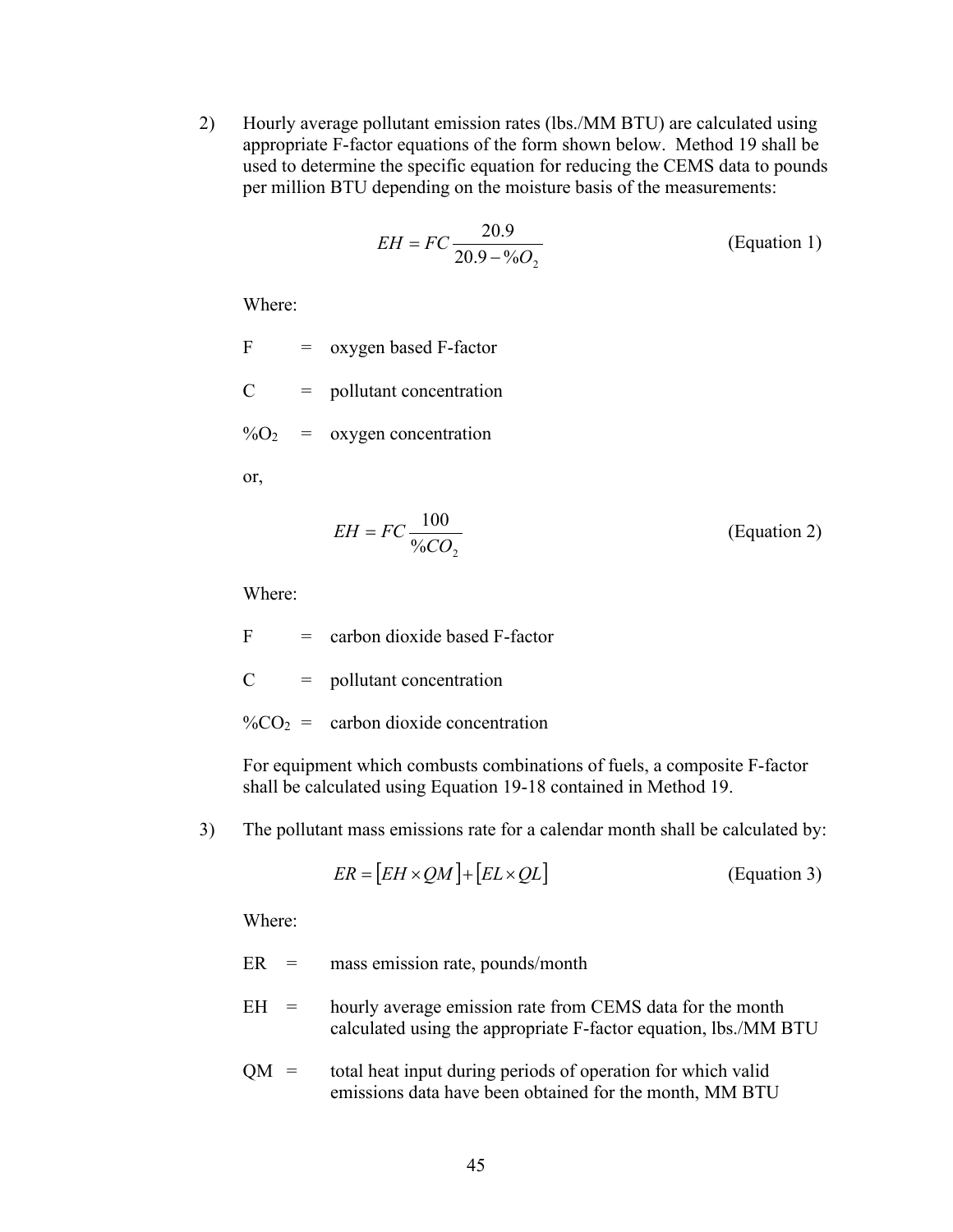- $EL =$  allowable emissions limit specified in the permit, rule or regulation for the pollutant, lbs./MM BTU
- $QL =$  total heat input during periods of operation for which valid pollutant emissions data have not been obtained for the month, MM **BTU**

Heat input (QM, QL) shall be calculated using the following equation:

$$
QM, QL = \sum_{i=1}^{N} Q_i W_i
$$
 (Equation 4)

Where:

- $Q_i$  = heat content of fuel, BTU/lb., BTU/gal., BTU/CF
- $W_i$  = quantity of fuel combusted during each period of operation, lbs., gals., CF

#### B. **Recovery Furnaces**

- 1) The continuous emissions monitoring system shall measure pollutant concentrations and oxygen concentrations. The pollutant emission rate shall be calculated using Equations 5 or 6 for each hour of operation. Each one-hour average pollutant emission rate expressed as pounds per pound of black liquor solids must be based on more than 30 minutes of Recovery Furnace operation and include at least two data points with each representing a 15-minute period.
- 2) Hourly average pollutant emission rates shall be calculated by:
	- a. Dry Basis

$$
EH = C_d F_d \frac{20.9}{20.9 - \%O_{2d}}
$$
 (Equation 5)

Where:

$$
C_d = \text{ pollutant concentration, lbs./dscf}
$$
  

$$
F_d = F \text{ factor - established by performance tests, dscf/lb.-blackliquor solids
$$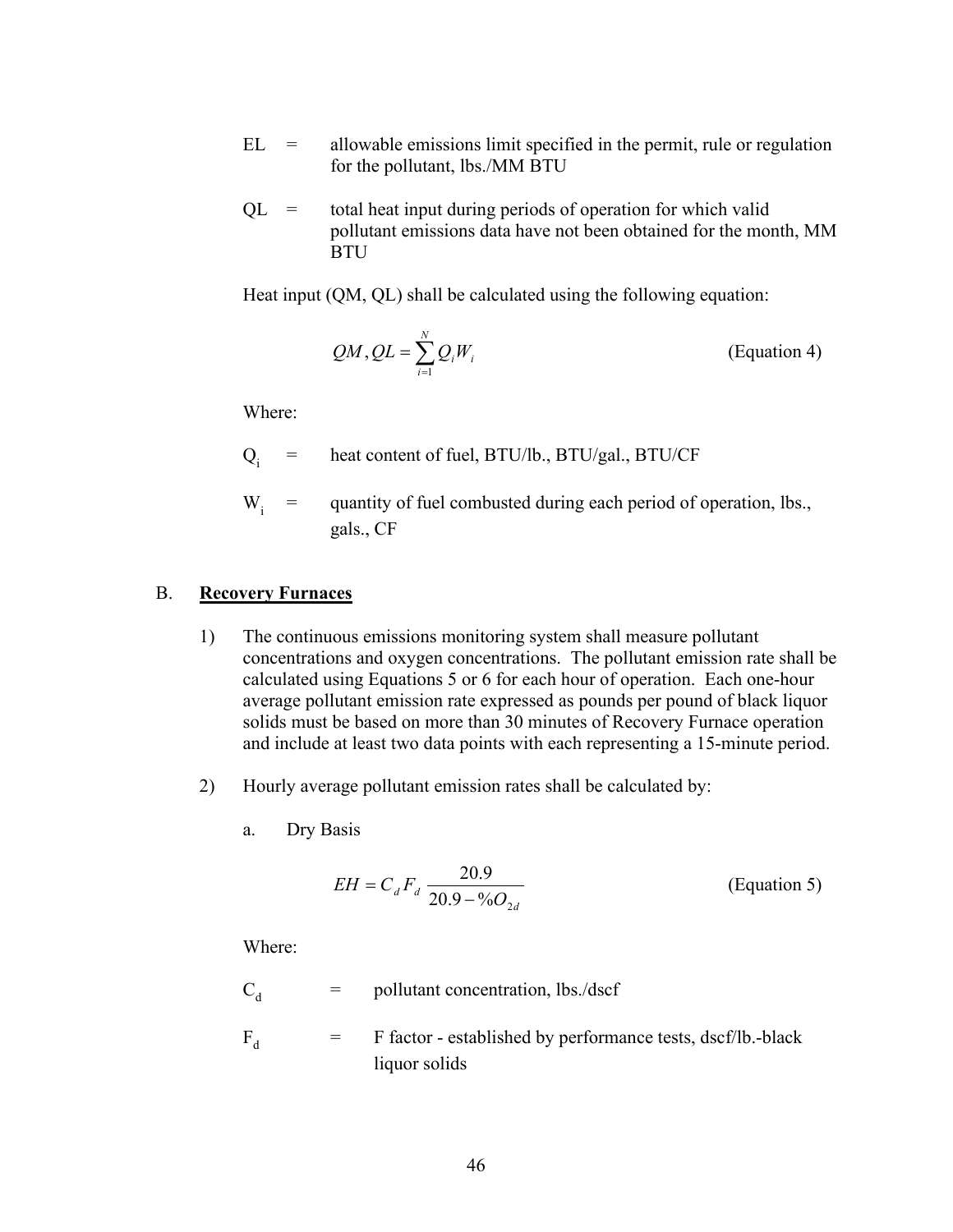$\%O_{2d}$  = oxygen concentration, dry basis

or,

b. Wet Basis

$$
EH = C_w F_w \frac{20.9}{20.9 - \%O_{2w}}
$$
 (Equation 6)

Where:

$$
C_w = \text{pollutant concentration, lbs.}/\text{actual standard cubic foot}
$$
\n
$$
F_w = F-factor - \text{established by performance tests, actual standard cubic feet/lb.-black liquid}
$$

$$
\%O_{2w} = \text{oxygen concentration, wet basis}
$$

3) The pollutant mass emissions rate for a calendar month shall be calculated by:

$$
ER = [EH \times BS] + [EL \times H]
$$
 (Equation 7)

Where:

ER = mass emission rate, pounds/month

- $EH =$  hourly average emission rate from CEMS data for the month, lbs./lb-black liquor solids
- BS = total black liquor solids fired during periods of furnace operations for which valid emissions data have been obtained for the month, lbs.-black liquor solids
- $EL =$  allowable emissions limit, specified by permit, rule or regulation, lbs./hr.
- $H =$  number of hours of furnace operation for which valid emissions data have not been obtained for the month

# C. **Determination of Pollutant Mass Emission Rates using Continuous Flow Monitors**

1) Continuous flow monitors which are used in a continuous emissions monitoring system for determining pollutant mass emission rates shall conform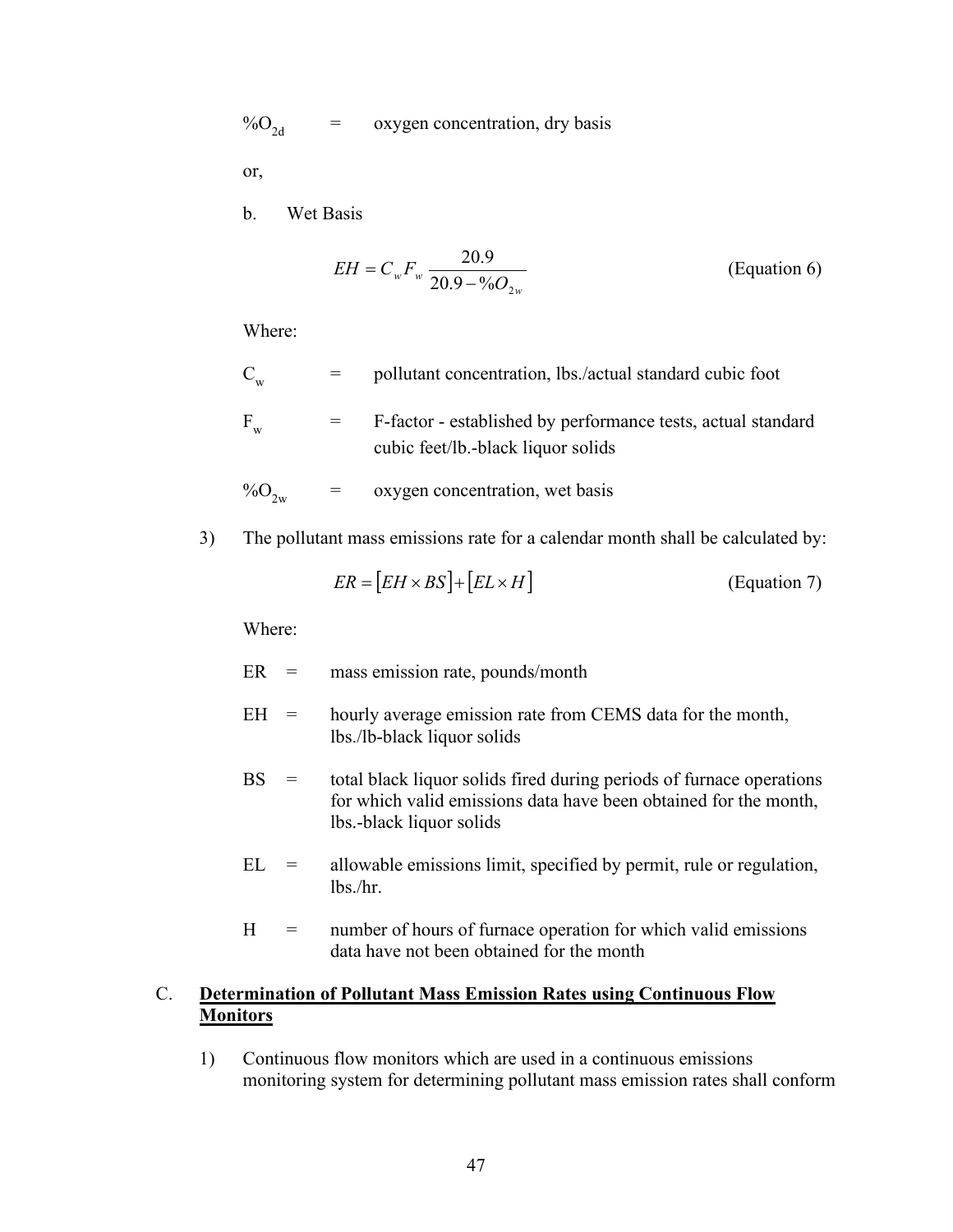to all installation and performance specifications published in 40CFR75, Appendix A.

- 2) The continuous emissions monitoring system shall include a monitor for measuring pollutant concentration. The pollutant emission rate shall be calculated using Equation 8. Each 1-hour average pollutant emission rate expressed as pounds per hour must be based on more than 30 minutes of process operation and include at least two data points with each representing a 15-minute period, otherwise the data for that hour is considered invalid.
- 3) Hourly average pollutant mass emission rates in terms of pounds per hour shall be calculated by:

$$
ERH = Flow \times C_w
$$
 (Equation 8)

Where:

| Flow        | $=$ | flow monitor output, actual standard cubic feet per hour                     |
|-------------|-----|------------------------------------------------------------------------------|
| $\mathbf C$ | $=$ | pollutant concentration, pounds per actual standard cubic foot,<br>wet basis |

# **[Note: Pollutant concentrations measured on a dry basis must be corrected to a wet basis using a moisture correction factor approved by the Division.]**

4) Total pollutant mass emissions for the reporting period shall be calculated by:

$$
ER = \left(\sum ERH_i\right) + \left(EL \times H\right) \tag{Equation 9}
$$

Where:

- $ER =$  mass emissions rate, lbs./month
- $ERH =$  hourly average pollutant mass emissions from CEMS data, lbs./hr.
- $EL =$  allowable emissions limit, lbs/hr
- $H =$  hours of operation for which valid emission data have not been obtained during periods of process operations